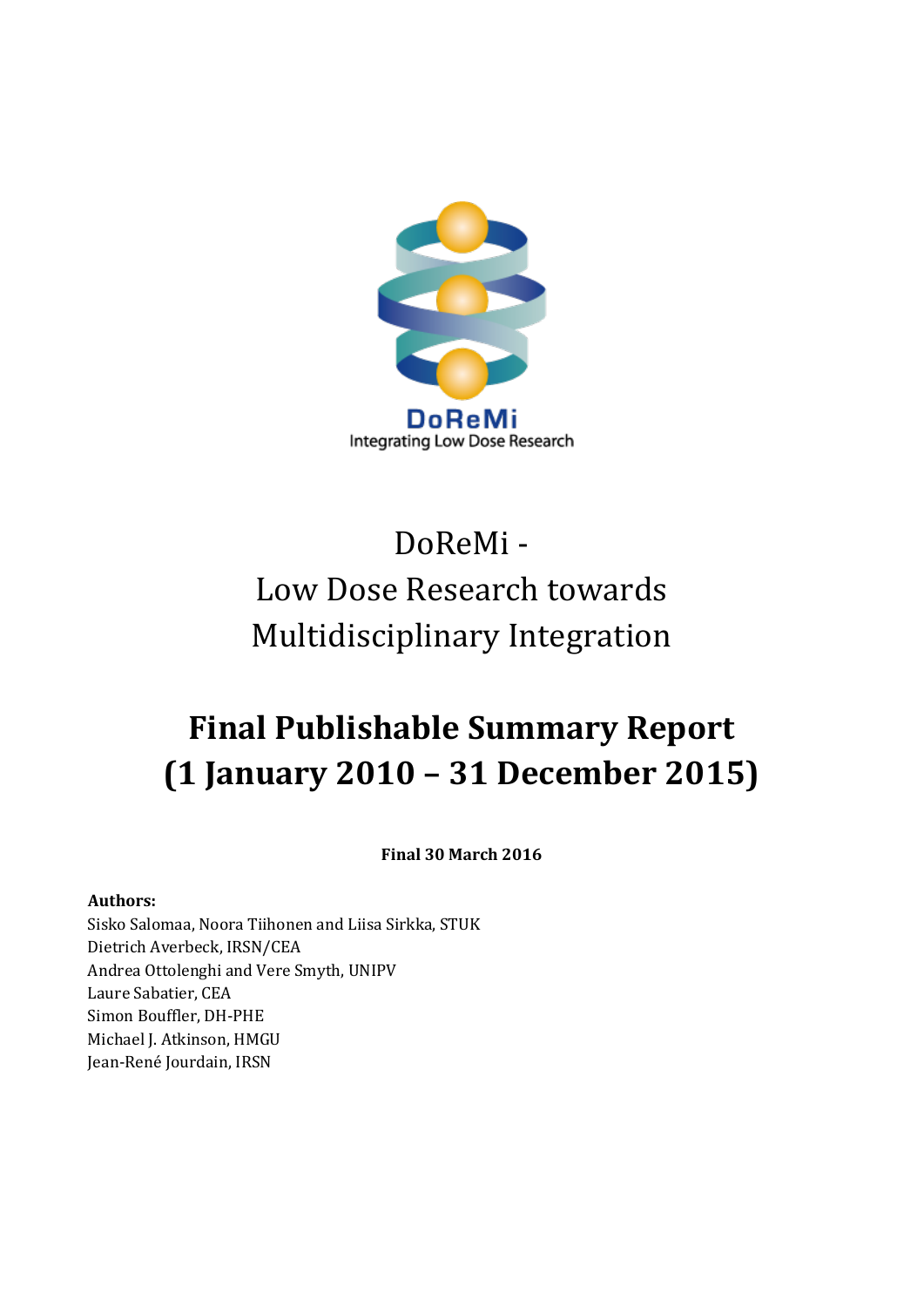## **Contents**

| 1              |     | $\textbf{Execute summary} \textit{} \textit{} \textit{} \textit{} \textit{} \textit{} \textit{} \textit{} \textit{} \textit{} \textit{} \textit{} \textit{} \textit{} \textit{} \textit{} \textit{} \textit{} \textit{} \textit{} \textit{} \textit{} \textit{} \textit{} \textit{} \textit{} \textit{} \textit{} \textit{} \textit{} \textit{} \textit{} \textit{} \textit{} \textit{} \textit$ |  |  |  |  |
|----------------|-----|--------------------------------------------------------------------------------------------------------------------------------------------------------------------------------------------------------------------------------------------------------------------------------------------------------------------------------------------------------------------------------------------------|--|--|--|--|
| $\overline{2}$ |     |                                                                                                                                                                                                                                                                                                                                                                                                  |  |  |  |  |
| 3              | 3.1 |                                                                                                                                                                                                                                                                                                                                                                                                  |  |  |  |  |
|                | 3.2 |                                                                                                                                                                                                                                                                                                                                                                                                  |  |  |  |  |
|                | 3.3 |                                                                                                                                                                                                                                                                                                                                                                                                  |  |  |  |  |
|                | 3.4 |                                                                                                                                                                                                                                                                                                                                                                                                  |  |  |  |  |
|                | 3.5 |                                                                                                                                                                                                                                                                                                                                                                                                  |  |  |  |  |
|                | 3.6 |                                                                                                                                                                                                                                                                                                                                                                                                  |  |  |  |  |
|                | 3.7 |                                                                                                                                                                                                                                                                                                                                                                                                  |  |  |  |  |
| $\overline{4}$ |     |                                                                                                                                                                                                                                                                                                                                                                                                  |  |  |  |  |
|                |     |                                                                                                                                                                                                                                                                                                                                                                                                  |  |  |  |  |
|                |     |                                                                                                                                                                                                                                                                                                                                                                                                  |  |  |  |  |
|                |     |                                                                                                                                                                                                                                                                                                                                                                                                  |  |  |  |  |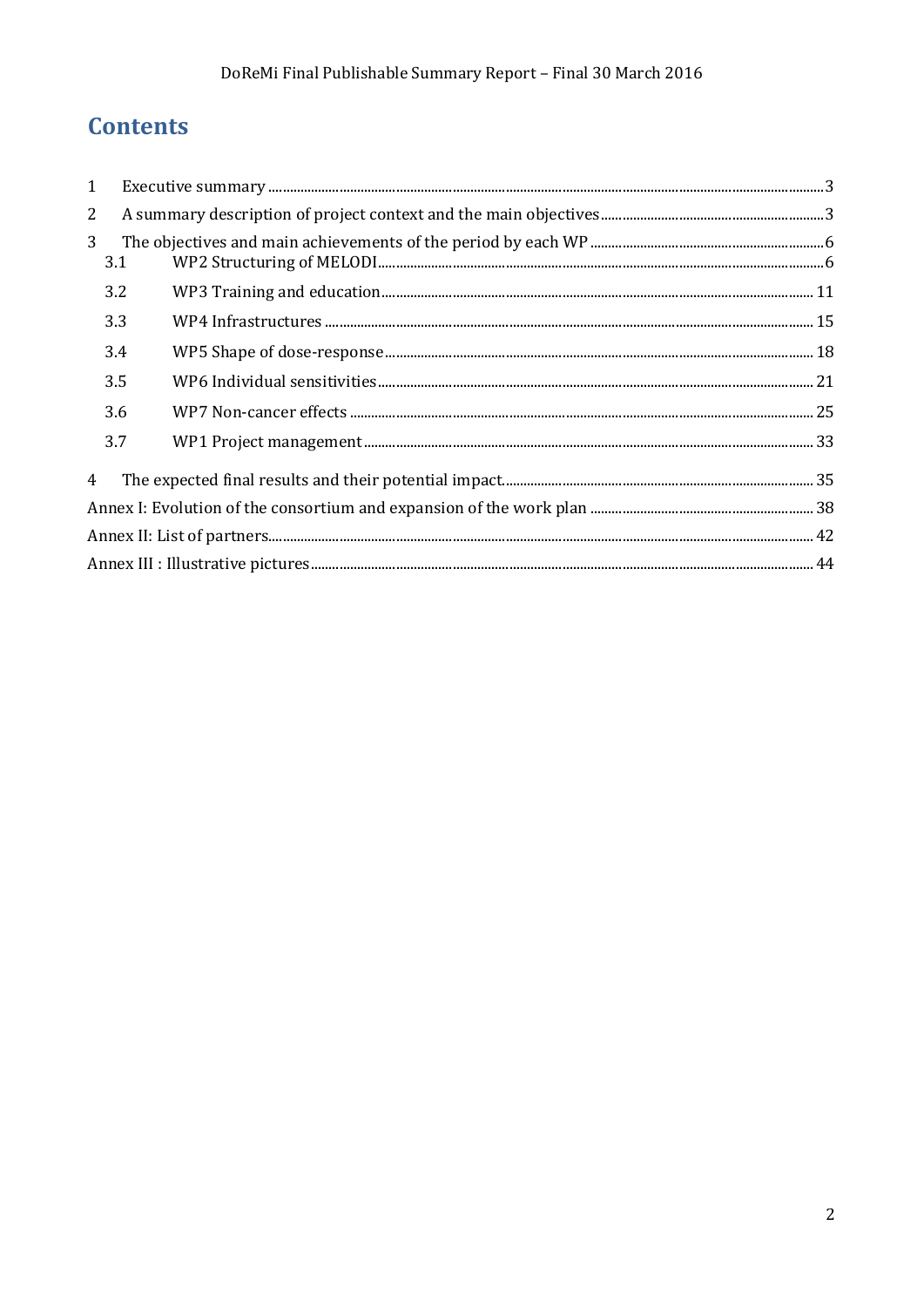#### <span id="page-2-0"></span>**1 Executive summary**

Humankind is exposed to low levels of ionising radiation from natural sources. Other low dose exposures can be received from medical and industrial uses of radiation, as well as from high altitude air travel. For the general public natural background and medical sources predominate. As even these low doses can be potentially damaging to health it is important to understand the risks radiation poses at all exposure levels but especially at the low levels that predominate, and where direct evidence of health effects are masked by the high incidence of sporadic diseases. An improved understanding of the risk at low doses is important for the further development of an effective and transparent system of radiation protection.

The aim of the DoReMi consortium has been to promote the sustainable integration of low dose risk research in Europe, in order to facilitate efforts to resolve the key policy questions identified by the 'High Level Expert Group (HLEG) on Low Dose Risk Research' ([www.hleg.de\)](file:///G:/AppData/Users/wh234853/AppData/Local/Microsoft/Documents%20and%20Settings/simon.Bouffler/simon.Bouffler/Local%20Settings/DOCUME~1/Me/LOCALS~1/Temp/DoReMi/Documents%20and%20Settings/Jacob/Local%20Settings/Temp/www.hleg.de). These questions are the shape/s of cancer dose-risk relationship/s, variation in risk between individuals, differences in tissue sensitivities for cancer, effects of radiation quality, risks from internal exposures and the risks of noncancer effects. The research activities of DoReMi have focused on the research areas identified by the HLEG as being the most promising in terms of resolving the stated key policy questions. DoReMi has provided an operational tool to continue the development of the MELODI platform (Multidisciplinary European Low Dose Risk Research Initiative) that represents the major national bodies and research programmes with a long term commitment to low dose risk research in Europe. The Joint Programme of Activities (JPA) of DoReMi has included: (i) a Joint Programme of Research (JPR) covering the research priorities (key questions) outlined above and including the sharing and updating of existing infrastructures; (ii) a Joint Programme of Integration (JPI) to promote sustainable integration between the key players in Europe; and (iii) a Joint Programme for the Spreading of Excellence (JPSE), covering in particular knowledge management, training & mobility and the communication of significant DoReMi findings to stakeholders and policymakers. The Joint Programme of Research addressed three main topics: the shape of dose response curve for cancer, effects of individual susceptibilities and the risks of non-cancer effects. Radiation quality, internal exposures and tissue sensitivities were addressed as cross cutting themes within these main research areas. The research activities have taken a multi-disciplinary approach, including interfacing with the broader (i.e. non-radiation) biological, toxicological and epidemiological research communities. A substantial proportion of the activities of DoReMi were dedicated to the joint programme of research as DoReMi took the lead towards sustainable integration of low dose risk research in Europe. In the longer term this will aid the resolution of the key policy questions in radiation protection.

#### <span id="page-2-1"></span>**2 A summary description of project context and the main objectives**

The aim of the DoReMi consortium has been to promote the sustainable integration of low dose risk research in Europe, in order to facilitate efforts to resolve the key policy questions identified by the 'High Level Expert Group (HLEG) on Low Dose Risk Research' (www.hleg.de). DoReMi has provided an operational tool to continue the development of the MELODI platform (Multidisciplinary European Low Dose Risk Research Initiative) that represents the major national bodies and research programmes with a long term commitment to low dose risk research in Europe.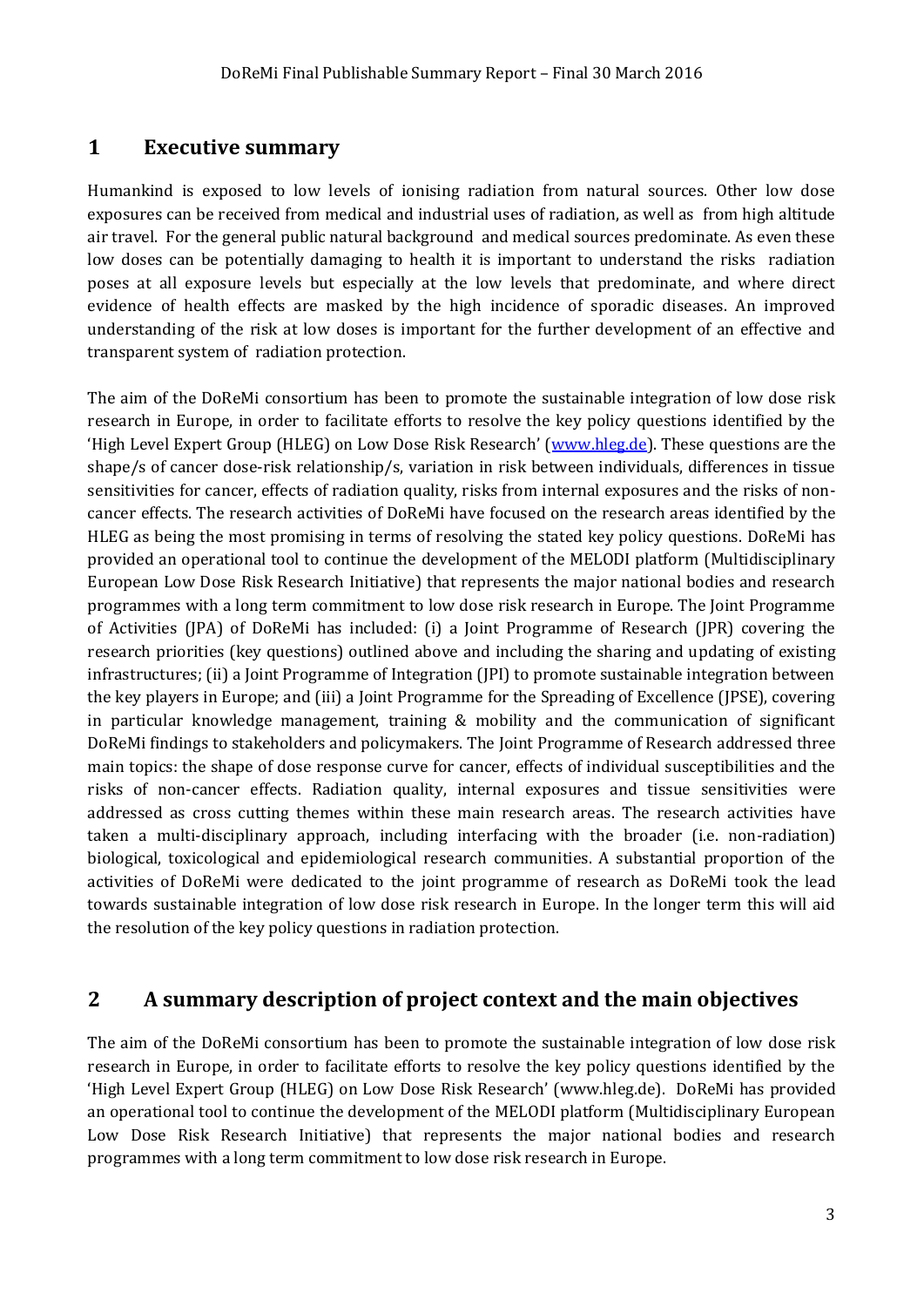Strategic planning of DoReMi activities were carried out in close collaboration with MELODI. The long term Strategic Research Agenda (SRA) for European low dose radiation risk research has been developed by MELODI. DoReMi formulated research priorities in the Transitional Research Agenda (TRA) that focused on objectives that were feasible to achieve within the 6-year lifetime of the project and that are in areas where stimulus is needed in order to proceed with the longer term strategic objectives of the SRA.

Since the beginning of the DoReMi Network of Excellence in January 2010, there has been rapid progress in establishment of a European research platform to focus on questions of low dose risk. DoReMi continued the initial work of HLEG by contributing to the development of the long-term SRA of MELODI, and by establishing the more detailed shorter-term DoReMi TRA. The research agendas provided by MELODI and DoReMi have helped to identify priorities for low dose risk research not only by the organisations involved but also in national, European and global contexts. The planned enhancement of the DoReMi network through the calls for partners with new expertises resulted in the inclusion of 24 new beneficiaries. This enhanced the competence of the consortium in several key areas, by integrating research experts in biomarker identification, immunological/inflammatory pathways, and the effects of chronic low dose exposures, cataractogenesis, vascular effects, stem cells, epigenetics, novel mechanisms of genome reorganisation, as well as retrospective dosimetry. The three DoReMi competitive calls attracted proposals from 89 different organisations in 25 countries (including 21 European MS).

A substantial proportion of the activities of DoReMi were dedicated to the joint programme of research as DoReMi took the lead towards sustainable integration of low dose risk research in Europe. In the longer term this will aid the resolution of the key policy questions in radiation protection. DoReMi implemented research programs addressing the three key research areas: shape of doseresponse curve for cancer, individual radiation sensitivity for cancer and non-cancer effects. All RTD activities also addressed the cross-cutting issues of radiation quality, tissue sensitivity and internal emitters. The research activities have taken a multi-disciplinary approach, including interfacing with the broader (i.e. non-radiation) biological, toxicological and epidemiological research communities. Several workshops were convened to develop strategies that focused on the most promising lines of research for the three areas. Experimental programs were launched and amended in all three areas and a total of 27 new tasks were amended in the project portfolio via the calls. The RTD approaches have been closely coordinated through discussions on needs for research infrastructures and analytical platforms, as well as targeted stimulation of training and education of next-generation researchers at the European level.

The programme on shape of dose response for cancer had two overarching objectives: (i) to improve knowledge of low dose/dose rate radiation cancer risk in humans, and (ii) to improve low dose/dose rate risk projection models based on knowledge of the processes that drive carcinogenesis. WP5 was structured into ten tasks, expanding the project portfolio from original five. Dose and dose-rate response relationships of cancer-related processes were examined and special attention was paid in cellular and tissue processes that could modify the cancer outcome (non-linear responses), such as senescence (aging), non-targeted and systemic effects and effects on immune system. The different steps and in radiation carcinogenesis were addressed, ranging from initial events, stem cells and molecular pathways to preneoplastic changes and cancer among Czech and UK radiation worker cohorts.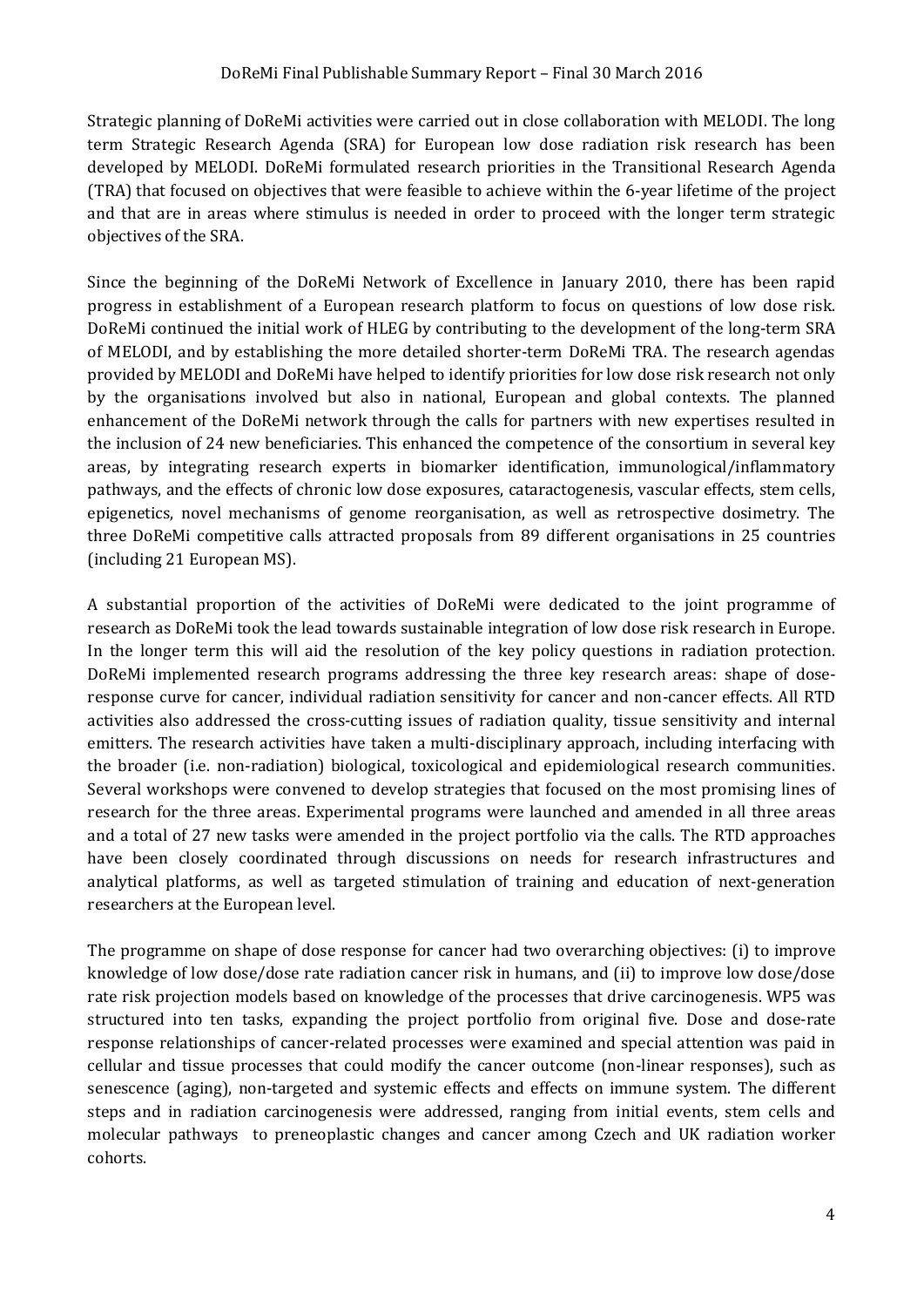Another important objective has been to provide a scientific basis for decision-making on the inclusion of individual sensitivity as a modifier of risk at low doses. Current risk models use LNT to extrapolate from high to low doses. By convention this assumes an equal risk distribution amongst all members of an exposed population. Consequently, the risk assessments delivered by the models can only represent the average risk across the population. Despite inbuilt safety margins the present state-of-the-art knowledge does not allow us to assume that exposed individuals with a greater natural predisposition due to age, gender, genetic background or interactions of these variables with lifestyle and/or environment are effectively protected. Consequently, we have striven to understand how, and to what extent, individual susceptibility influences the carcinogenic effects of low doses and low dose rates.

In a context of a lack of epidemiological evidence for the non-cancer effects at low-dose exposures, and recognizing that (i) multi targeted biological effects observed in chronically exposed experimental models with internal emitters are quite puzzling; and (ii) no convincing mechanistic explanations are available that can account for the findings observed, the overarching strategic objective of the DoReMi WP7 (non-cancer effects) was to implement a long-term, integrated approach involving several disciplines, namely, epidemiology, radiobiology, immunology and toxicology, for the purpose of risk evaluation for radiation-induced non-cancer effects. Therefore the scientific objectives were: (i) to design well-controlled molecular epidemiology studies having in prospect the identification of markers of the initial steps of low-dose radiation-induced non-cancer health effects, the record of biological non-radiation "risk factors" connected to diseases under study, and the monitoring of pertinent blood biomarkers of biological radiation effects; (ii) to promote, in the field of experimental radiobiology and radiotoxicology, high-throughput technologies (e.g. "omics") and systems biology approaches that would be expected to better describe the complexity of low-dose radiation-induced tissue level responses; (iii) to challenge the classical molecular DNA strand break paradigm in search for the mechanisms behind non-cancer effects, and in this way to promote research activities in the field of cell physiology (i.e. cell senescence, long term cell phenotypic changes), immunology and the radiobiology of intercellular communications and signaling; (iv) to differentiate radiation-induced tissue and cell responses due to adaptation to the radiation stress, from true adverse alterations, involved in pathological processes; (v) to support research on mechanisms of radiation action, adopting a multi-scale/system biology approach and putting the emphasis on the relationship between initial stochastic track structures of low and high LET radiations, early chemical/biological processes and long term pathophysiological effects such as inflammatory response; and finally (vi) to assess whether there are scientific arguments for replacing the classical "threshold" paradigm for noncancer effects with the "non–threshold" paradigm.

The availability of suitable infrastructures for performing low dose risk research was specifically addressed by DoReMi. Experimental radiation research is highly dependent on the availability of appropriate radiation sources that are reliable, capable of delivering a range of radiations, are robust and accurate. Low dose research also needs access to well defined epidemiological cohorts, reliable databases and biobanks and as well the appropriate platforms for analysis. After the initial mapping of infrastructures and their availability, DoReMi has provided access to several new infrastructures that will enhance the European capabilities in addressing scientific questions relevant for low dose risk.

DoReMi also addressed Education and Training needs in low dose risk research and explored the best way of organizing an Integrated Training and Education Network. The need for a European MSc in radiobiology as an entry point for students into the low-dose research area was highlighted and, subsequently, a new MSc course was stared in Munich. A very successful line of action was the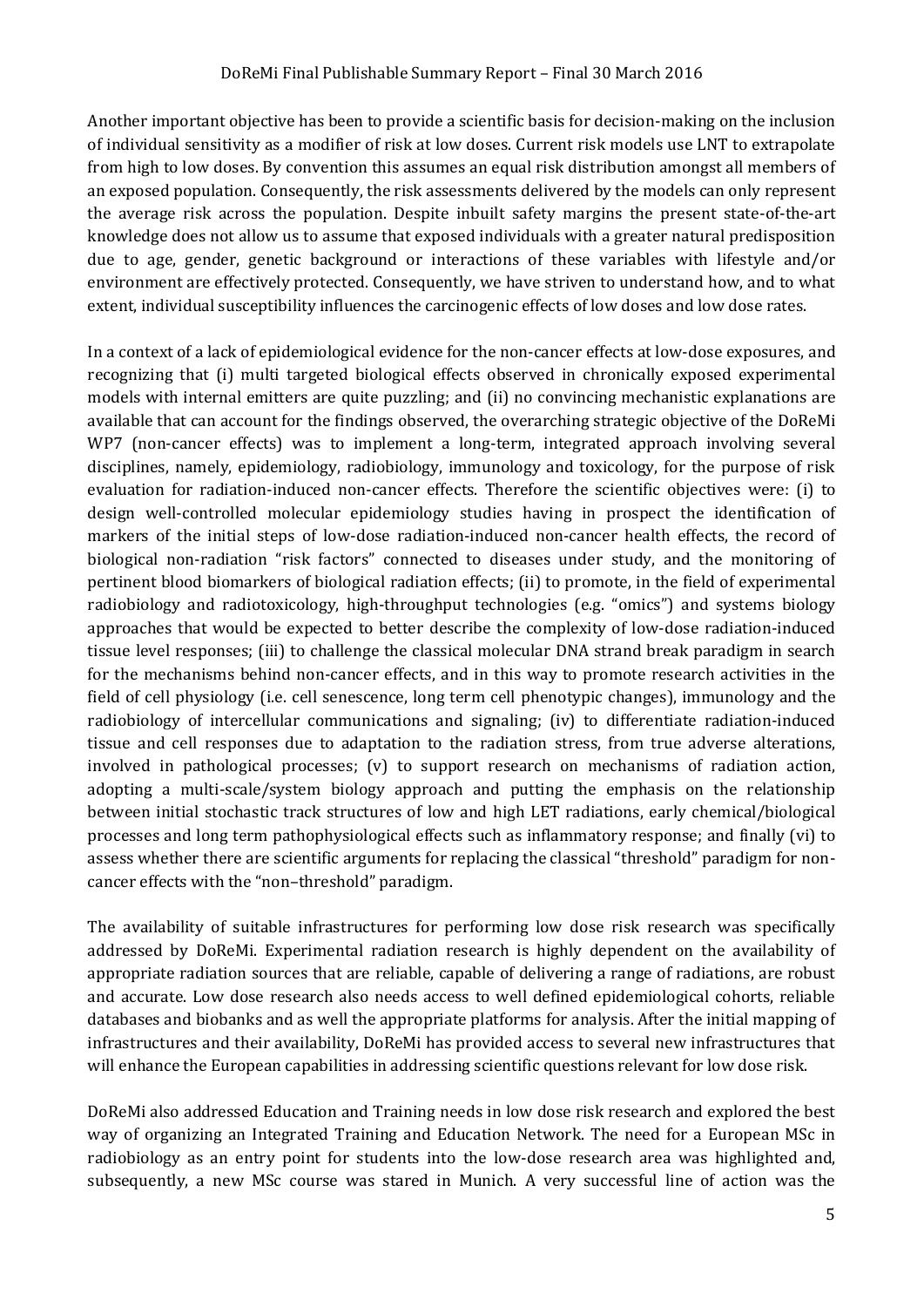organization of focused 1-3 week courses by DoReMi partners: altogether 39 courses were held and about 500 students trained during the DoReMi lifetime.

Dissemination of information on ongoing low dose risk research to the general public, the scientific community, policy makers and stakeholders has been an important part of DoReMi networking activity. More information on DoReMi activities can be found at the DoReMi's own website [\(http://www.doremi-noe.net/\)](http://www.doremi-noe.net/), which is still operational for some time after the end of the project. Through the website, DoReMi has promoted interdisciplinary interaction and increased European integration of research as well as facilitated the spreading of knowledge. The information and materials with sustainable value have been transferred to [http://www.melodi](http://www.melodi-online.eu/DoReMi/home.html)[online.eu/DoReMi/home.html,](http://www.melodi-online.eu/DoReMi/home.html) which is kept up to date also in the future.

### <span id="page-5-0"></span>**3 The objectives and main achievements of the period by each WP**

#### <span id="page-5-1"></span>**3.1 WP2 Structuring of MELODI**

This work package has been lead by Dietrich Averbeck, IRSN/CEA, France.

High Level Expert Group (HLEG) on Low Dose Risk Research recommendations were the basis for WP2 establishing MELODI as an open multidisciplinary platform in Europe with funding bodies and research organisations that are significantly involved in low dose risk research. The main objective was to set up an appropriate governance structure promoting low dose risk research in Europe using a long term sustainable and fully integrated approach. For this, the attraction and integration of adequate partners as well as the setting-up and regular updating of a Scientific Research Agenda, i.e. the Transitional Research Agenda (TRA) (for the 6 years of the DoReMi project) based on HLEG premises were essential. WP2 was also actively contributing to the long-term Strategic Research Agenda (SRA) of MELODI. Care was taken that not only scientific (WP5-7 related) aspects but also education and training (WP3) and infrastructure (WP4) –related aspects were considered in the TRA and SRA. Possible barriers of integration were to be overcome by providing suitable operational structures for the leadership and management of low dose risk research. Coordinated efforts with European and national funding were made to set-up effective mechanisms for providing the necessary financial support and sustainability of low dose risk research in Europe. This ensured that research groups performing multidisciplinary research with excellent scientific track records could be supported and integrated.

Scientifically speaking, the long term objective was to find answers to the key questions previously formulated by the HLEG: how robust is the current system of radiation protection and risk assessment, and how can it be improved? The DoReMi project quite effectively developed the notion of a European Research Area (ERA) in low dose risk research, also promoting education and training and suitable infrastructures, overall networking and interaction. In addition, the dissemination of low dose research concepts, methodologies and results was greatly promoted through the Joint Programme of Spreading Excellence (including networking, the organisation of workshops and DoReMi Website [www.doremi-noe.net.](http://www.doremi-noe.net/) This also supported the development and maintenance of an integrated Training & Education network (collaboration with WP3) and infrastructure network (collaboration with WP4). Links to other relevant international (US, Japan, Russia) and European low dose risk and radiation protection programmes were also established. Moreover, the original HLEG concept was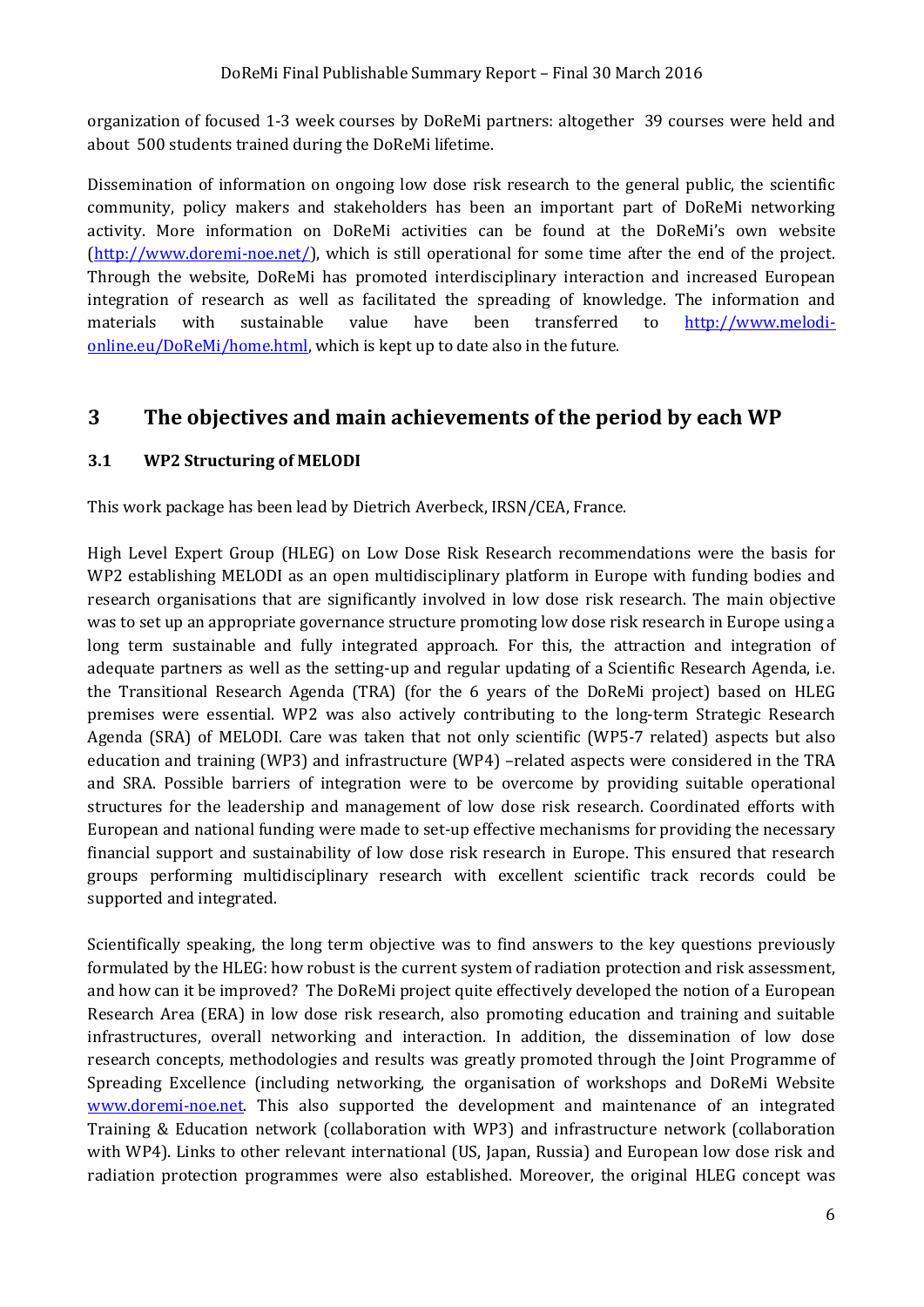widened and new opportunities identified that facilitated sustainable integration of national, bi- and multilateral research programmes within an agreed Strategy Research Agenda (SRA) in the MELODI context. This included seeking an interface with stakeholders, investments in key infrastructures, coordinating overall knowledge management ensuring consistent research methodologies and education & training.

From the start, the objectives were to attract as much as possible partners interested in low dose health risk research to take an active part in a Joint Programme of Integration (JPI) and to include as much as possible all partners in (1) consolidating the Joint Programme of Research on the basis of discussions between partners and the broader scientific community during dedicated DoReMi and MELODI meetings, (2) identifying important research needs and promoting forthcoming new research lines, (3) regular updating of the DoReMi TRA through DoReMi statements and the DoReMi Roadmap, and actively contributing to the development and updating MELODI SRA and MELODI statements and the MELODI Roadmap, (4) defining research priorities in the DoReMi TRA derived DoReMi statements and MELODI SRA derived statements as important pre-requisites for the preparation of specific calls, and (5) contributing to the launching of competitive calls for integrative RTD projects coordinating EC and national funding and internal calls allowing attraction and integration of new partners to DoReMi and MELODI. Throughout this ensured the preparation, evaluation, prioritisation, integration and coordination of multidisciplinary research projects in the 6 year framework of DoReMi and for the long term research initiative MELODI.

The development of the TRA and the SRA and their regular updating were the most important tasks of DoReMi WP2 to provide the scientific background and tools for the different work packages (WPs) and MELODI activities.

#### *Establishment of scientific research agendas for DoReMi and MELODI*

The [first DoReMi TRA](http://www.doremi-noe.net/pdf/doremi_TRA/DoReMi_TRA_publishable_2010-09-20.pdf) (long version) was provided in September 2010 and then regularly updated by establishing shorter versions, i.e. the so-called DoReMi TRA Statements (version 1, September 2011, [version 2, March 2013](http://www.doremi-noe.net/pdf/doremi_TRA/DoReMi_TRA_statement_V2.pdf) and [version 3, October 2013\)](http://www.doremi-noe.net/pdf/doremi_TRA/DoReMi_TRA_statement_V3.pdf), and the DoReMi Roadmap for the different WPs (all versions are available at [http://www.doremi-noe.net/transitional\\_research\\_agenda.html\)](http://www.doremi-noe.net/transitional_research_agenda.html). The short statements (derived from the DoReMi TRA and the MELODI SRA) played an essential role for the preparation of internal and external calls in summarizing the main issues and focusing on the research priorities. Based on DoReMi outcomes, the final DoReMi TRA highlighting the DoReMi outcomes and research perspectives beyond DoReMi has been prepared for the end of the project.

The DoReMi TRA and statements have facilitated the establishment of MELODI SRA and statement research priority setting that have been crucial prerequisites for the preparation of EU calls. The short term DoReMi TRA proposed and/or reinforced many new research lines including immunological and medical diagnostic and therapeutic aspects, stem cell research, molecular epidemiology, modelling and systems biology as well as training & education activities and infrastructure availability, use and sustainability. The updated versions of the long term SRA and the Roadmap, since 2014 prepared with the MELODI SRA Working Group, have been essential for the organisation of future calls in the framework of OPERRA and the forthcoming EJP initiative in the framework of Horizon 2020. They also opened the way for new scientific initiatives and close cooperation with ALLIANCE, EURADOS, NERIS and EUTERP including radioecological, dosimetric, emergency management and medical aspects of research in radioprotection, respectively. Direct participation of DoReMi in the structuring of MELODI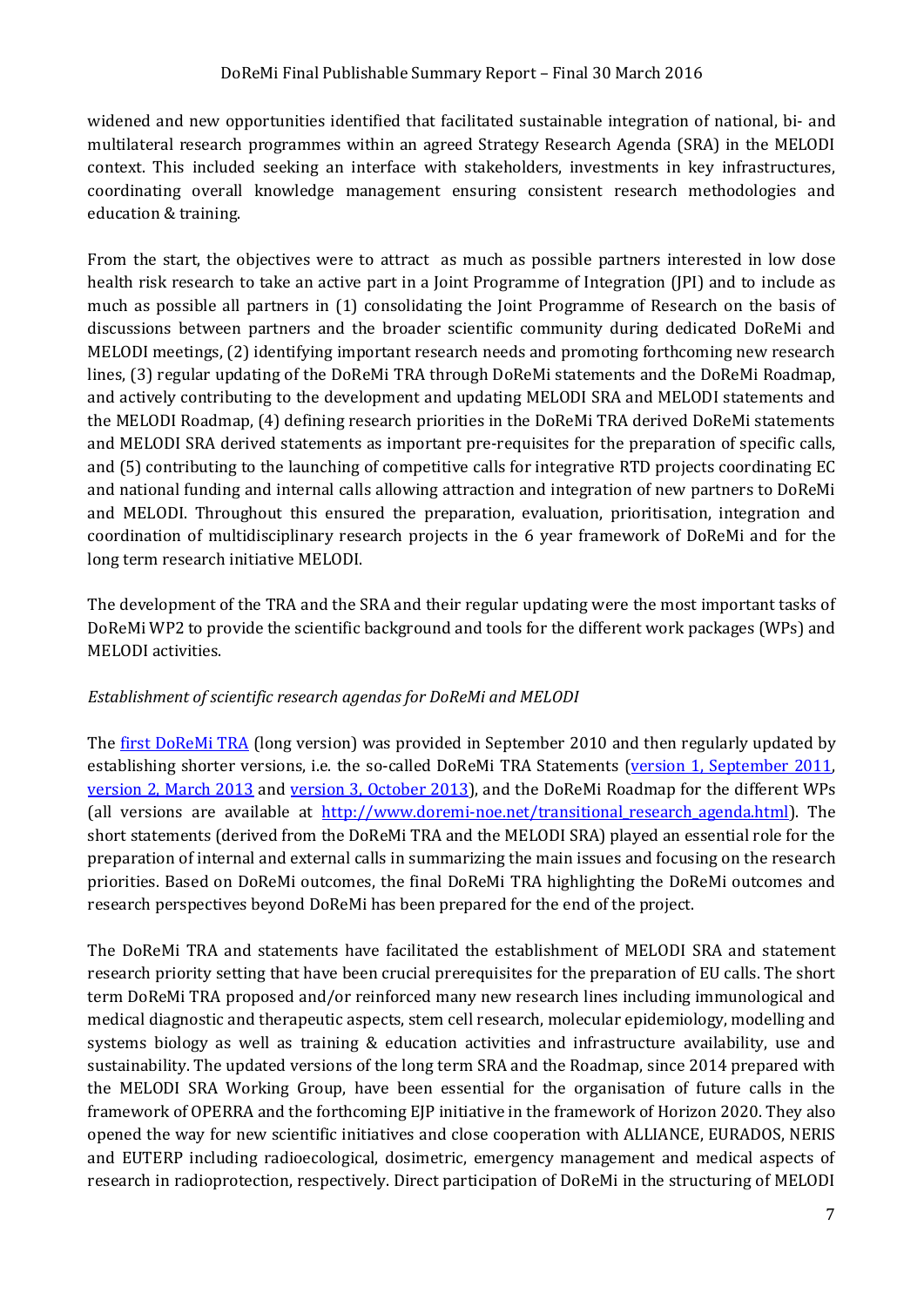and beyond has been also evidenced by the establishment of permanent links and active participation in the set-up of new MELODI structures such as the Scientific Committee, and the working groups on SRA and Roadmap updating, Education & Training and Infrastructures. All this contributed to highly increase the level of integration of new members and scientific research lines in coordinated low dose risk research and radiation protection in Europe.

The final Transitional Research Agenda (TRA) from DoReMi covers research strategies and scientific outcomes of DoReMi and perspectives for the future of low dose radiation health risk research and thus feeds in to the MELODI SRA. With this, altogether, the DoReMi TRA and statements as well as the MELODI SRA continue to have a strong bearing on the preparation of future EU calls in the domain of research on low dose risk and general radiation protection.

By definition, DoReMi WP2 served very much in establishing MELODI and ensuring permanent links between DoReMi and the MELODI Association. In fact, since various DoReMi consortium members became also members of the MELODI, the input of DoReMi in the structuring of MELODI and in all MELODI activities was quite strong from the start and increasing during the years. Lately, MELODI has been slightly restructured and since 14 January 2014 MELODI working groups on the SRA, Education & Training and Infrastructure have been established. WP2 is still actively involved in the MELODI SRA WG (the WP2 leader Dietrich Averbeck as invited external expert), and many DoReMi consortium partners are actively involved in all three WG. In addition, MELODI created an extended Scientific Committee where the DoReMi WP2 leader (D. Averbeck) has become an active member. First meetings of the WG have already taken place, and a new version of the MELODI SRA (a MELODI statement and the Roadmap) has been worked out considering all recent DoReMi and MELODI workshops and research developments. [The 5](http://www.melodi-online.eu/doc/MELODI_SRA_13_June_2014.pdf)<sup>th</sup> and 6<sup>th</sup> drafts of the SRA were presented at the MELODI Workshops 7-9 October 2014 in Barcelona (6th MELODI WS organized by CREAL) and 7-11 November 2015 in Munich (7th MELODI WS organized by HMGU). Both MELODI Workshops offered great opportunities to tighten the close links between DoReMi members and MELODI and the European projects concerning low dose risk research and radioprotection. For more information, see [http://www.melodi](http://www.melodi-online.eu/sra.html)[online.eu/sra.html.](http://www.melodi-online.eu/sra.html)

WP2 was actively involved in the organisation of the first 5 MELODI workshops. 5th MELODI Workshop organised by SCK-CEN and held October 8-10 2013 in Brussels focused on topics in which most recent and significant breakthrough progress was made (research topics related to radiobiology, dosimetry, epidemiology, radiotherapy, radioecology, emergency planning and other fields of low dose risk research). Parallel sessions helped developing arguments for updating the Strategic Research Agenda and its further implementing into the various low-dose research groups throughout Europe.

It was the first including sessions with contributions originating from the entire field of radiation protection. With nearly 220 attendees, this was the largest workshop since the start of this initiative. Next to low dose research, there were presentations on radioecology, emergency preparedness and dosimetry, and Strategic Research Agendas of MELODI, ALLIANCE, EURADOS and NERIS were presented, indicating the interfacing research areas and/or disciplines between the four different areas of Radiation Protection. This has been paving the way for the set-up and launching of the new European project OPERRA FP7 as well as the first steps for organizing the even larger future European Joint Programme (EJP) and CONCERT [\(http://www.concert-h2020.eu/\)](http://www.concert-h2020.eu/) in the framework of Horizon 2020 thus opening the research area from low dose research (DoReMi and MELODI) to radioecology (ALLIANCE), dosimetry (EURADOS), emergency management (NERIS) and, very importantly, medical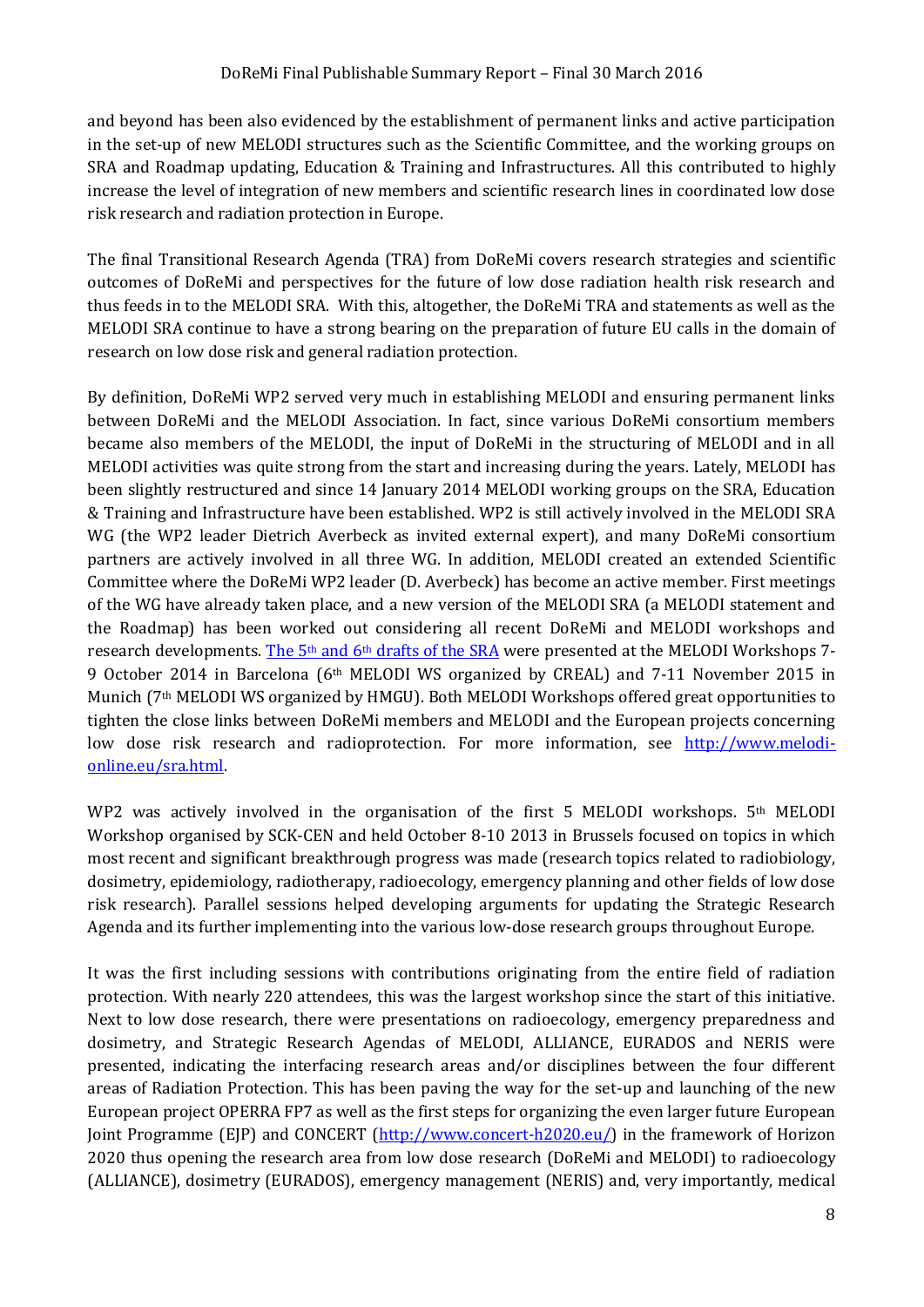aspects. Thus, in recent years the integration of research organisations and the structuring of MELODI have been progressing well. Now MELODI is involved in CONCERT as an independent legal entity.

Very importantly, the DoReMi TRA and statements as well as the MELODI SRA and statements worked on by DoReMi WP2 always included the important complementary issues Education & Training (WP3) and Infrastructures (WP4). The links between RTD work and these latter issues and the support by WP2turned out to be important for the successful enlargement of the DoReMi project and the attraction of new competences and research opportunities within DoReMi and for all MELODI related projects

#### *Dissemination, publications and data management*

In addition to RTD activities, the WP2 was also dedicated to dissemination activities. This included mainly the maintenance of the public DoReMi website, the preparation of DoReMi Newsletters, disseminating DoReMi announcements and results of dedicated workshops and conferences as well as support for invited external experts, providing input to DoReMi. An additional internal part of the website was reserved for DoReMi members only facilitating management of scientific and operational issues.

The public DoReMi website available at [www.doremi-noe.net](http://www.doremi-noe.net/) served to inform stakeholders and the general public of DoReMi activities and to provide scientific information about low dose research. It provided information on DoReMi activities, the TRA and TRA statements, each work package, infrastructures, training courses, jobs and opportunities and relevant news in the field of radiation protection. In addition, the announcements and supporting materials for the competitive calls for new partners were also published there.

As the scope of the DoReMi website was quite vast, it also provided information on activities organized by various other actors in the field of radiation protection. In recent years, it developed into a central site for information on low dose research in Europe. Moreover, the website provided detailed information on scientific outcomes of the DoReMi project in terms of publications in international peer-reviewed journals, thus increasing general visibility of the DoReMi project. Undoubtedly, the development of the website has been a great success with a steady increase of visitors reaching already in 2014 about 2000 unique visitors per month.

As very useful tools of dissemination a, DoReMi Newsletters were prepared 3-4 times a year. They served widening the scientific community, providing information on various activities in the field of radiation protection, organised by DoReMi, MELODI or other actors. All the issues can be found at [http://www.melodi-online.eu/DoReMi/Newsletters.html.](http://www.melodi-online.eu/DoReMi/Newsletters.html)

#### *DoReMi Barometer of publications*

In order to be able to follow more directly the scientific production of DoReMi, a DoReMi publication "barometer" was set up indicating not only the actual number of peer-reviewed DoReMi publications but also their distribution according to selected key words and WP/ tasks.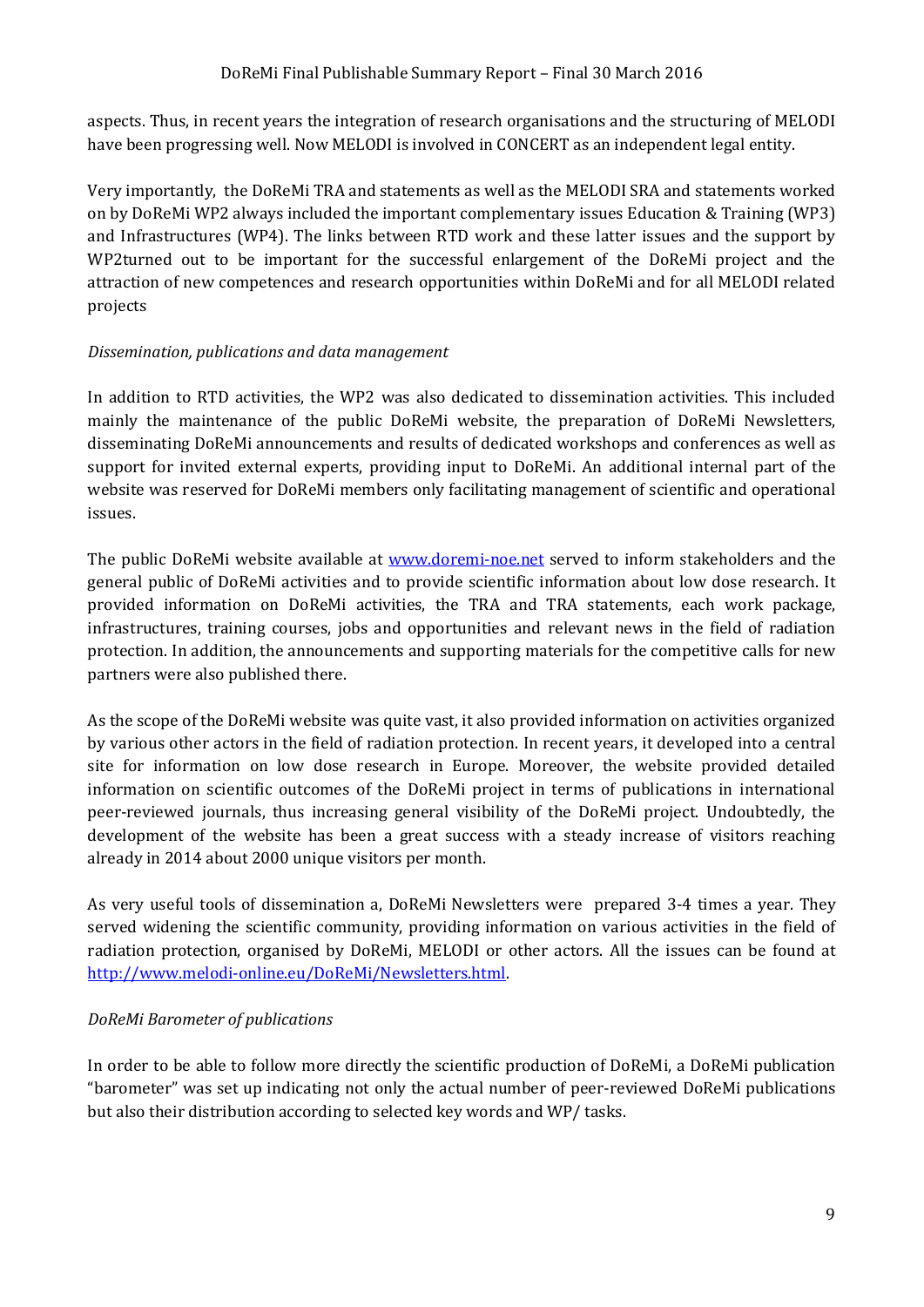By March 2016, there have been altogether 105 peer-reviewed publications disseminating the results of DoReMi, and more are expected to come. In order to illustrate the scientific progress of DoReMi achieved, the peer reviewed DoReMi publications were categorized by the following key words:

- 1. Cancer
- 2. Non-cancer
- 3. Individual sensitivity
- 4. Radiation quality
- 5. Tissue sensitivity;
- 6. Internal emitters (contamination)
- 7. Epidemiology
- 8. Modelling
- 9. Non-targeted effects (bystander)

In addition to key word, the publications have also been categorized according to different tasks in work packages: WP4 Infrastructures, WP5 Shape of dose response, WP6 Individual sensitivities and WP7 Non-cancer effects.

The results are presented in form of a DoReMi Barometer of the DoReMi publications and it is available a[t http://www.melodi-online.eu/DoReMi/Publications.html.](http://www.melodi-online.eu/DoReMi/Publications.html) 

Looking by the key words, most of the DoReMi publications are related to key word "Cancer" (73 publications out of 105 are related to this key word). In the second place, there are the key word "Noncancer" and Non-targeted effects (bystander) (42 publications), closely followed by "Tissue sensitivity" (40 publications). For the rest of the key words, the number of publications varies from 10 to 26.

Some analysis on the basis of key wording has also been performed. Most publications are on the impact of immunological and non-targeted processes regarding low dose radiation induced cancers (influence of microenvironment on cancer development or on treatments by radiotherapy). Less publications concern low dose and low dose rate and radiation quality on cancer or non-cancer effects. The number of publications concerning the development of biomarkers has increased favorably. Furthermore, there is clear progress in the mechanisms of low dose radiation induced cancer and noncancers. Also, there is new information on the use of biomarkers in molecular epidemiology and the use of biomarkers for the detection of individual sensitivity among populations.

In order to be able to conclude on DoReMi outcomes, two main DoReMi WP2 concluding meetings were held before the end of the DoReMi project: a workshop for position papers on consequences on risk assessment and radiation protection 29-30 April, 2015 in Sitges, Spain (see [http://www.doremi](http://www.doremi-noe.net/TRA_and_Consensus_meeting_for_position_papers.html)noe.net/TRA and Consensus meeting for position papers.html), and a workshop on the implication of science to low dose health risk assessment and radiation protection, including the scientific and societal community and stakeholders (10 December 2015 in Budapest, Hungary) as an annex of the 4th Periodic and Final Meeting of DoReMi. The main scientific and operational outcomes of DoReMi were summarized and are described in some detail in the enlarged Final DoReMi TRA (see [http://www.melodi-online.eu/DoReMi/Transitional%20Research%20Agendas.html\)](http://www.melodi-online.eu/DoReMi/Transitional%20Research%20Agendas.html). It can be seen that the DoReMi project has been performed solid pioneering scientific work to substantially increase our understanding of low dose ionizing radiation-induced health effects to the benefit of an improved future radiation protection.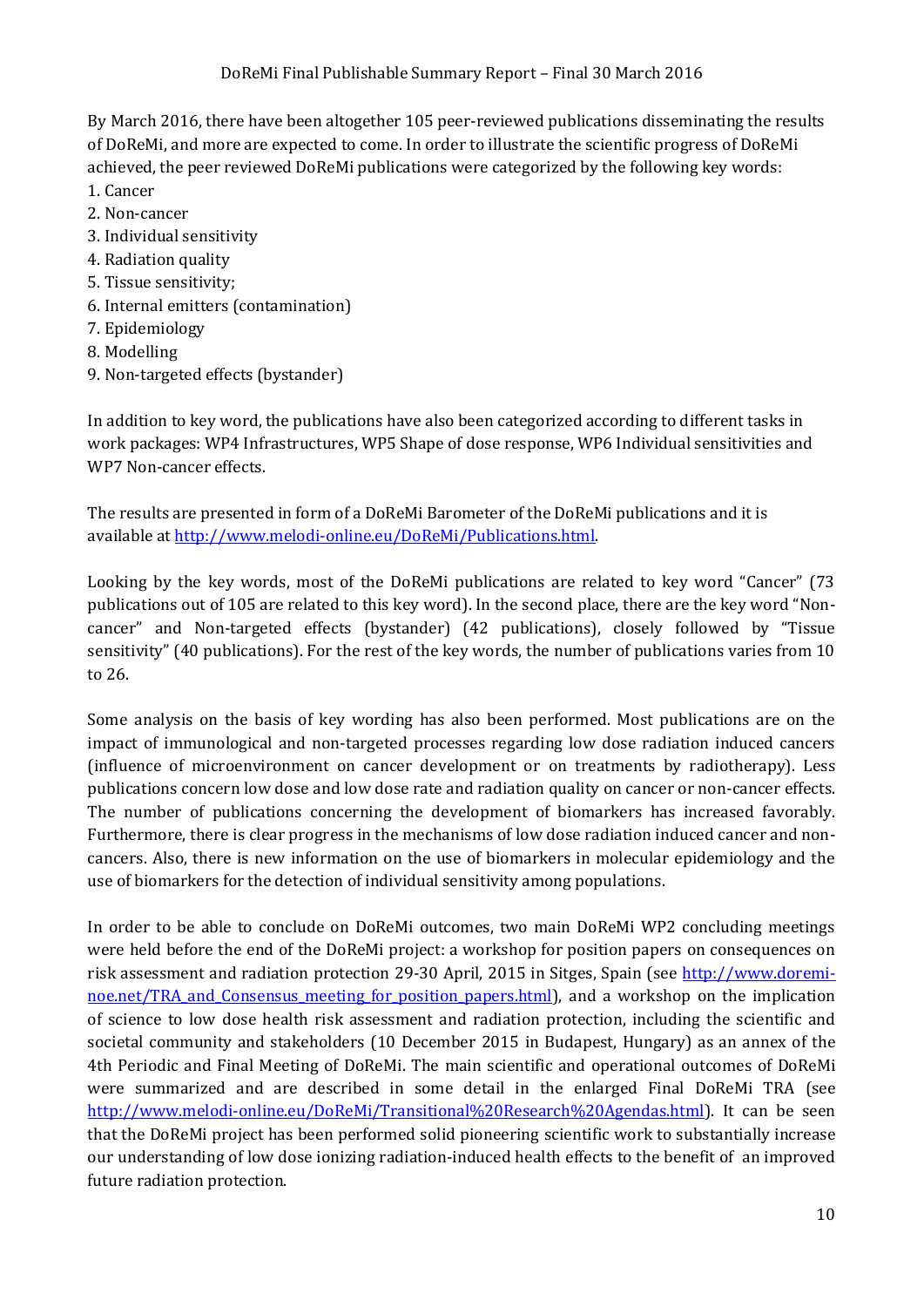#### <span id="page-10-0"></span>**3.2 WP3 Training and education**

This work package has been lead by Andrea Ottolenghi, UNIPV, Italy.

#### *Background*

There has been a substantial decline in expertise both in the areas of radiation research and in academic teaching during the past decade throughout Europe, and internationally. Given the current plans to establish new built of NPPs and the increasing application of ionising radiation in medicine, there is an urgent need to maintain competence in radiation risk assessment, including training, and regain expertise in many areas of radiation research.

In 2009 the report of the High Level and Expert Group on European Low Dose Risk Research (HLEG) identified the problem in sustaining expertise in the science areas underlying research into low-dose radiation protection. They saw a need for an action to encourage new students and graduates into the research area, and to develop the depth and range of expertise of the existing research community. The Group proposed that research should be coordinated at the European level, including coordination of the support of E&T. The Network of Excellence (NoE), DoReMi, is the result of their recommendations, and Workpackage 3 puts in place a programme to address their concerns with respect to E&T.

The concept of a NoE is based on 3 different activities:

- (i) a Joint Programme of Research (JPR)
- (ii) a Joint Programme of Integration (JPI) and
- (iii) a Joint Programme for the Spreading of Excellence (JPSE).

E&T plays an important part in each of the activities. Any research programme has a co-dependence on the E&T sector, providing the environment for the development of the students who will become the next generation of research scientists, and at the same time dependent on MSc and PhD students to carry out much of the research work. The integration that is at the heart of forming a network includes integration of universities with research institutes as an essential part. And finally, an essential function of the network is in spreading the excellence and an effective way of disseminating new knowledge is through offering training programmes.

Fundamental to DoReMi is the need to develop the structure of MELODI that will continue after the completion of the programme, to provide a sustainable support for E&T.

Work package 3 was motivated by all of the above drivers, and was formulated in such a way as to be as flexible as possible in order to be responsive to the needs and resources of the low-dose research community. It was envisaged at the time of the proposal that the form taken by the E&T support would evolve in response to dialogue with the stakeholders, and from discovering which actions were the most effective.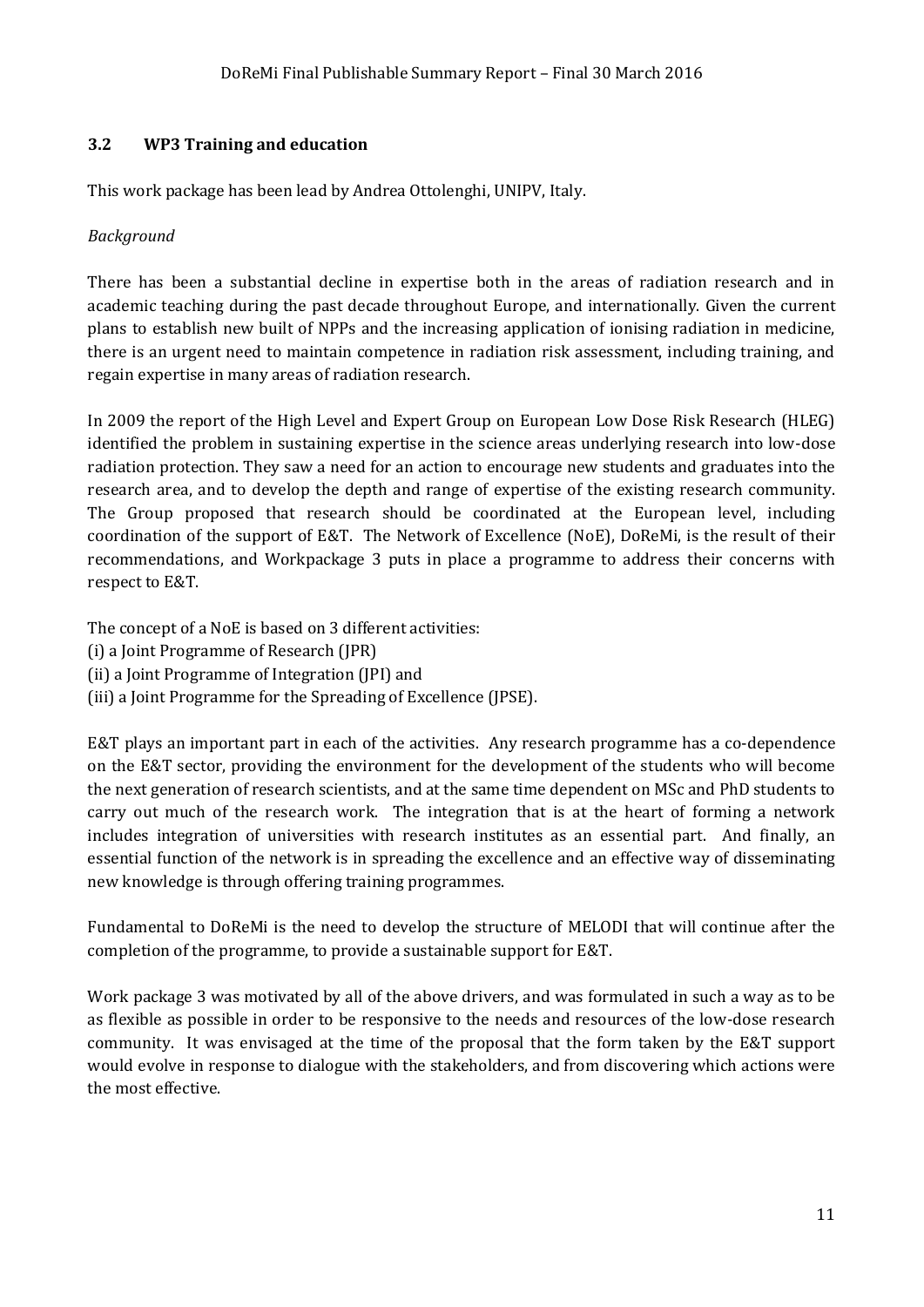#### *Review of the programme*

The overall objective of the workpackage was as follows:

To develop a sustainable Integrated Training and Education Network (ITEN) that will be integrated within the DoReMi network, and will provide and coordinate high-level training for research scientists and a career structure that will attract and retain top-level graduates within the research discipline:

- Investigate the needs/demand for training;
- Make an inventory of current courses and educational/research institutes as candidate members of a new integrated virtual network;
- Set up an ITEN that optimally answers the need with available resources;
- Commence new (MSc, PhD) courses with seed funding;
- Develop sustainable funding to take the new ITEN into the future.

#### *Task 3.1: (Months 1 – 12) Preliminary investigative work prior to identify the format of the ITEN*

A Training and Education Committee (TEC) was formed from individuals from 6 of the DoReMi partners to carry pout the work of Task 3.1. Correspondence with stakeholders (universities and other research institutes with possible interest in low-dose research) was undertaken by way of a questionnaire. This did not produce useful results. It also became clear that any financial support for E&T activities could only be given to members of the DoReMi Consortium. Since there was no strong enthusiasm for setting up a new legal entity to carry out the work of the ITEN, the picture emerged of the ITEN effectively being formed from the network of DoReMi members, together with a management/guidance role for the TEC. The DoReMi network was programmed to grow significantly (from 12 initially to 36 by the end), so under this scheme a large proportion of institutions with an interest in low-dose research were sure to be included. This is the structure that was decided upon for the ITEN by Task 3.1. With hindsight, this can be seen as a good choice. There was no functionality that was found to be lacking later during the term of the NOE.

#### *Task 3.2: (Months 6-60) Set up a new low-dose risk ITEN following the recommendations from the previous task*

Under the structure for the ITEN set up in Task 3.1, an annual programme of E&T was undertaken.

It was recognised that the MSc level was key to attracting students from a science Batchelor's degree into the research area, possibly steering the most capable students into PhD research then career positions. There was a desire to facilitate the formation of a Masters course in radiobiology, to replace the European Masters course that was set up and run by Klaus Trott at UCL, London, from 1992 to 2012. Many of the scientists now working in the field received their introduction to radiobiology during the 20 years that the course ran. At the time of drafting the workpackage it was seen as a possibility that the ITEN could be a stand-alone (possibly virtual) academy able to confer degrees. This is not what happened, and in the event a Masters course in radiobiology was developed by DoReMi partners at the Technical University of Munich and held the first enrolment of students in 2015. More details on the course can be found at:

[http://portal.mytum.de/studium/studiengaenge\\_en/radiation\\_biology\\_master](http://portal.mytum.de/studium/studiengaenge_en/radiation_biology_master)

Central to the programme of the ITEN was the annual call for partners to host short (one- to twoweek) courses on subjects related to their particular area of expertise. This was very successful. During the 6 years of DoReMi, there were 5 calls, resulting in 38 individual courses, attracting over 500 students, mainly from Europe, but also from non-European countries when space allowed. Each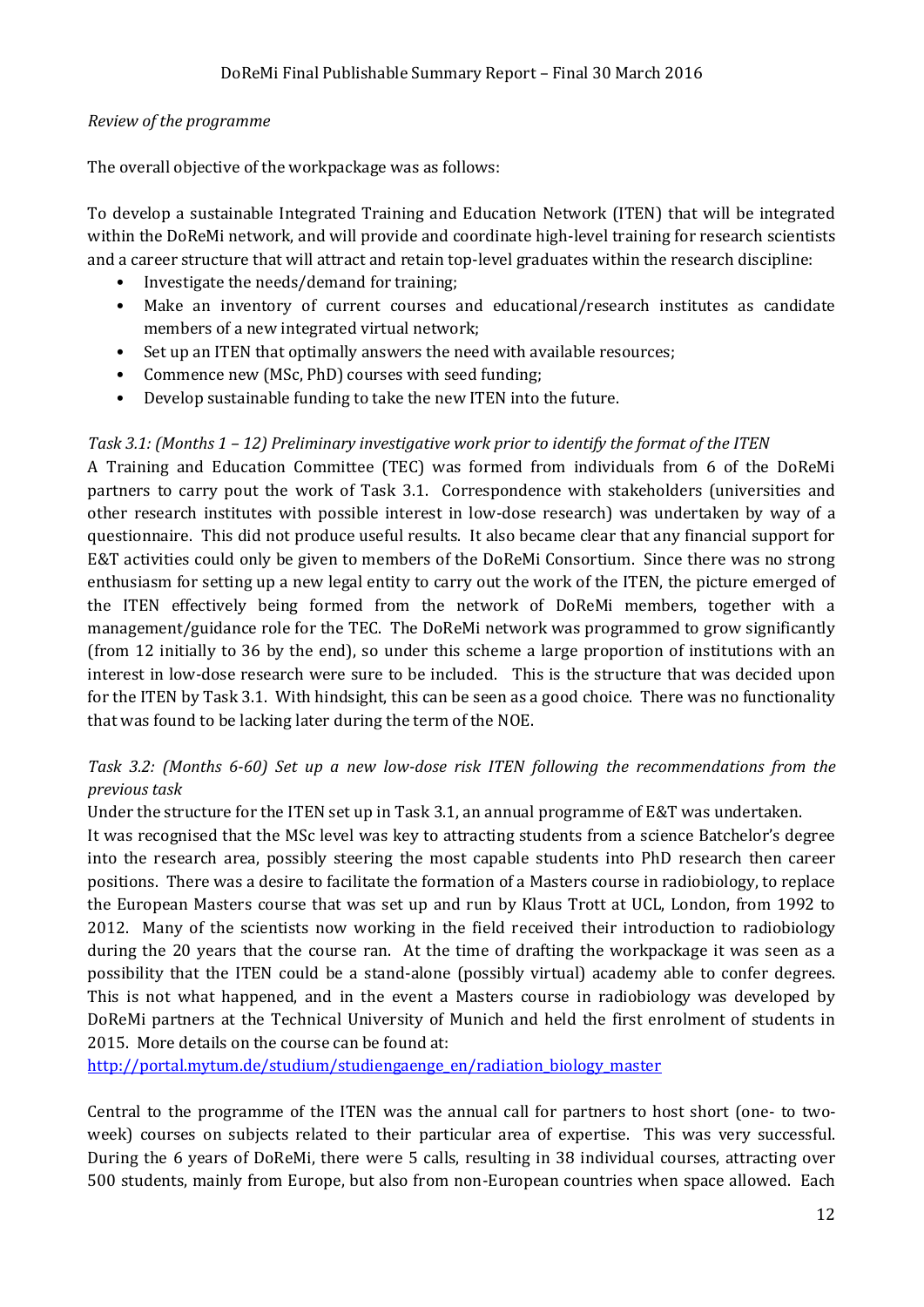of the students was able to experience first-hand working in new areas of low dose research. The support from DoReMi meant that courses could be offered free of charge, and so were open to as wide a range of candidates as possible. From the feedback given, the courses provided an excellent opportunity to network with other students of similar interest, to learn from students from other disciplines, and to make contact with the lecturers possibly leading to subsequent project engagements. The courses covered the following range of topics:

- Human radiation genetics
- Molecular radiation carcinogenesis
- Radiation epidemiology and radioecology
- Cellular effects of low doses and low dose-rates with focus on DNA damage and stress response
- Interdisciplinary radiation research focussing on radiation protection
- Modelling radiation effects from initial physical events
- Non-cancer effects of low dose radiation
- Environmental Radiobiology
- Inter-individual responses to low dose ionizing radiation: from damage formation to biomarkers
- Data interpretation and uncertainty analysis

The concept of a fellowship structure to assist young scientists in developing a career in the research area was developed by UniPv and SU, with the setting up of the European Radiation Research Association for Young Scientists (EURAYS - [http://eurays.eu/\)](http://eurays.eu/). The goals of EURAYS are:

- To create a network/community of young scientists to promote and facilitate career development within the radiation sciences;
- To support and facilitate scholarly exchange, interdisciplinary communication and establish collaborations, including research training amongst different laboratories across Europe;
- To support and facilitate the participation of members at national and international schools and training courses;
- To encourage the active participation of members at radiation science relevant meetings;
- To establish collaborative links and awareness of European radiation research projects and other societies for young scientists in radiation research;
- To have a link between the young scientist community and the decision making bodies of European Projects.

#### *Task 3.3: (Months 24 - 72) Develop sustainable funding in collaboration with WP2*

The objective of DoReMi Workpackage 2 was to create a sustainable integrated approach to low-dose research in Europe through the MELODI platform. Accordingly, Task 3.3 made use of the structure of MELODI to set up a body to continue supporting and setting priorities for E&T beyond the end of DoReMi, and in 2014 a Working Group for Education and Training was set up under the rules of MELODI.

The membership of the WG was:

University of Pavia, Italy: Andrea Ottolenghi (Chair) and Vere Smyth (Secretary) Helmholtz-München, Germany: Michael Atkinson (Vice Chair) SCK•CEN, Belgium: Michèle Coeck URV, Spain: Victoria Linares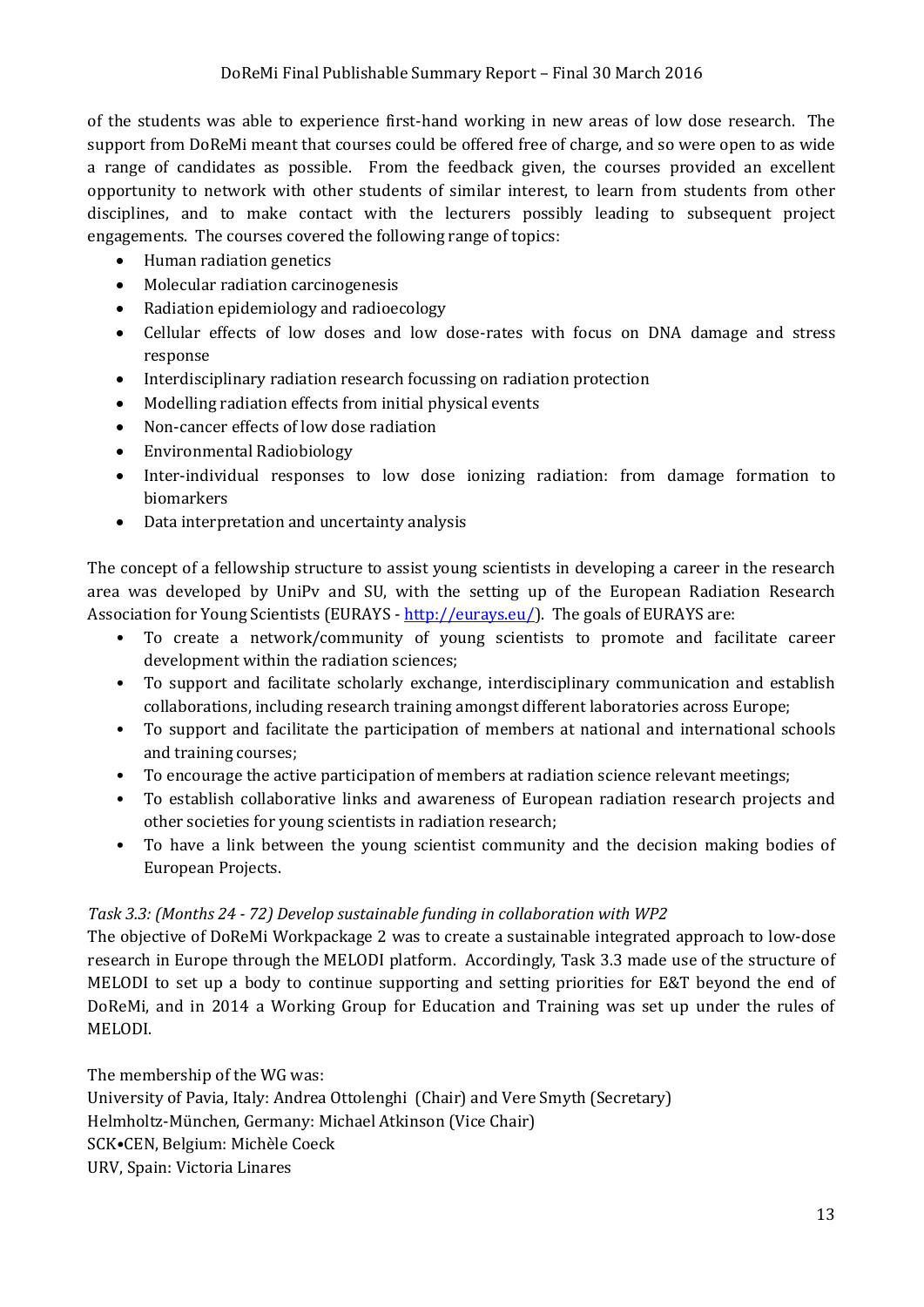PHE, UK: John Moody NRIRR, Hungary: Geza Safrany BfS, Germany: Annemarie Schmitt-Hannig NCRPP, Bulgaria: Nina Chobanova IST/ITN, Portugal: Pedro Vaz Stockholm University, Sweden: Andrzej Wojcik

The primary purpose the E&T WG was to:

- Ensure the continuing existence of a body that would oversee the support of E&T in the Research Area beyond the term of DoReMi;
- Set out the plan of how E&T should be developed and managed in the context of the overall aims of the low-dose research area;
- Ensure E&T is integrated into the MELODI SRA;
- Ensure E&T support within new H2020 calls.

The work plan included drafting a section on E&T for the MELODI Strategic Research Agenda (SRA), and production of a stand-alone document setting out a strategic agenda for E&T in support of the aims of MELODI. The policy element key to sustainability was the putting of the case that E&T must be an integral part of all RTD project work: that RTD relies heavily on the contribution of work carried out by PhD students, and in turn new research provides a vital educational environment for students. These policies were instrumental in gaining significant support for E&T in the European Joint Programme for the Integration of Radiation Protection Research, 'CONCERT', funded under the Euratom programme Horizon 2020 (http://www.concert-h2020.eu). Drafting of the CONCERT workpackage dedicated to E&T was led by UniPv, with assistance from members of the MELODI E&T WG. The work package tasks will enable a continuation and extension of the initiatives first developed in DoReMi.

When Task 3.3 was initially drafted, it was hoped that the financial support for E&T through MELODI would be come from the MELODI partners, or from national funding bodies. However, unlike the provision of training for operational radiation protection, where there is generally a regulatory requirement and industry accepts the need to pay, E&T actions to attract new students into the research area would be unproductive if they were offered on a cost-recovery basis. Supporting the competence and expertise in an essential research area must be seen as a public good. Therefore the focus of this task was maintained on the Commission, through the Euratom programmes.

#### *Task 3.4: (Months 24 – 72) Oversee management of ITEN during the period of transition to sustainable funding*

The EJP CONCERT began in June of 2015, just as the last series of DoReMi courses was finishing. So the mechanism was set up to transfer the funding support previously provided by DoReMi to the new programme. This has now been achieved, and support for short courses, will continue for a further 5 years under CONCERT. The annual call engages a similar format to that used successfully in DoReMi, now incorporating the interests of the other partner platforms ALLIANCE, NERIS, EURADOS, and a new medical RP platform. The E&T workpackage will also make provision for student travel grants, integration of E&T into research projects, outreach to other parties, and targeted support of individual selected students.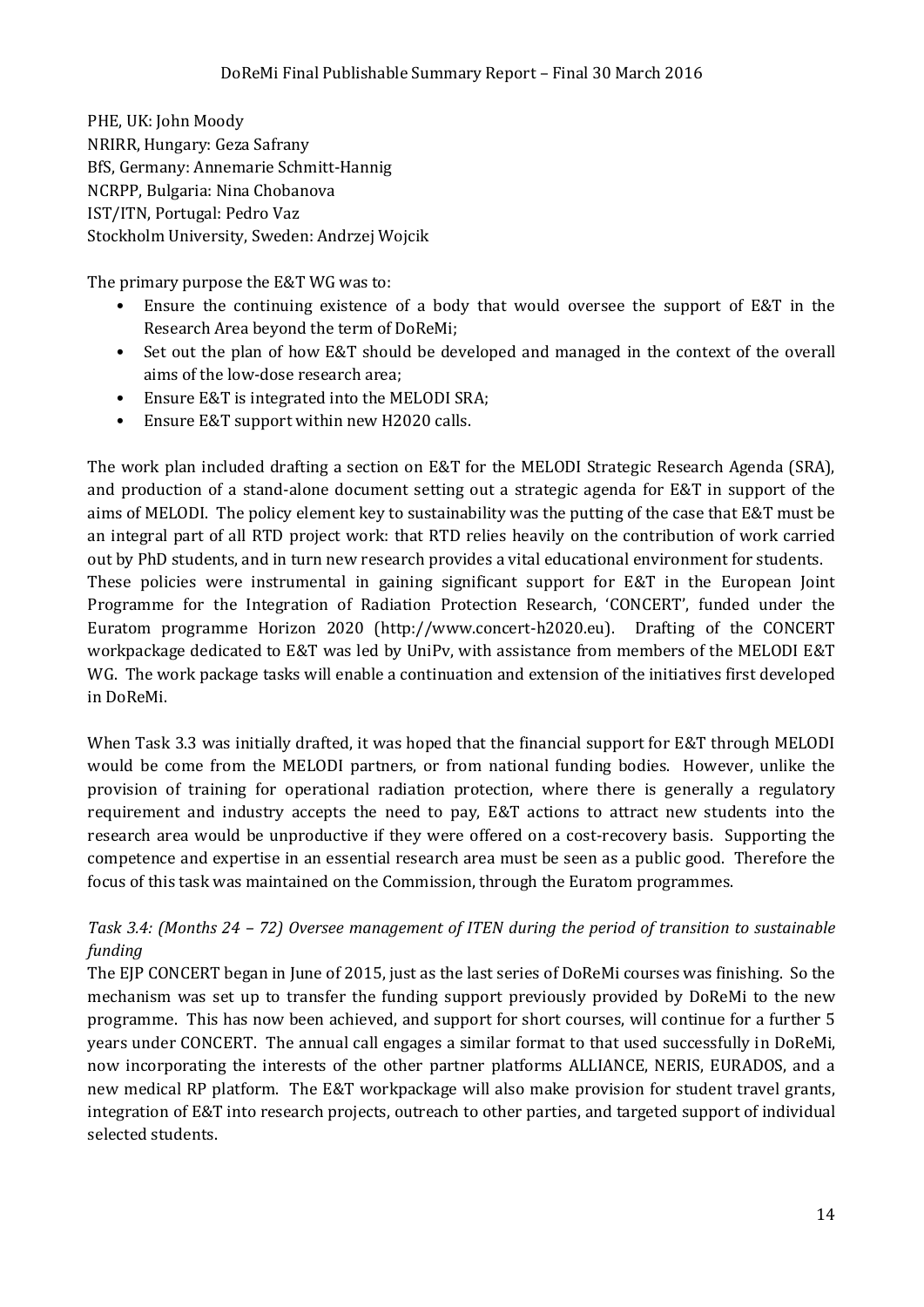#### *Task 3.5: (Months 1-72) Funding training activities*

The E&T activities carried out under Task 3.2 (setting up and managing the ITEN) included the series of short courses already described. In addition, support was provided for travel grants to present work at conferences or undergo training at another institution, and for student projects. The activities were directed by the TEC and the administration and financial arrangements were executed by the DoReMi Coordinator (STUK).

#### <span id="page-14-0"></span>**3.3 WP4 Infrastructures**

This work package has been lead by Laure Sabatier, CEA, France.

Infrastructures are essential in order to fulfil low dose risk research objectives. Many types of facilities are required ranging from radiation facilities like large accelerators to data bases, human cohorts, tissue banks and platforms for sample analysis. The WP4 objectives are:

- To describe available facilities;
- To identify the needs for existing facilities and for new ones with WP5,6,7;
- To define with WP2 the infrastructures to be implemented within this NoE and those implemented with MELODI support in order to set-up sustainable funding;
- To facilitate access to infrastructures in collaboration with WP3;
- To launch calls for infrastructure accesses in collaboration with WP1,2,5,6,7;
- To give DoReMi participants access to the NMBU (previously named UMB, Norway) irradiation facility;
- To integrate the STORE platform into DoReMi and implement it as a pointer to existing datasets and biomaterial and/or a long-term data storage;
- To give DoReMi participants access to the SNAKE microbeam facility.
- To implement a Laboratory infrastructure for retrospective radon and thoron dosimetry

#### *Task 4.1 Survey of existing facilities for low dose risk research*

The survey was completed concerning the different types of infrastructures and D/M4.1 Review of infrastructures in DoReMi was submitted during month 23 (November, 2011). The website was updated to include the new DoReMi partners. The infrastructure lists established during the development of this tool will be re-used by the EJP CONCERT project to develop new communication tools that will further improve access to infrastructures for the radioprotection community.

#### *Task 4.2 Characterization of infrastructure needs and roadmap of implementation*

In the roadmap document (D4.3), we provide a review of the status of current and planned infrastructures for radiobiology research, including irradiation facilities, exposure cohorts, databases, ESFRI platforms and analytical platforms. We also review the process and criteria for selecting qualifying infrastructures, and discuss strategies for improving access to infrastructures.

- Promote the accessibility and use of available infrastructures among researchers *(through dissemination activities such as Education& Training, Website information and workshops)*
- Promote efforts for harmonization and integrative research through the use of available infrastructure *(through dissemination activities such as Education& Training, Website information and workshops)*
- Identify as yet missing infrastructures that need to be developed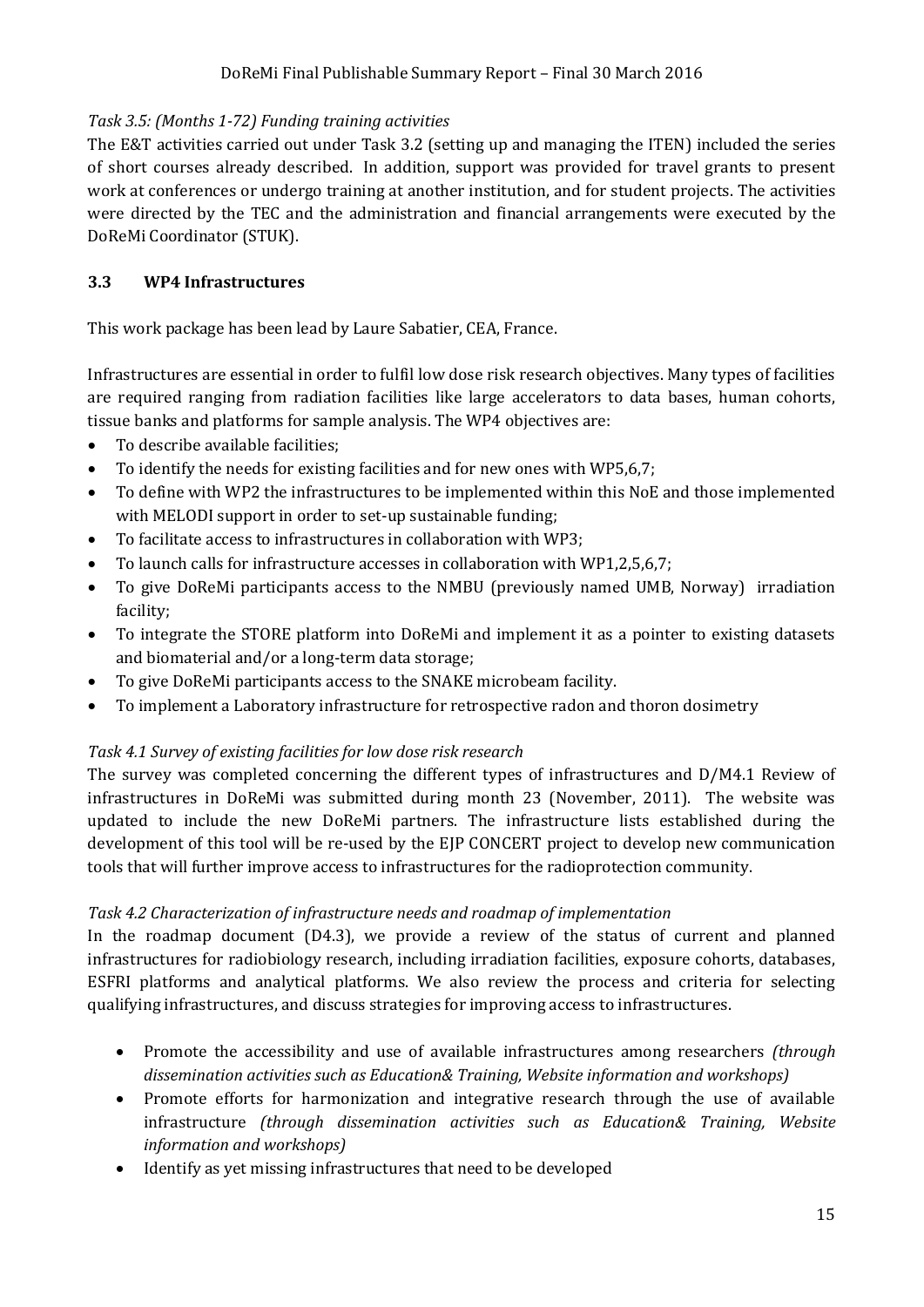- Improve reproductibility by supporting infrastructurues that meet essential quality criteria (example: 'Omics')
- Improve sustainability of rare but essential infrastructures (example: internal contamination acility for radon etc.)
- Improving access by focusing on infrastructures and facilities with recommended criteria
- Rationalizing the use of existing infrastructures and available financial resources
- Attract and train scientists to use the recommended infrastructures

#### *Task 4.3 Implementation of DoReMi support activities for shared infrastructures*

To assess the barriers to infrastructure access with the goal of further improving access to infrastructures, a recent survey of DoReMi scientists was performed. The results clearly highlight the need for targeted funding to access research infrastructures. DoReMi scientists have a high level of interest in using a variety of external research infrastructures and facilities including irradiation facilitates, omic's and imaging platforms, and archived data and samples from human and animal studies, but only if targeted funds are available. The survey also showed that lack of targeted funding is considered to be the greatest barrier to infrastructure access, followed by logistical issues, and the need for adequate on-site staff and laboratories.

Access to research infrastructures has been the major theme in DoReMi, The major means to support infrastructure access has been an extensive survey on available infrastructures, identification of gaps, and then financing access to specific infrastructures by providing funds for their upgrade and/or use, notably for low dose gamma irradiation and microbeam facilities as well as a retrospective radon dosimetry platform. A major workshop was held in 2015 to prepare the way for the CONCERT-EJP via OPERRA.

#### *Task 4.4 Development and implementation of access to Infrastructure*

An ad hoc approach to implementing infrastructure access has been taken following the identification of gaps and infrastructures at risk. This has consisted of the 3 external calls, each of which has brought in new irradiation infrastructures by providing beam time as well as the use of flexibility funding to aid in the integration of STORE into DoReMi as a step towards its sustainability. The tool developed (D4.4) was a 3-tier helpdesk to assist researchers to identify and access suitable research infrastructures for their projects. The helpdesk offered both passive and interactive means of communication, allowing researchers to consult a website or to interact directly with dedicated staff by telephoning the helpdesk or contacting a dedicated expert onsite at an infrastructure facility.

#### *Task 4.5 - Open Access to the UMB low dose irradiation facility (FIGARO)*

The FIGARO low dose/low dose rate gamma irradiation facility has successfully completed the pilot mouse irradiation experiment and is now being used to support two DoReMi projects for use of the Figaro facility that have been funded through internal DoReMi calls: OSTINATO (WP7) and CLOGICAT (WP5). These two projects have utilised the available time for DoReMi partners, and hence the project has been successful in stimulating access to facilities and collaboration between DoReMi partners.

#### *Task 4.6 - Dose/Dose-rate Radiation Effects in Brain Cancer Risk (DDRE-BrainCancer)*

The first results are now available from the low dose/low dose rate gamma irradiation study on brain cancer risk. Irradiations and necropsies for all mice enrolled in the tumour induction study (n=532) have been completed. Sample collection for molecular analyses (n=376) has also been completed as planned.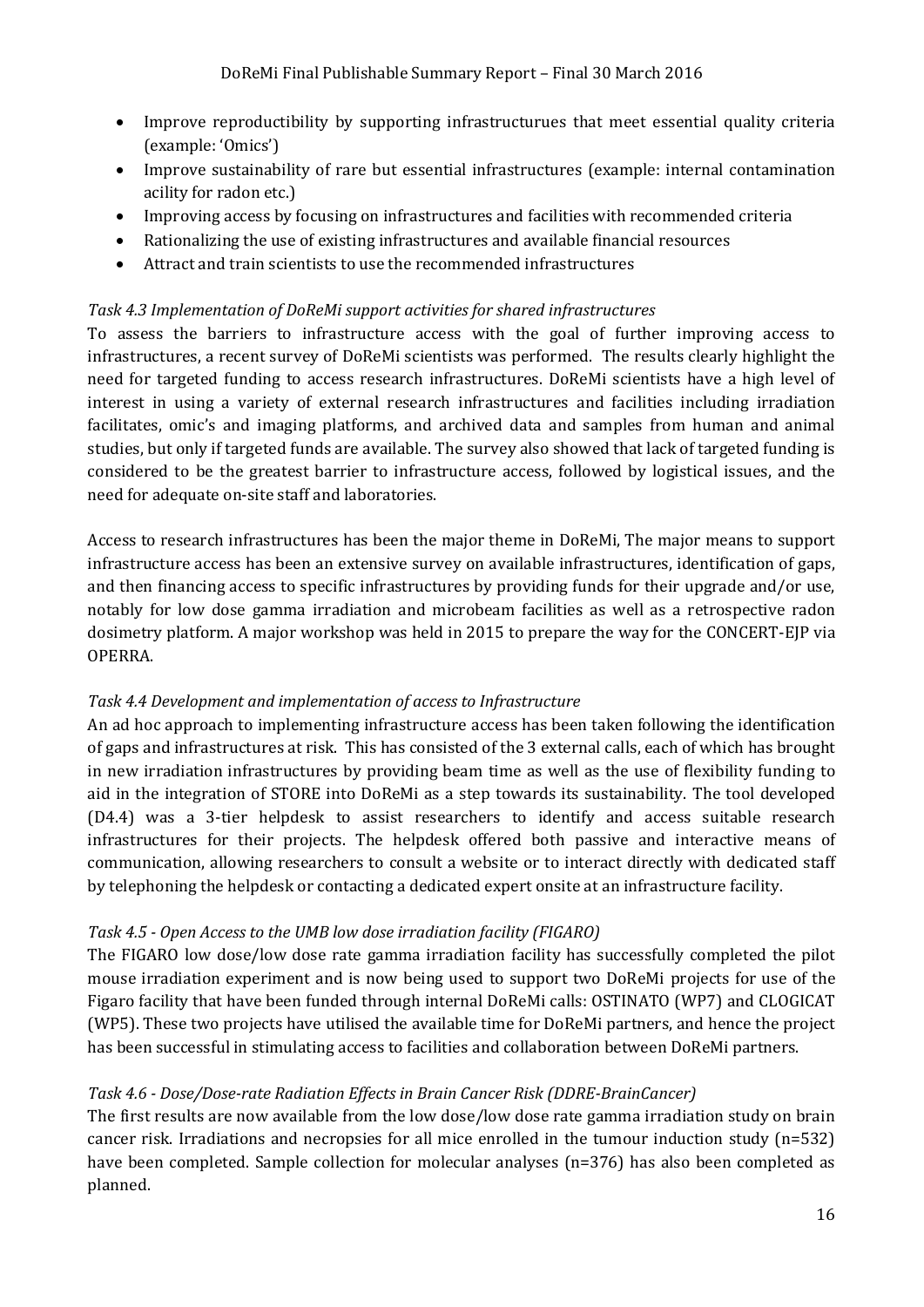The results from histopathological analysis shows a trend towards a lower incidence of brain tumors in irradiated mice compared to controls. These findings suggest that radiation exposure at low doses elicits radio-protective responses in neural cells that may both counter the harmful effects of radiation and act to inhibit spontaneous cancer not related to radiation exposure, especially at very low dose rates. Furthermore, by accessing an overseas facility for mouse irradiation, Task 4.6 provides proof of principle for the added value offered by shared use of key infrastructures on a national and international scale.

*Task 4.7 Low dose/dose rate gamma irradiation facility for in vitro and in vivo biological systems*  Construction of the facility at ISS permits to perform the dosimetry tests and the first biological test.

Construction of the low dose radiation facility at SU has been performed permitting the licensing by the radiation authority and installation in the animal facility : calibration (dosimetry) of the radiation facility, training of the personal, approved ethical permission for mice exposure and performing the first animal exposures.

#### *Task 4.8 - Integration of STORE into DoReMi as a trustable and viable database and/or pointer to biobanks and ascertain sustainability*

During the STORE project, a considerable effort has been made and resources invested in the creation of a database (RBStore) to house data from existing, current, and future experiments as well as to serve as a pointer to archived biological material. The STORE project ended in October 2012, and the database is being transferred to DoReMi. While the database itself has been completed, it still contains a very limited amount of data. Investigators are invited to enter data from their experiments.

In order to promote the sustainability of RBStore and to make it a useful research tool, it is imperative that the radiobiology community uses it to store and analyse data as well as to find and request biological samples. To this end, data available from thousands of animal at CEA, SCK-CEN and HMGU were provided for RBStore.

Work is now ongoing with SUBI for collecting and collating information on data and biomaterial and its preparation for inclusion into STORE, and a contract has been negotiated and with the Kazakh Research Institute on Radiation Medicine and Ecology, Semey, to collect and collate information on data an biomaterial from a 3-generation study where the parents were exposed because of nuclear bomb testing.

#### *Task 4.9 - Provision of ion microbeam irradiation facility SNAKE (MicroRAD)*

The SNAKE microbeam facility has successfully established and commenced two collaborative projects with DoReMi partners. The first project is with IC to study the recruitment of the chromatin remodelling factor ALC1 to sites of ion damage, while the second is with USAAR to visualize the recruitment of DNA damage response factors (pKu70, 53BP1) at gamma-H2AX-labelled regions by TEM (transmission electron microscope) following high LET irradiation of samples.

#### *Task 4.10. Laboratory infrastructure for retrospective radon and thoron dosimetry*

The laboratory infrastructure for retrospective radon and thoron dosimetry has been implemented, based on the use of stored indoors CDs/DVDs as retrospective radon and thoron detectors. The calibration equipment includes certified  $222Rn$  and  $220Rn$  sources, reference radon and thoron monitors, hermetic box and accessories.The survey design is oriented towards evaluation of dating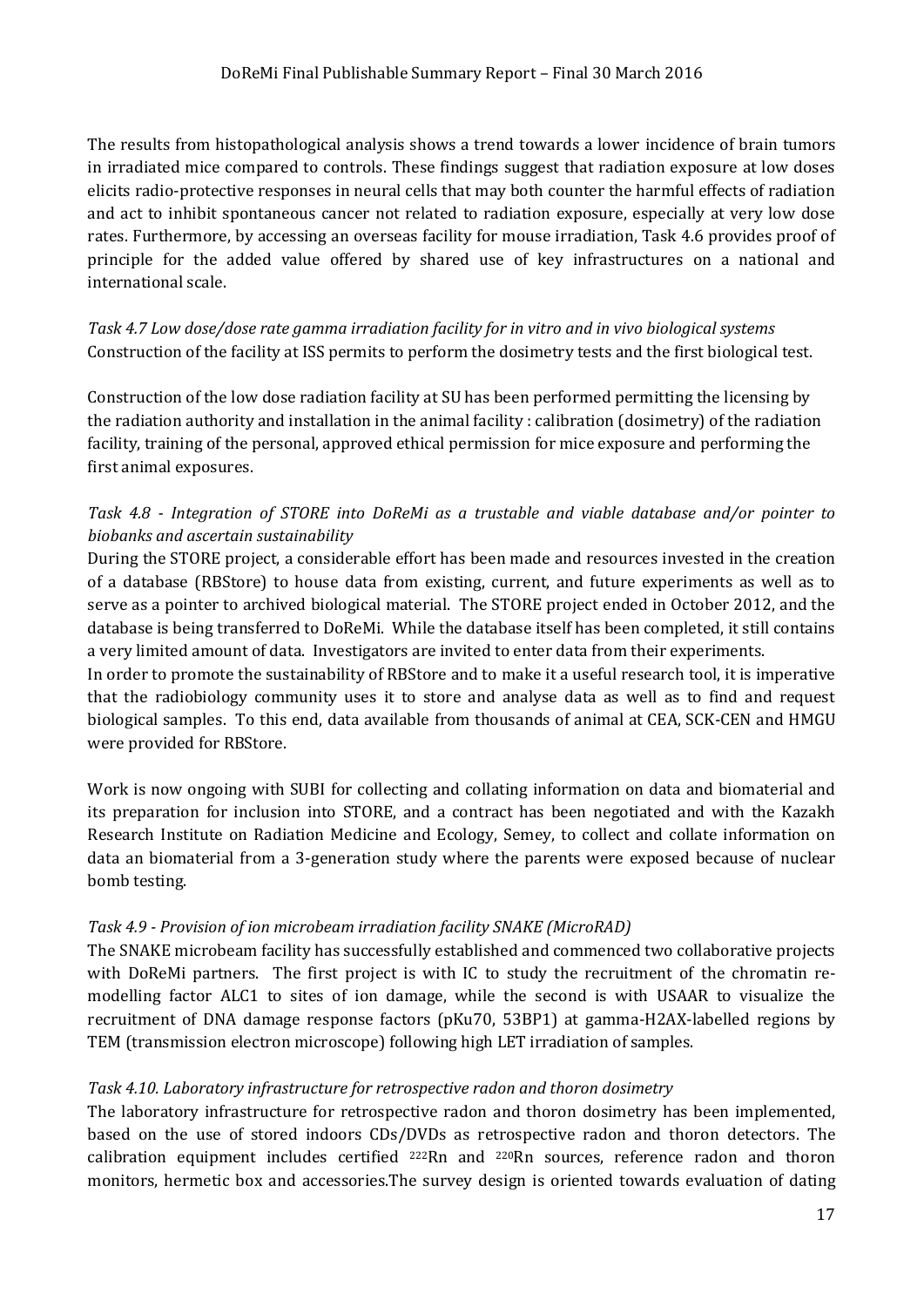accuracy, collection efficiency and identification of potential bias/confounders. Making measurements in no less than 200 buildings, using different approaches for disk collection has been performed. .

It will be important to continue to work towards shaping and implementing policies which will positively impact on infrastructure access

#### <span id="page-17-0"></span>**3.4 WP5 Shape of dose-response**

This WP has been lead by Simon Bouffler, DH-PHE (formerly HPA), UK.

The two over-arching objectives of WP5 were:

- To improve knowledge of low dose/dose rate radiation cancer risk in humans;
- To improve low dose/dose-rate risk projection models based on knowledge of the processes that drive carcinogenesis.

WP5 was structured into ten tasks, expanding the original five. Workshops were run that aimed to explore opportunities to further develop DoReMi and related research activities. Most tasks have considered processes that relate to carcinogenesis rather than human population studies of cancer risk, this has been necessary due to the limitations imposed by the available funds.

*Task 5.1* has been examining dose and dose-rate response relationships of cancer-related processes including gene expression responses and senescence. With regard to senescence there were phase shifts in responses observed for the proteome response related to senescence that are best described as on/off effects at different doses/ dose rates. In addition, a priming dose effects was observed at the proteome level, suggesting a form of adaptive response may be acting. However it was also found that the stage of cellular differentiation influences the radiation induced proteome response. Work on gene expression developed a highly sensitive *in vivo* reporter system for p53-dependant transcription response based on luciferase expression driven by the p21 promotor; this shows genetic background dependence and time-dependence. Plasmid integration has been observed to increase in the dose range 5-200 mGy and fall above about 500mGy, which may relate to the upregulation of the variant end-joining pathway of DNA double strand break repair.

*Task 5.2* has been investigating the contributions that non-targeted and systemic effects make to carcinogenesis following low dose exposures. A workshop helped guide this task and reviews on the role of 3D tissue models (Acheva et al 2014) and non-targeted effects in general (Campa et al 2013) have been published. Investigation of an *in vitro* adaptive response in primary human fibroblasts has indicated that the cytokine IL-6 and TGF- $\beta$  do not play a role in adaptive responses as assessed by  $\gamma$ -H2AX foci formation (Dieriks et al 2011). While DoReMi has not placed substantial efforts on adaptive responses, they remain difficult to define and their impact on disease following low dose exposure is not clear. Most effort and productivity in Task 5.2 concerns effects on immune system and inflammation. Many papers have been published (13-17, 19, 21, 26, 41-43, 46, 47, 55) on modulation of inflammation. *In vitro* studies suggest modest reduction of inflammatory cytokine (IL-1β, TNF-α) production following 0.5-0.7 Gy exposure (Rӧdel et al 2012). Effects of low dose (0.1-0.5 Gy) irradiation but not 2 Gy irradiation on mouse macrophages increased chemotaxis but reduced migration (Wunderlich et al 2014). This was paralleled by increased anti-inflammatory cytokine profiles at exposures below 0.5 Gy. The impact of low and intermediate doses of radiation on attenuation of inflammation was however found to be dependent on the basal/individual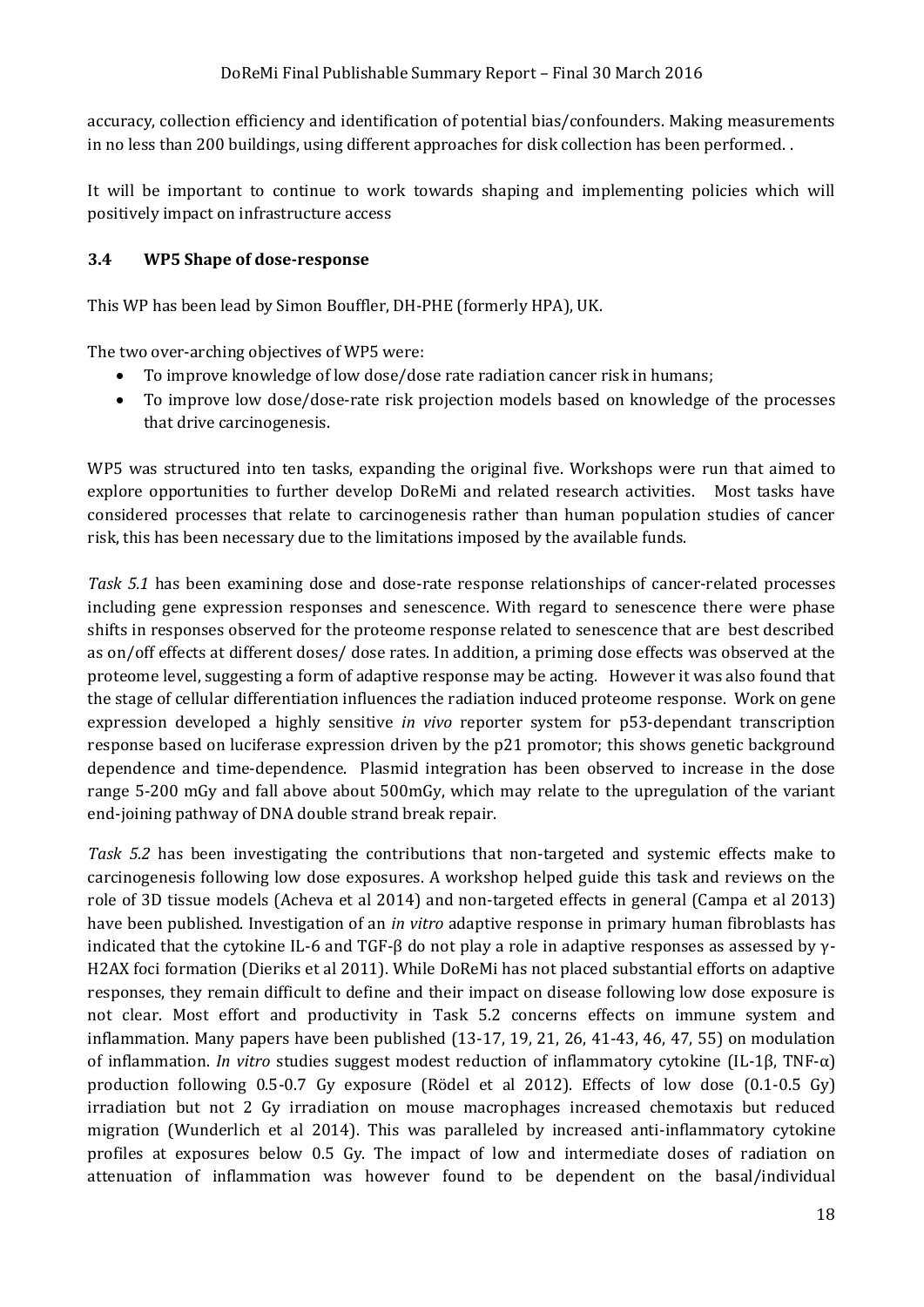radiosensitivity on the basis of mouse strain dependent differences. These studies indicate that cytokine expression and response may be non-linear in dose-responsiveness. Linking these observations to disease manifestation following low dose exposure will be important. In this context the finding that low doses of radiation did not impact on outgrowth of tumours, but slightly modulated the infiltration of immune cells in existing tumours at later time points after radiation exposure, may be of relevance.

Further work on immune system T-cell receptor gene rearrangement was included towards the end of DoReMi. This work found that changes in the murine TCR repertoire are greater following acute low dose (0.1 Gy) compared to intermediate (1 Gy) dose exposure *in vivo*. No evidence was obtained suggestive of genetic instability (detected by illegitimate TCR rearrangements) following acute (0.1 Gy, 1 Gy) or chronic (0.2 Gy, 1 Gy, 3 wks) low and intermediate dose exposures *in vivo.*

*Task 5.3* examined pre-neoplastic changes particularly in relation to acute myeloid leukaemia in the mouse though some potentially relevant studies on thyroid have been reported (Abou-El-Ardat et al 2011, 2012, Gerard et al 2012). In terms of monitoring disease progression over time substantial progress has been made in developing fluorescence reported gene systems to monitor critical gene loss events (Olme et al 2013, a,b). These continue to be developed to incorporate longer wavelength fluorochromes that are potentially more valuable for *in vivo* monitoring. Much effort has also been placed on integrated transcriptomic and proteomic analysis of mouse acute myeloid leukaemias with papers now submitted (Badie et al). This analysis highlighted the need to use primary *in vivo* passaged AML material to identify AML-associated alterations rather than derived cell lines which carried as many alterations associated with adaptation to culture as realted to AML. A 17 member signature that allowed AMLS to be distinguished from normal cells and primary material to be distinguished from cell cultures was developed, many of the members of this signature have known role in human leukaemogenesis, confirming the value of the mouse model in relation to the human disease. C-Myc was found to have a key role, paralleling the human situation.

A productive workshop was held on stem cells and DNA damage (Raj and Bouffler, 2012) that was influential in the development of an application for a full project (RISK-IR) that received EC funding in 2012.

Modelling approaches are of great importance to combine data from a range of sources and *Task 5.4* worked in this area. Lung cancer risk modeling comparisons of mechanistic and empirical models has had mixed findings (Eidemüller et al 2012). A model to describe the phenomenon of inter cellular induction of apoptosis has been developed (Kundrat et al 2011). Modelling of colon cancer risk in the Japanese A-bomb survivor cohort Colorectal cancer (CRC) in the Japanese A-bomb survivor Life span study cohort suggested that of the two known pathways contributing to CRC, microsatellite instability (MSI) and chromosomal instability (CIN), the latter predominated in radiation associated cases. Analysis of non-tumour thyroid tissue derived from biopsies from the UkrAm cohort identified some cases of BRAF mutation and RET/PTC rearrangements, moreover gene expression analysis suggested that MAPK pathway activation may act as an early indicator of papillary thyroid tumorignesis.

*Task 5.5* concerned cancer risk associated with internal radiation exposure. A scoping workshop provided an important evaluation of priorities and helped build consensus (Laurier et al 2012). This effectively paved the way for *Task 5.8*, CURE – a concerted approach to evaluation of occupational uranium exposure risk. This piece of work confirmed the feasibility of pooled epidemiological analysis and of a molecular epidemiology approach to assess Uranium-specific risk. A full protocol was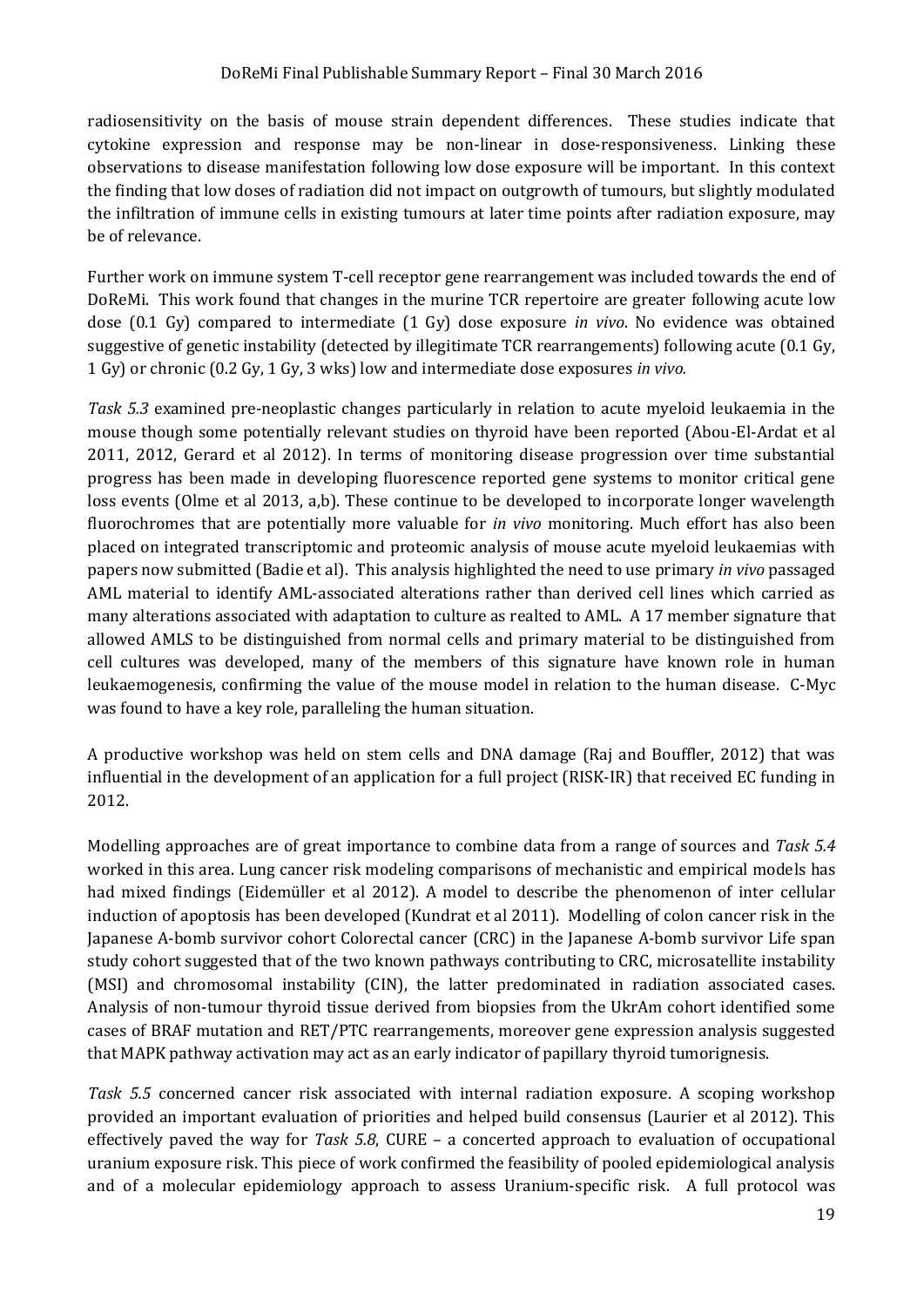prepared that includes consideration of harmonized dosimetric approaches, biomarkers, standardized operating procedures for biobanking, logistics etc. conducting the study is dependent on funding availability. An evaluation of one uranium miller cohort has been published (Kreuzer et al, 2014) indicating uranium exposure was not associated with increased death although organ doses were low.

Other work in *Task 5.5* concerned dose reconstruction for Czech and UK radiation worker cohorts. The Czech uranium miner study found that leukaemia and skin cancer risk followed a linear doseresponse and the results have allowed an improved compensation scheme for uranium miners, The UK study converted some 300,000 paper records relating to UKAEA worker internal dosimetry into electronic format; databases now hold over 1 million sample records relating to internal dose. These will be available for future studies of internal exposure risk.

*Task 5.6* considered radiation track structures and initial events in relation to the impact radiation quality on risk. Several publications have focused on the role and modeling of DNA fragmentation (Alloni et al 2011, 2012, 2013). In particular certain ions in the 125-225 keV  $\mu$ m<sup>-1</sup> range have been found to produce large number of very small DNA fragments (Alloni et al 2013). Modelling of DNA repair kinetics following multiple fractionated exposures has been successfully implemented (Mariotti et al 2013). More recent investigation of potential damage to mitochondrial DNA in the 0.2-2 Gy range suggested that it is unlikely that direct damage to mitochondrial DNA will play a role in effects at these dose levels.

Investigation of the induction of chromothripsis by low dose radiation exposure (*Task 5.7)*, led to the development of a model system to determine the impact of radiation exposure on the frequency with which micronuclei are taken up and integrated in the genome of recipient cells, and the subsequent fate of re-integrated chromosomes. A potential role of TP53 status on uptake and integration of micronuclei has been observed. This work will help contribute to determining the importance of this novel genome destabilization/rearrangement pathway in low dose effects.

The role of microvesicles (MV) in mediating non-targeted effects was investigated in *Task 5.9*. MVs were extracted from *in vivo* irradiated mice (0.1 – 2 Gy) and characterized in terms of contents, effects and distribution on re-injection into hosts Western blotting confirmed the presence of TSG101 protein, a typical MV protein marker, in MV from unirradiated and irradiated mice. Radiation was found to increase MV release (but not size) independent of dose. No simple correlation between chromosomal instability and MV concentration has yet been observed. miRNA profiling will further define the cargos that MVs carry under different irradiation conditions and so contribute to identifying and defining their biological role, and potentially role in radiogenic disease.

*Task 5.10* was a quantitative intestinal tumourigenesis study following low dose rate exposure using the FIGARO facility, a number of short term endpoints relating to genotoxicity were included also. Exposure to 1.7 or 3.1 Gy of low-dose rate (2.1 mGy h-1)  $\gamma$ -radiation was found to lead to a 3-fold increase in MN formation in immature and mature red blood cells (p<0.001); However no increase in Pig-a mutation in blood cells, or DNA lesions was observed and the *Apcmin* mutation status did not influence the genotoxicity read-outs. Full pathological and quantitative analysis of intestinal tumours remains to be completed, with publication expected in the 2106 calendar year.

Overall WP5 has made substantial progress in exploring dose-responses for early responses to radiation. In common with many others, the challenge remains relating these early responses to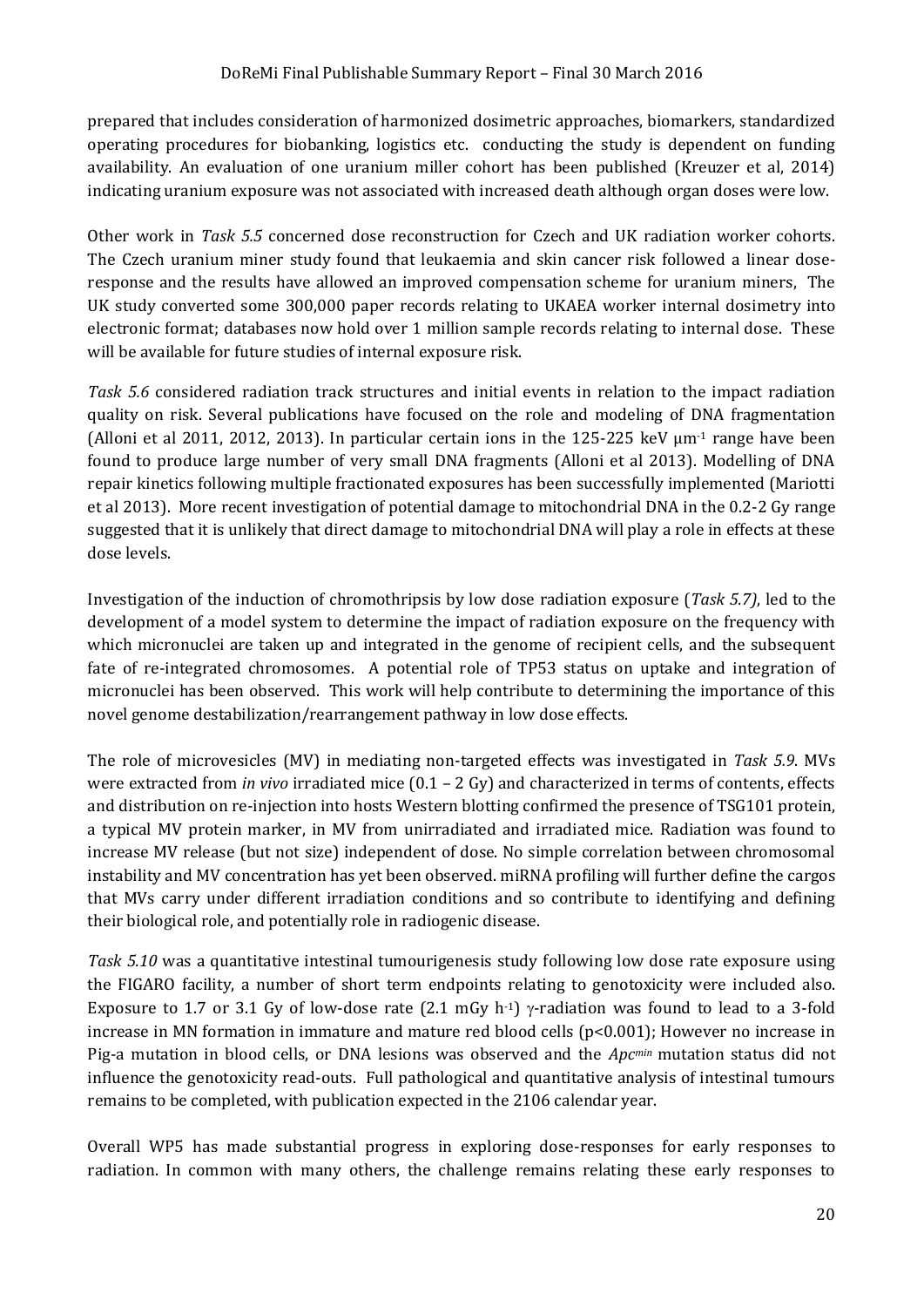cancer and ensuring adequate experimental models of radiation carcinogenesis are available. A combination of experimental, epidemiological and modeling approaches continues to be required to develop a better understanding of cancer risk at low doses and dose-rates.

#### <span id="page-20-0"></span>**3.5 WP6 Individual sensitivities**

This work package has been lead by Michael J. Atkinson, HMGU, Germany.

#### *Objectives of the workpackage*

Our overarching objective has been to provide a scientific basis for decision-making on the inclusion of individual sensitivity as a modifier of risk at low doses. Current risk models use LNT to extrapolate from high to low doses. By convention this assumes an equal risk distribution amongst all members of an exposed population. Consequently, the risk assessments delivered by the models can only represent the average risk across the population. Despite inbuilt safety margins the present state-of-the-art knowledge does not allow us to assume that exposed individuals with a greater natural predisposition due to age, gender, genetic background or interactions of these variables with lifestyle and/or environment are effectively protected. Consequently in the 11 tasks of WP6 we have striven to understand how, and to what extent, individual susceptibility influences the carcinogenic effects of low doses and low dose rates.

#### Major achievements of the DoReMi WP6 are:

#### *Task 6.1 Identification and evaluation of research strategies for conducting future molecular epidemiological studies*

Epidemiological studies that incorporate individual susceptibility into their risk assessments have not been performed. Molecular epidemiology offers a potential solution but has not yet been taken up by the radiation protection community. We held an international workshop to bring together epidemiological and biological experts in order to evaluate options for initiating molecular epidemiological research in low dose radiation risk. As a consequence of this workshop a position paper was produced and published (Pernot et al 2012). A second workshop to assess progress and take-up was recently held under the auspices of task 6.6 (see below).

#### *Task 6.2 Identification of genetic modifiers of individual cancer susceptibility and their mechanisms of action*

In order to evaluate the contribution of individual susceptibility to risk it is necessary to identify which factors operate, and to understand their mechanism of action. To do this task 6.2 explored a range of model systems:

We developed methodology for irradiating neonatal mice with reproducible doses of I-131, simulating exposure scenarios relevant to the Chernobyl accident. Using this method we investigated genetic susceptibility to radio-iodine-induced thyroid cancer. We demonstrated that genetic factors indeed strongly influence susceptibility of mouse strains to the development of both adenoma and carcinoma (Dalke et al 2012). A possible association between iodine deficiency (environmental factor) and the (genetic) risk of developing thyroid cancer was studied. The radiation responses of both thyroid and breast cancer cells were shown to be dependent upon cells being iodine deficient or iodine sufficient (Gérard et al Thyroid 2012).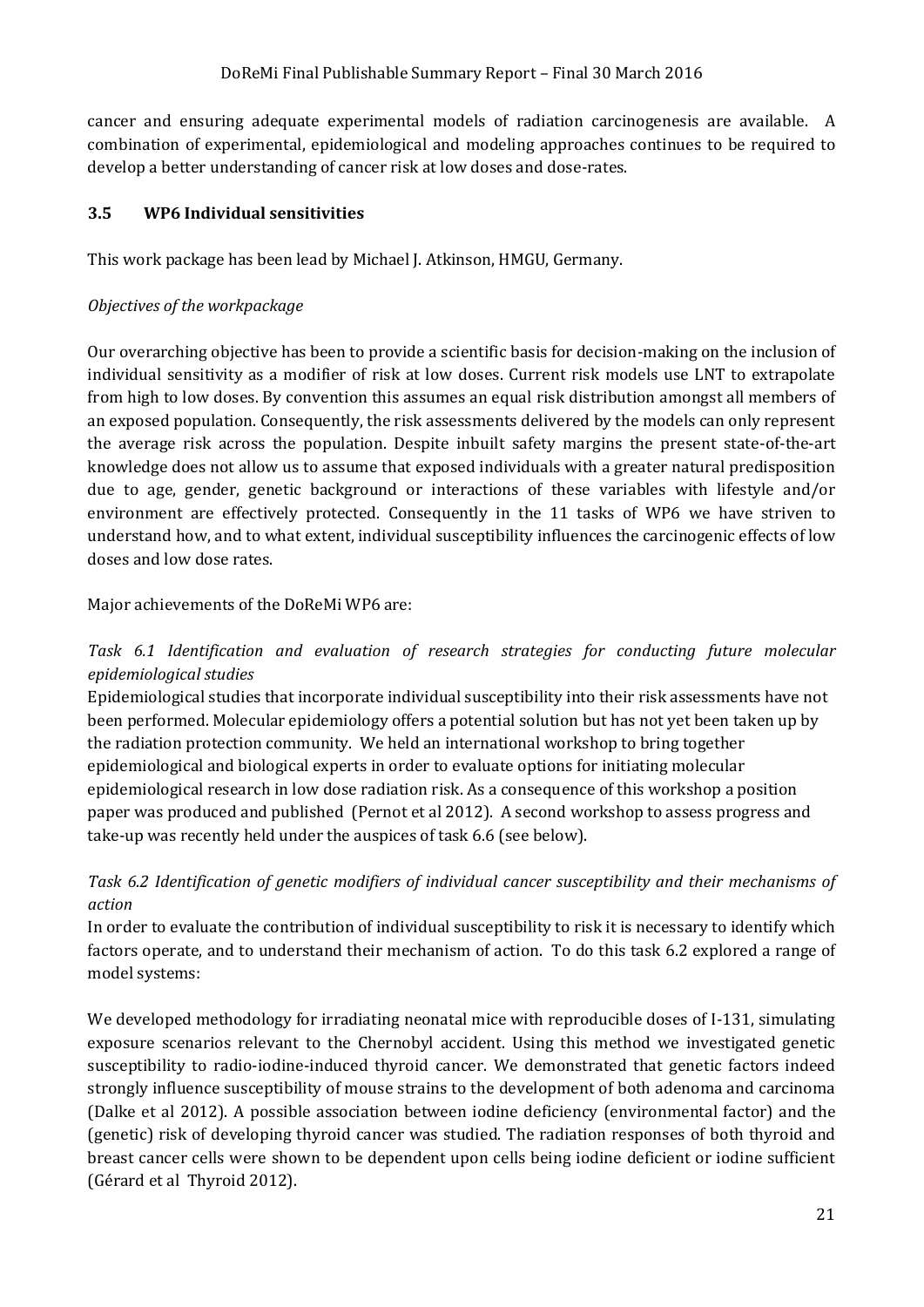We identified the Rb1 gene as a strong modifier of sensitivity of strain differences in radiation-induced cancer in a radiogenic mouse osteosarcoma model. This study established that the cell cycle regulating tumour suppressor Rb1 regulates the length of telomeres by a non-canonical mechanism. The result of the telomere attrition caused by inheritance of allelic variants of Rb1 was shown to be increased genomic instability after irradiation. This is the first mechanistic understanding of how susceptibility influences carcinogenic risk (Rosemann et al 2014, Gonzales-Vasconcellos et al 2013, Rümenapp et al 2012, Gonzales-Vasconcellos et al 2011).

As telomere length varies dramatically between individuals, and steadily decreases with age, this makes it a promising biomarker of individual susceptibility. We have evaluated mean telomere length and changes in telomere length following irradiation as potential biomarkers. This study (Sabatier et al) has provided preliminary evidence from a small cohort of healthy donor suggesting that in peripheral blood leucocytes the combination of initial telomere length and the subsequent change in telomere length following 2Gy of gamma irradiation is a possible predictor of individual radiosensitivity.

The tumour suppressor gene p53 encodes a protein essential for the early phase of the DNA damage response. Rare mutations in p53 predispose to radiation-induced cancer, but the effects of common allelic variants present in the population are unknown. The response to radiation, including postradiation changes in TP53 mRNA processing, varied across a panel of human cell lines harbouring different TP53 genotypes. A number of p53 gene polymorphisms outside the coding region were identified in these cells, and their possible contribution to individual sensitivity to radiation examined. We have shown that polymorphisms in the 3' flanking region impact p53 pre-mRNA processing and after exposure to low doses of IR result in differences in the p53 transcripts being found between individuals (Sagne et al. 2013, Sagne, et al. 2014, Perriaud et al 2014).

*Task 6.3 Evaluation of strategies for integrating mathematical modelling and molecular epidemiology to provide insight into the extent individual variability influences risk at the population and personal level* Although the LNT concept and two-stage clonal expansion models of radiation action are widely used a number of alternative approaches need to be considered to incorporate new knowledge on the contribution of individual sensitivity. A workshop was held in 2011 (together with task 5.4) to consider tools and processes needed to implement individual sensitivity into the existing models. One of the main conclusions of the workshop was that the pathways and processes influenced by susceptibility are too complex to be accommodated by simple models. As a consequence the workshop urged the adoption of systems biology approaches to modelling. A report of the workshop was delivered, an internal call for DoReMi was released resulting in the inclusion of Task 5.4. Moreover, the input into the SRA and TRA has led to the EURATOM project EpiRadBio and to studies in DoReMi on the modelling of the MAP kinase pathway as a start to systems analysis. (Abouelaradat et al 2012)

#### *Task 6.4 Studies on the effects of modifying genes on low dose exposures*

In conjunction with WP4 (Infrastructures) we developed an external call to identify international facilities suited to studies of the effects of chronic low dose exposure. This work was subsequently performed under WP4 and WP5 by ENEA in partnership with IES Rokkasho, Japan. These experiments, using the Patched mouse as a model system, to determine the effects of low dose rate are included in the report of WP4 (Infrastructures).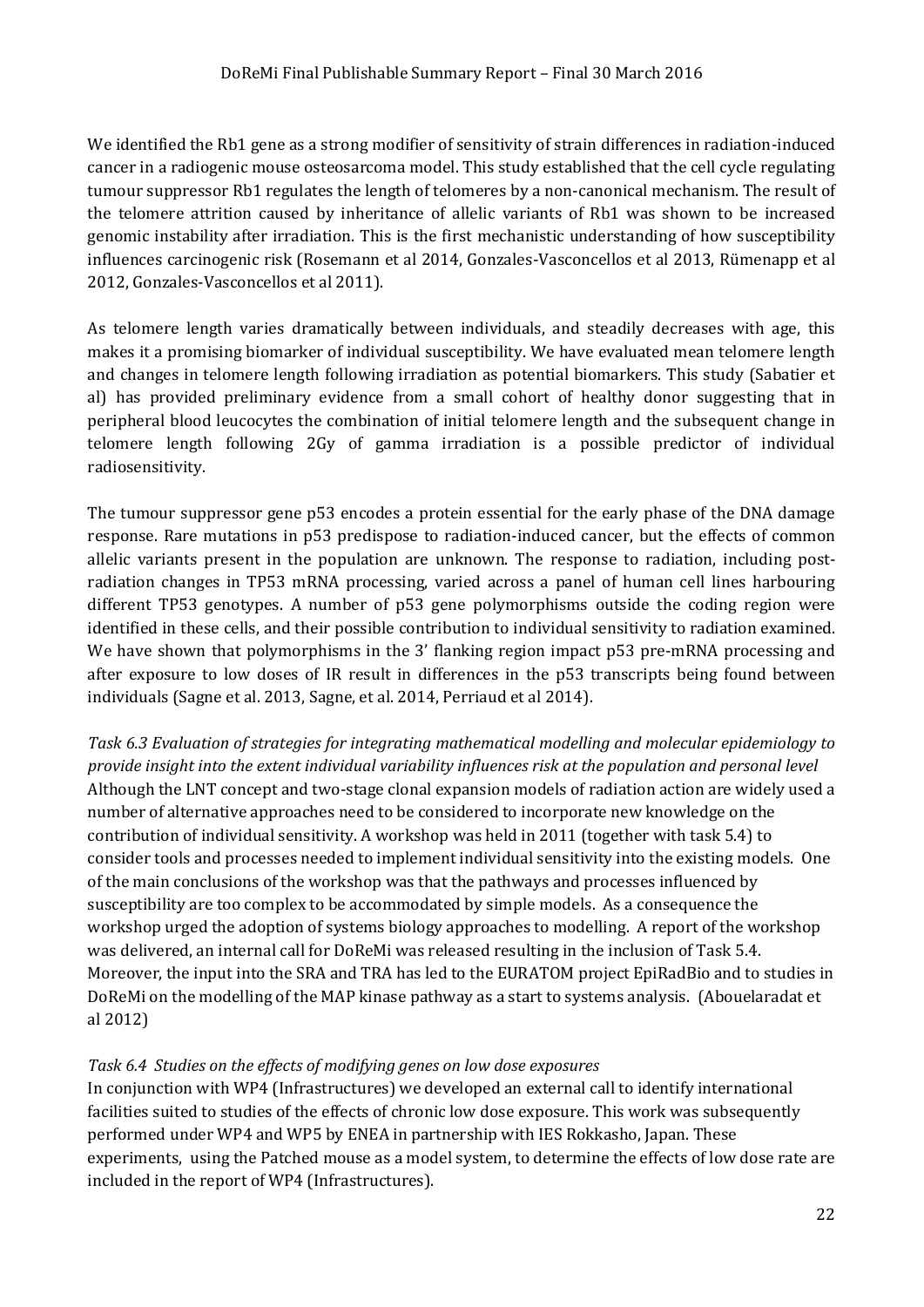#### *Task 6.5 Studies on the contributions of genetic and epigenetic effects towards sensitivity*

The role of epigenetic changes in the cellular response to irradiation, in particular the connection between radiation, DNA repair and epigenetic changes, was the subject of a workshop "Contribution of epigenetic mechanisms that influence susceptibility to radiation induced cancer" held .in Stockholm on 24-26 April 2013, organised by SU. From this workshop we were encouraged to study microRNA expression as an epigenetic component of the radiation response, with the assumption that individual differences may be recognisable. Six hours after exposure of TPC-1 cells to low (62.5 mGy), moderate (0.5 Gy), and high (4 Gy) doses of X-rays a cluster of radiation responsive miRNAs were round to be regulated. Of these a small number were altered in a dose specific manner, including let-7g, whose mRNA target p21 was found to be regulated in transcript profiling microarray data (Abouelaradat et al 2012).

#### *Task 6.6 Implementation of the DoReMi strategy for a large-scale molecular epidemiological study to quantify genetic contribution to individual susceptibility*

Following on from the workshop organized under task 6.1 we held the second workshop of epidemiologists and biologists within DoReMi to review the results of biomarkers studies to date and draw lessons from the pilot molecular epidemiological studies conducted. During the course of the meeting organized and chaired by CREAL we reviewed biomarkers that were being developed and field tested in molecular epidemiological studies investigating the impact of low dose radiation exposure.

#### *Task 6.7 Planning the future expansion of research portfolio*

This task was designed to identify areas of research developing in adjacent scientific disciplines that would be of relevance for future low dose risk research involving individual susceptibilities. The first meeting was held in Stockholm in October 2011 on the subject of "Radiation and Systems Biology". This was instrumental in sustaining the nascent activities of the International Conference on Systems Radiation Biology, which in 2016 will hold its 8th meeting. The workshop also served as the initiating template for SOPRANO project in the OPERRA programme.

The second exploratory workshop, in conjunction with task 6.5, took place in 2013 in Stockholm. The chosen subject area was "Radiation Epigenetics", with a focus on supporting planning for future epigenetic research activities. Here the task 6.11 resulted from this workshop.

The final workshop was on "Mitochondria and Radiation" and was held in Munich in 2015, where the key role of the mitochondria in radiation responses was highlighted. A number of key questions for future research were identified. These included: Is the response of the mitochondria to radiation due to intrinsic changes or external factors? Are metabolic changes due to increased ROS generation, or are they due to the counterbalance of increased ROS removal depleting energy, calcium or both. Are the lipids targeted by oxidation acting as signal molecules? How are radiation-induced changes to mitochondrial function able to persist over several months? Are individual differences in mitochondrial response to radiation relevant for non-cancer and cancer diseases?

#### *Task 6.8 Predicting individual radiation sensitivity with Raman microspectroscopy*

Our search for biomarkers has focussed upon the relatively new technology of Raman spectroscopy to identify cellular components associating with an increased sensitivity to radiation. In a pilot approach a panel of human lymphocyte samples were assembled and individual radiation sensitivity assessed in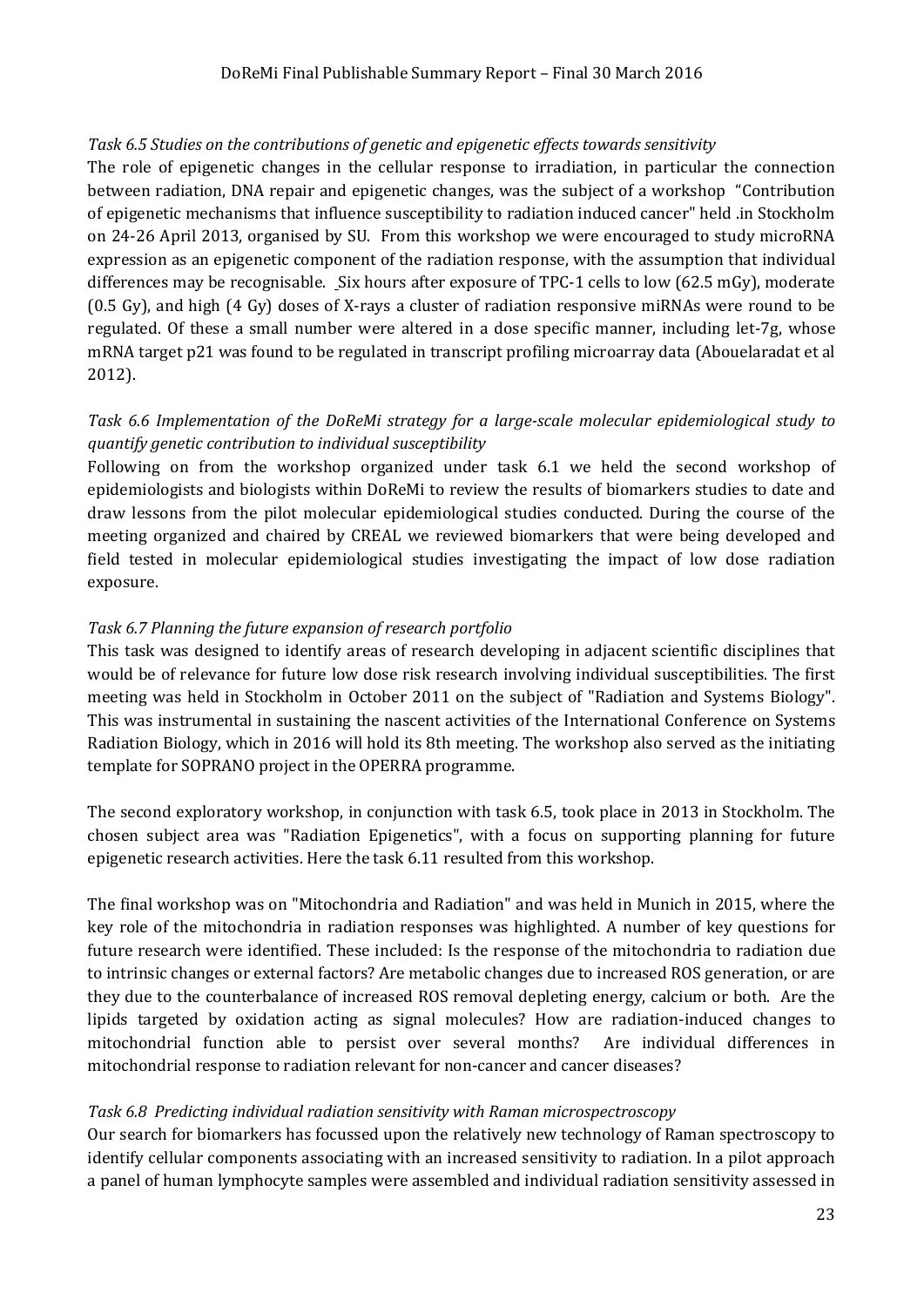vitro before acquisition of the Raman spectra. Comparison of the Raman spectra and G2 radiosensitivity showed a very good correlation. A support vector machine classification model delivered 94% sensitivity and 90% specificity. Investigation of spectral features associated with treatment progression following hormone therapy and radiotherapy showed that the effects of treatment stage were observable spectrally with different spectral features identified for hormone therapy and radiotherapy. In a first test on clinical material cancer patient blood samples were examined after radiotherapy for toxicity using Raman spectroscopy and classification models demonstrated that spectral discrimination between lymphocytes from patients displaying no/minimal toxicity and severe toxicity immediately after radiotherapy was possible. This is the first study to demonstrate the capability of Raman spectroscopy to assess individual radiosensitivity in lymphocytes of healthy controls and prostate cancer patients (Maguire et al 2015).

#### *Task 6.9 Integrating radiation biomarker into epidemiology of post-Chernobyl thyroid cancer from Belarus*

The dramatic increase in incidence of thyroid cancer in young people in those regions most contaminated by fallout from Chernobyl has provided much information about radiation induced thyroid cancer. Previous studies among thyroid cancer patients exposed to fallout from the Chernobyl accident in Ukraine identified CLIP2 overexpression as a possible biomarker of radiation induced thyroid cancer. We have conducted a study to validate CLIP2 as a biomarker in an independent cohort of post-Chernobyl childhood thyroid cancer patients from Belarus. We have studied CLIP2 associations with dose and age at exposure and have evaluated modifying effects of iodine deficiency and other factors. We have found that 84% of the PTC tissue samples (53 out of 63 cases) were CLIP2 positive in this independent cohort of cases of thyroid cancer that. This is numerically similar to the frequency previously reported for both UkrAm and Genrisk-T cases (Selmansberger et al., 2015). If all available subjects are considered, including those who subsequently declined to participate in the interviews, then 83% of tissue samples (75 out of 90 cases) were CLIP2 positive. The scope for interpretation of the value of CLIP2 was limited due to a number of circumstances, inn particular uncertainties in dose estimates and the small number of cases with full information. In spite of these limitations it appeared that the proportion of CLIP2 positive was greater amongst those older ATA and ATO, among males and, particularly, in areas of greater iodine deficiency. An association between radiation exposure and CLIP2 status could not be adequately evaluated in this study.

#### *Task 6.10 Characterization of DNA lesions in the nuclear ultrastructure of differentiated and tissuespecific stem cells after protracted low-dose radiation*

The biological impact of low doses of ionizing radiation on human health and the genetic factors influencing whole organism radiosensitivity at low doses are unclear. Using mouse strains that varied in genetic DNA repair capacity (C57BL/6, *ATM+/+*, *ATM+/-* , *ATM-/-* , SCID) we have analysed DNA damage in differentiated cell populations and tissue-specific stem cells of healthy tissues after repeated low doses of radiation.

In all analysed tissues, the gradual accumulation of DNA damage with increasing doses of fractionated radiation was observed. No verifiable threshold-dose was detected, even in repair-proficient organisms (C57BL/6, *ATM+/+*). The number of radiation-induced foci varied significantly between the different cell populations, suggesting differing vulnerability to ionizing radiation. During repeated lowdose radiation, cortical neurons in brain tissues of all mouse strains had a significant increase of persisting foci with cumulative doses, with most pronounced accumulation of large-sized foci in repair-deficient mice. Electron microscopic analysis revealed that persisting foci in repair-proficient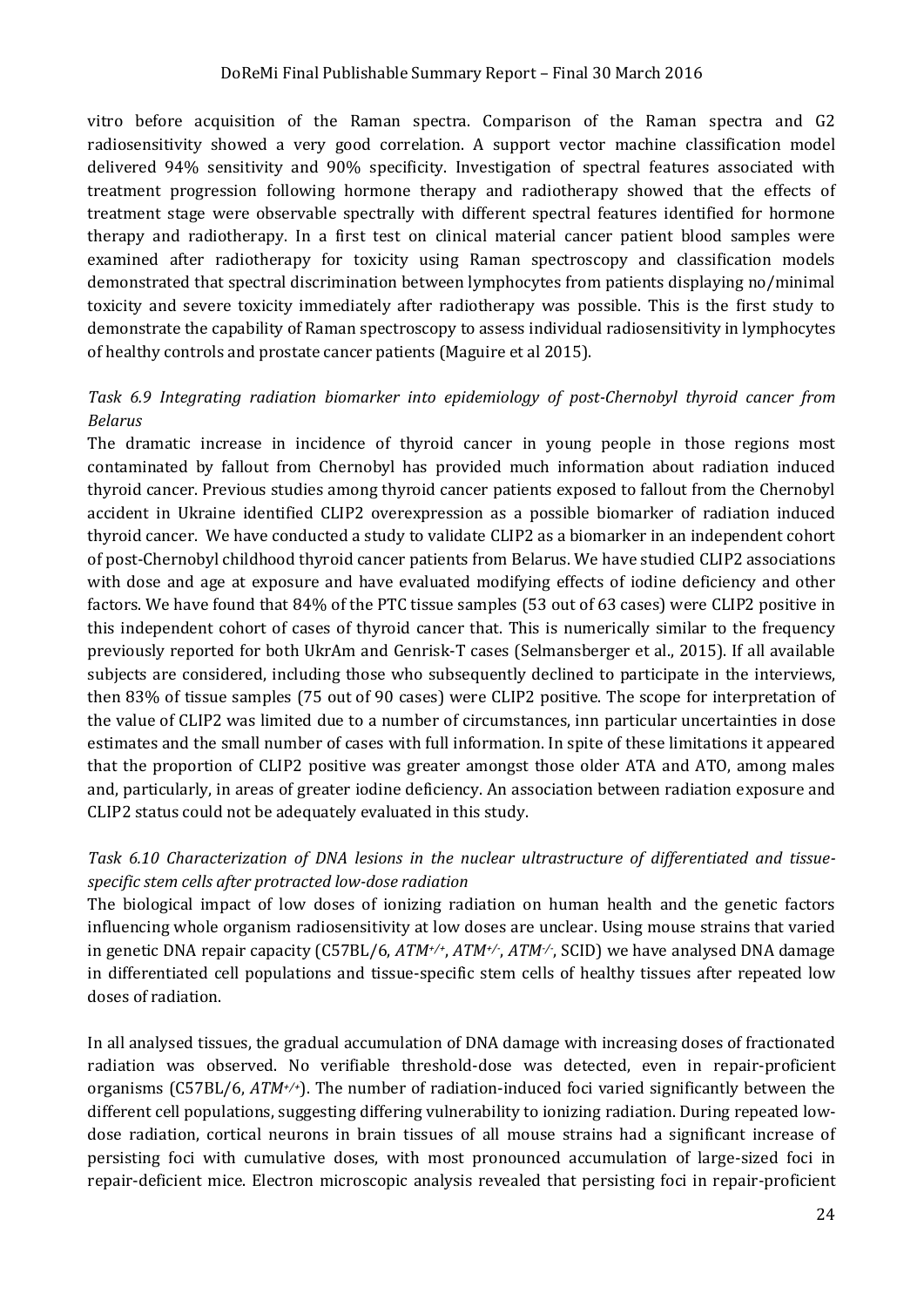neurons reflect chromatin alterations in heterochromatin, but no persistently unrepaired DSBs. Repair-deficient SCID neurons, by contrast, showed high numbers of unrepaired DSBs in eu- and heterochromatin, emphasizing the fundamental role of DNA-PKcs in DSB re-joining, independent of chromatin status. In repair-deficient ATM-/- neurons, large persisting damage foci reflect multiple unrepaired DSBs concentrated at the boundary of heterochromatin due to disturbed KAP1 phosphorylation.Thus, multiple unrepaired DSBs account for large-sized foci in repair-deficient neurons, thus counting foci alone may underestimate extent and complexity of persistent DNA damage. Collectively, repeated low-dose radiation leads to the accumulation of persisting DNA damage foci in differentiated stem cell populations and tissue-specific stem cells, and thus may adversely affect healthy tissues and increase the risk of carcinogenesis. These findings suggest that even very low doses of DNA-damaging radiation increase the health risks of individuals, particularly of those with compromised DNA repair capacity (Grewenig et al 2015), (Schanz et al 2014) (Flockerzi et al 2014).

#### *Task 6.11 Mechanism of low dose response to ionizing radiation and its significance in radiation protection (RADSENS)*

The non-coding transcriptome was identified in the workshop on radiation epigenetics as a potentially significant source of biomarkers of individual radiation responses. In this task we have studied the value of microRNAs in clinical samples from radiation sensitive and radiation non-sensitive individuals. We examined epigenetic pathways in human leucocytes that are up- or down-regulated in response to doses in the mGy range. Here we identified 31 miRNAs that were differentially regulated between the groups of sensitive and non-sensitive donors in non-irradiated samples. Several other miRNAs that differ in their dose response between the sensitive versus non-sensitive group were also identified. The regulatory pathways influenced by the regulated microRNAs may indicate mechanisms of sensitivity. Based on the databases TarBase, TargetScan and miRecords interactions between proteins and those miRNAs differentially expressed in normo-sensitive and sensitive patients were identified by the IPA software. These interactions were further verified for seed sequence matches by manually searching in microrna.org and miRBase databases. A pathway analysis was done for the predicted targets and the five most significant pathways

#### <span id="page-24-0"></span>**3.6 WP7 Non-cancer effects**

This work package has been lead by Jean-René Jourdain, IRSN, France.

Recognizing that the epidemiological evidence for the non-cancer effects of low doses is still suggestive rather than persuasive, the multi targeted biological effects observed in chronically exposed experimental models with internal emitters are quite puzzling, and no convincing mechanistic explanations are available that can account for the findings observed, the overarching strategic objective of WP7 was to implement a long-term, integrated approach involving several disciplines, namely, epidemiology, radiobiology, immunology and toxicology, for the purpose of risk evaluation for radiation-induced non-cancer effects.

Major achievements of the DoReMi WP7 are:

In *Task 7.1 – Structuring the research effort on non-cancer effects according to the HLEG roadmap: organisation of consultation/exploratory meetings and funding integrative RTD projects*, two exploratory workshops were organized with the view of editing recommendations on the most promising research lines to better understand the vascular damages and lens opacities that may result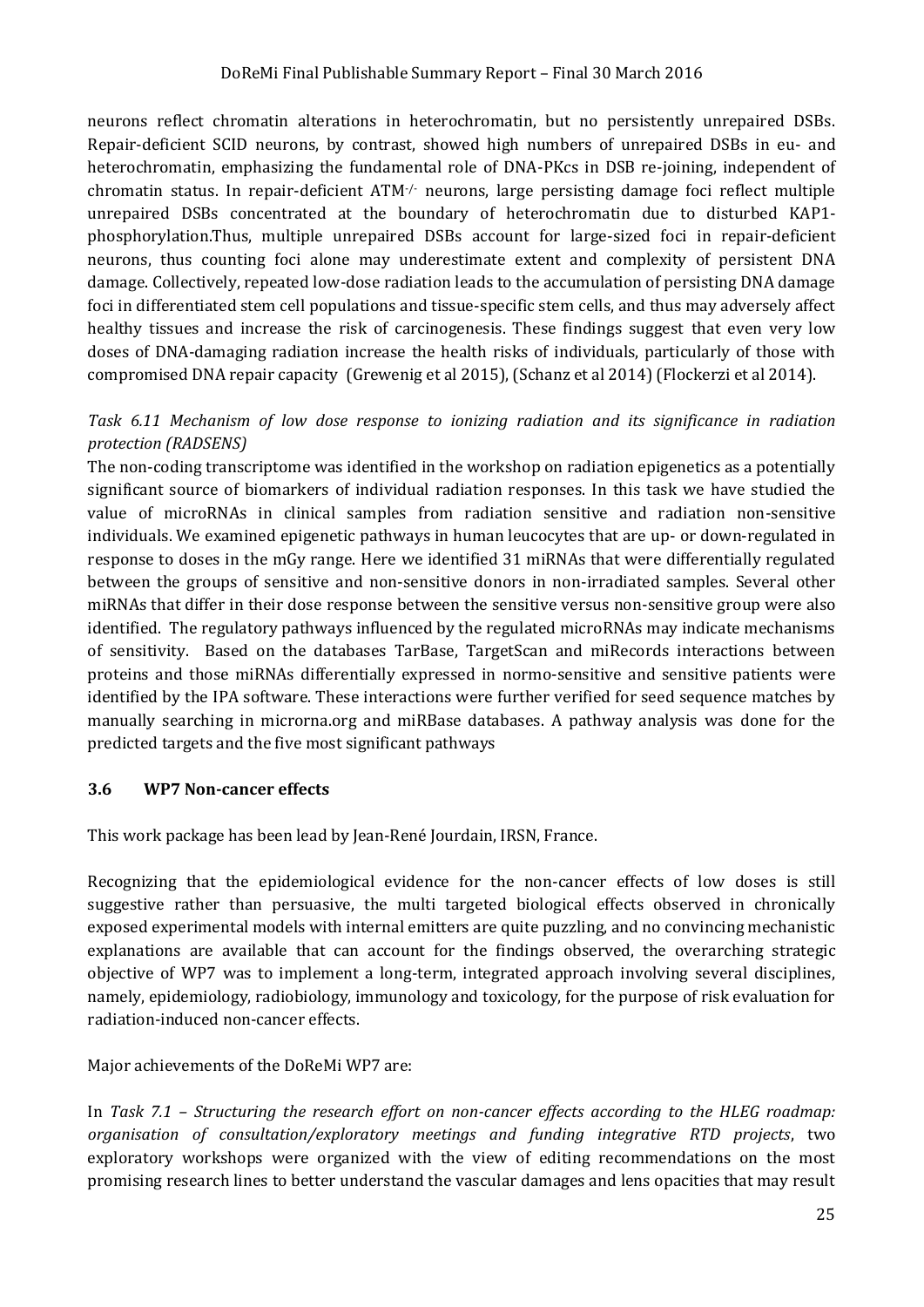from exposures to low doses of ionizing radiation. This task proved that even though the organization of exploratory workshops required considerable resources, bringing together basic scientists and clinicians with complementary skills to work together for a week on specific issues relating to a particular area of research was a productive way to identify unresolved scientific issues and reach a consensus between experts who usually do not collaborate extensively.

In *Task 7.2 – Preparation of a pilot study to conduct molecular epidemiology studies in vascular radiation damage,* as a result of think-tank meetings of epidemiologists and biologists, a detailed review on types of biomarkers and cohorts of persons exposed to low dose was performed and strategies to conduct molecular epidemiology studies in vascular damage were determined (Kreuzer M et al. 2015).

In *Task 7.3 – Feasibility study towards a systems biology approach of radiation response of the endothelium,* the results obtained demonstrate for the first time that acute low doses of X-rays induce DNA damage and apoptosis in endothelial cells. Moreover, a non-linear dose-response relationship for DNA damage has been shown, and the findings clearly indicate that cellular effects seen below 0.5 Gy, may have an impact on the long term current radiation protection system that assumes a threshold dose for non-cancer effects. The work performed within task 7.3 also confirms that an early stress response is observed after one week of exposure of HUVEC to 4.1 mGy/h, which is replaced by a more inflammation-related expression profile after three weeks and onwards. This early stress response may trigger the radiation-induced premature senescence previously observed in HUVEC irradiated with 4.1 mGy/h (Yentrapalli R et al. 2013). Furthermore, even exposures at lower dose-rate (2.4 mGy/h) significantly inhibit endothelial cell growth and induce premature senescence. Protein expression and metabolic pathway analysis revealed that the p21-mediated pathway and an altered PI3K/Akt/mTOR and Rho GDI signaling inhibition are triggered in premature senescence induced by low-dose rate exposure (Yentrapalli R et al. 2013). X-ray doses as low as 50 mGy induce DNA damage in primary endothelial cells without significant growth arrest; however, apoptosis is observed after a dose of 0.5 Gy (Rombouts C et al. 2013). A dedicated transcriptomic analysis points to the involvement of insulin-like growth factor binding protein 5 (IGFBP5) signaling in radiation-induced premature senescence (Rombouts C. et al. 2014). Finally, this task demonstrated that chronic gamma-irradiation induces a dose-rate dependent pro-inflammatory response and associated loss of function in human umbilical vein endothelial cells (Ebrahimian T. et al. 2015). The pathways and proteins involved in endothelial-low dose responses open the way to the development of biomarkers of radiation-induced cardiovascular diseases.

In *Task 7.4 – Pilot epidemiological study of lens opacities among a cohort of interventional radiologists and cardiologists,* a study (O'CLOC) including 106 interventional radiologists versus 99 unexposed was performed. For all participants, information regarding the risk factors for lens opacities was collected; for exposed people, information regarding the description of type and frequency of IC procedures and the radiation protection material used was also collected. In all participants, a slit lamp examination was performed to determine when diagnosed the LOCS III classification of the detected lens opacity. The O'CLOC study showed that the interventional radiologists have significant higher risk of developing a posterior subcapsular lens opacity compared to the unexposed group. This result wasn't found for nuclear and cortical lens opacities.

In *Subtask 7.4.1- Lens opacities: Methodology implementation (ELDO),* a method has been developed to estimate cumulative eye lens doses for past practices based on personal dose equivalent values, *H*<sup>p</sup> (10), determined above the lead apron at the collar, chest and waist levels (Farah J et al. 2013). Using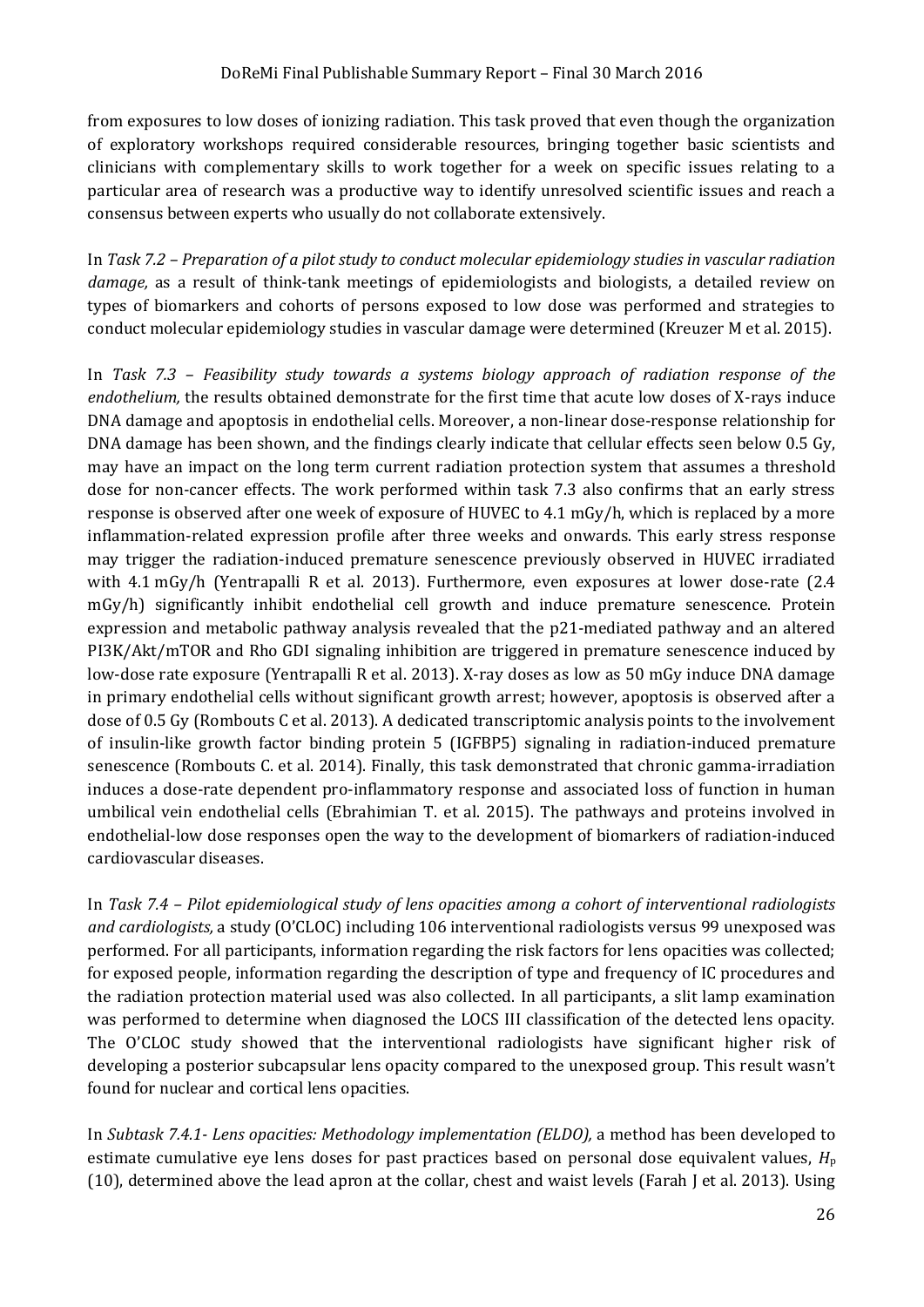anthropolymorphic phantoms it could be shown that eye lens doses correlate best with  $H_p$  (10) measured on the left side of the phantom at the level of the collar. In spite of a relatively high spread of the correlative dose estimates when using chest-left whole body dose measurements, the method appears to be very useful for first order of magnitude retrospective eye dose assessments in individuals exposed to high exposure levels. For estimating cumulative eye lens doses for past practices, the evolution of the X-Ray systems and procedures and their effects on eye lens dose have to be taken into account. Thus, health professionals should benefit from wearing specific eye dosemeters for accurate dose assessments. Both methodologies increase the precision of epidemiological studies on cataract development in accidentally or professionally exposed individuals.

In *Task 7.5 – Pilot study of external irradiation versus internal contamination effects on neurogenesis,*  time-dependent analysis of gene expression following irradiation of 14 HIV neuron cell cultures revealed modulation of different pathways at different time points after irradiation. An up-regulation of p53-dependent genes 6h after irradiation was observed, which was attenuated at 14h and 24h after irradiation indicating the induction of cellular stress, which is known as the classical early response following oxidative damage such as radiation. Nevertheless no significant apoptosis was induced at 24h after irradiation indicating rather a cell cycle arrest and DNA damage repair. The down-regulation of genes involved in synaptogenesis, extracellular structure biogenesis and cytoskeleton organization at 14h after irradiation correlates with the reduction in neurite length and branching of neurites observed at the morphological level 24h after irradiation. Modulation of those specific genes 14h after exposure appears to induce morphological changes in neuron cells 10h later (24h after irradiation). These morphological changes are significant to irradiation doses as low as 0.1 Gy. Finally no dosedependent gene modulation was observed 24h after exposure indicating that the transcriptional changes related to the neurite outgrowth delay are transient and persist for less than 24h. Also, new results (Samari N et al. 2013) obtained on the neuronal maturation and synapse establishment using moderate doses of X-rays (0.2- 0.6 Gy) revealed a new non-conventional radiation-induced cell death pathway, involving excitotoxicity of immature neuronal cells mediated by the activation of N-methyl D-aspartate receptors, that is independent of direct radiation-induced DNA damage. This apoptotic pathway involves the activation of calpain, a proteolytic enzyme thought to play an important role in neurodegenerative diseases (Parkinson's disease etc.). Interestingly, a certain link between calpain and caspase-3 activation has been established as well showing a cross-talk between different cell death pathways involved in radiation-induced neuronal excitotoxicity in the developing brain. In spite of this link, the calpain dependent apoptotic pathways appears to be specifically involved in the elimination of immature neuronal cells after ionizing irradiation, and thus may explain the high radiation sensitivity of maturing neurons during fetal development.

This task included also the study of the effects on neurogenesis of internal contamination with depleted uranium (DU). Two different contamination protocols have been implemented, the first one during the first 13 days of gestation (E13) and the second protocol covers the 21 days of gestation and 21 days after birth (PND21).

At PND 21, cognitive tests showed that exploratory and locomotors activities were not significantly affected by DU at 40 or 120 mg/l at PND 21 in comparison with control group. At PND 21, the spontaneous alternation doesn't differ significantly between DU groups (40 and 120 mg/l) and control rats, indicating no significant effect on memory. The significant decrease of the number of visits and the time spent in the open arms of the elevated plus-maze in DU at 120 mg/l compared to control suggested no effect an anxiety-like behaviour. The depressive-like behaviour, measured by the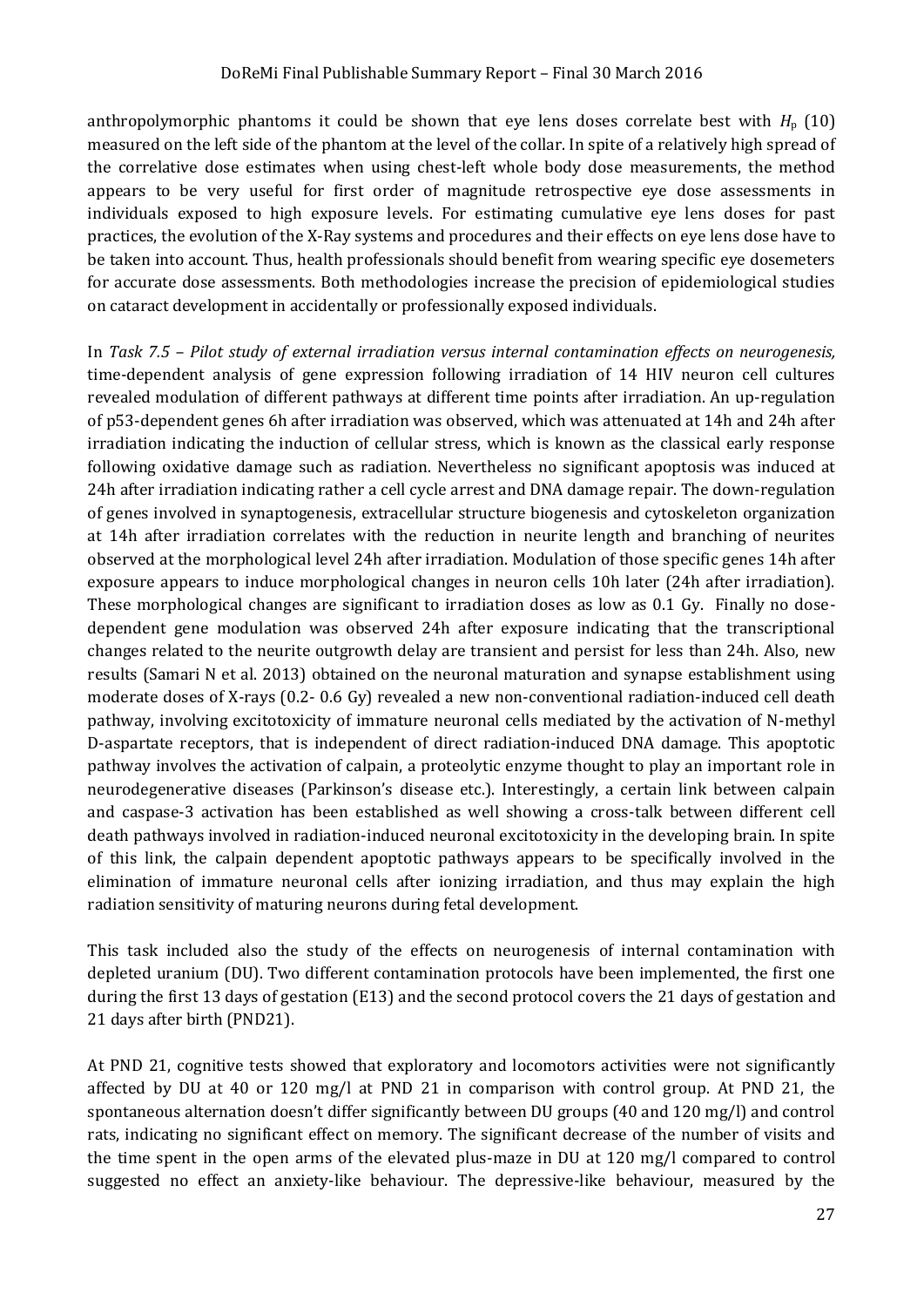immobility time, was also not affected by exposure to uranium in our experimental conditions.

Cell proliferation in neurogenic regions was assessed by immunohistochemistry for BrdU after in utero and postnatal exposure to low dose of radionuclide internal contamination. The results showed an active cell proliferation in both control and contaminated animals at E13 in the telencephalic region of E13 embryos and in the different regions of the hippocampal formation of PND21 pups.

At E13, BrdU staining was very intense and largely distributed in the developing brain. Histological analyses restricted to the telencephalic region revealed a slight disturbance of BrdU incorporation in the animal group contaminated with DU at 120mg/mL. It was also decided to quantify the number of BrdU positive cells in the dentate gyrus (DG) of the PND21 animals. Although the total number of BrdU positive cells tends to decrease in the DG from animals contaminated at 120mg/L compared with control group, this difference is not statistically significant.

Neural differentiation in telencephalic region at E13 was assessed by double immunohistochemistry for nestin (stem cell marker) and doublecortin (neuroblast marker). No major difference has been observed in the distribution of nestin and doublecortin staining in contaminated embryos compared with control embryos.

Neurosphere cultures made from neurogenic zones of E13 embryos and PND21 pups all give rise to primary and secondary spheres whether cells originate from control or contaminated animals. These results showed that contamination with DU at 40 or 120mg/L does not seem to affect the capacity of stem cells to form clones at both stages. No difference was seen in the number of primary or secondary neurospheres in cell cultures originating from control or contaminated E13 embryos. A slight decrease in the number of secondary neurospheres was observed in cultures made from PND21 contaminated pups compared to the controls. This experiment would need to be replicated to ascertain if there is a statistical difference.

Differentiation tests using specific markers for neurons, oligodendrocytes and astrocytes showed that whatever the origin of the cells is (E13 or PND21), stem cells retain their multipotency in the contaminated group. Finally, examination of Golgi preparations revealed no major difference of dendritic morphology in the principal areas of the hippocampus (CA1, CA3 and the dentate gyrus) in contaminated rats (40 and 120 mg/l) compared with non-contaminated rats (Legrand M et al. 2015).

In *Task 7.6 - Study on contribution of low dose X-radiation in induction of anti-inflammation,* an analysis of the anti-inflammatory effects of low dose ionizing radiation, after exposures of activated peritoneal macrophages from Balb/c mice to 0.5 or 0.7 Gy of X-rays showed a reduced release of inflammatory cytokines such as IL-1b and TNF-a, whereas this was not the case in the more radioresistant C57/BL6 mice (Frischholz et al. 2013). After differentiation of human monocytic cells (THP-1) into macrophages low dose X-rays decreased secretion of IL-1β has been observed in a discontinous manner with dose, most pronounced between 0.5 and 0.7 Gy. The decrease was accompanied by a reduced translocation of ReIA (part of the NF-kB complex) into the nucleus, and also the serine/threonine proteinase kinase B (Akt) and the mitogen-activated protein (MAP) kinase p38 were reduced. This shows that low doses of X-rays induce an anti-inflammatory phenotype of activated macrophages (Lödermann B et al. 2012; Rödel F. et al. 2012).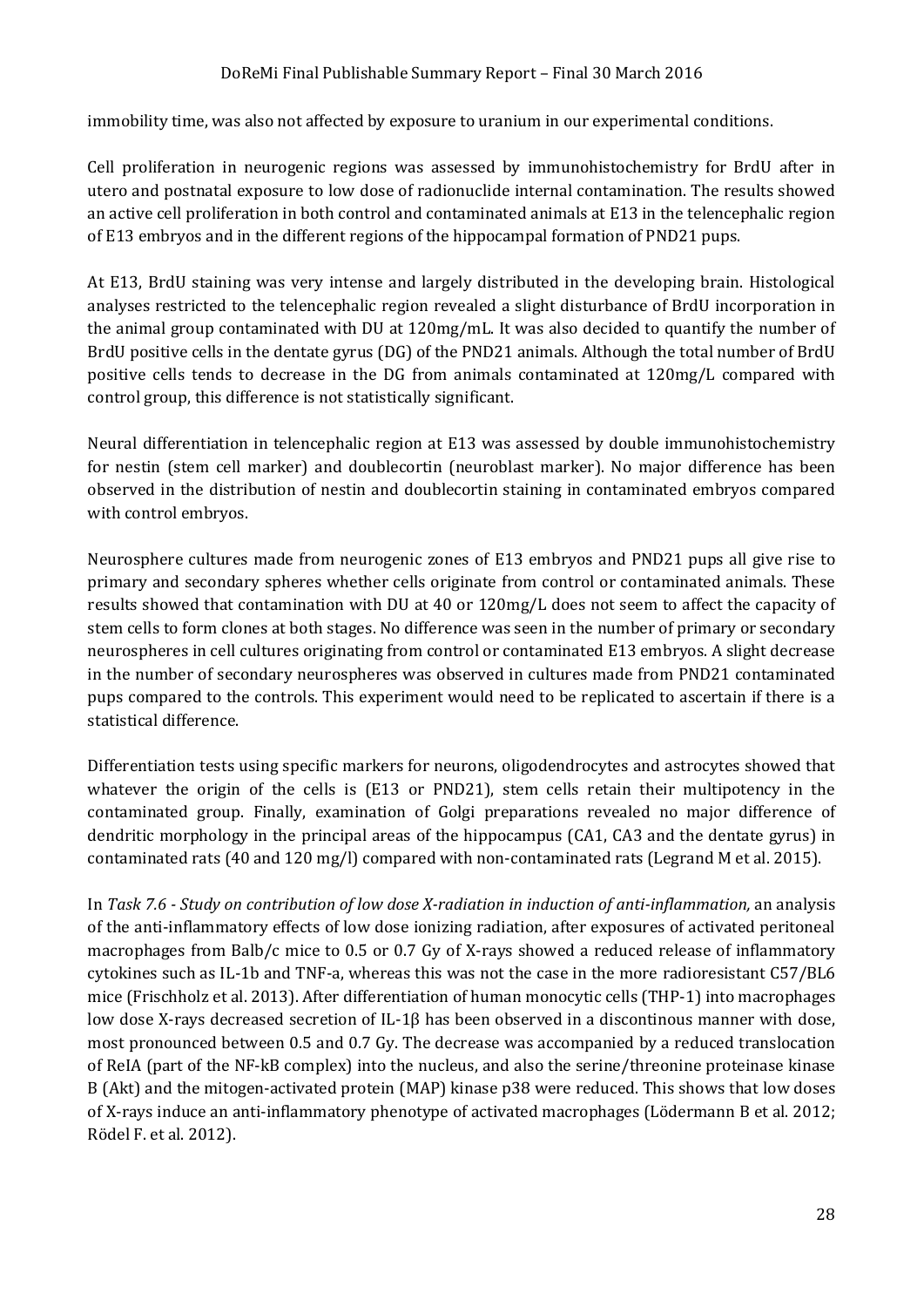This task also included the aim to elucidate the mechanisms underlying the clinically documented lowdose X-irradiation (0.5- 1 Gy) anti-inflammatory effects on benign diseases and chronic degenerative disorders such as painful shoulder and elbow syndrome and calcaneodynia (inferior heel pain syndrome). Several clinical trials were performed to optimize single dose treatments in terms of clinical efficacy and radiation protection (Ott OJ. 2012, a, b; Ott OJ. et al. 2013, a, b; Ott OJ. et al. 2014, b, c). The results obtained in these prospective randomized trials show that a single dose 0.5 Gy is somewhat equally effective as a single dose of 1 Gy (or 3Gy). Following these trials, for treatments of benign painful elbow syndrome a single dose of 0.5 Gy and total dose of 3 Gy are recommended (Ott OJ et al. 2012, a; Ott OJ. et al. 2014, b), and for treatments of benign painful shoulder syndrome (Ott OJ et al. 2012, b; Ott OJ et al. 2014, c), achyllodynia and calcaéneodynia (inferior heel pain) single doses of 0.5 Gy (and 1 Gy) and total doses of 3-6 Gy are regarded as dose standard. A review of recent data reveals that low dose-radiation therapy (LD-RT) modulates immunological processes including leukocyte/endothelial (EC) cell adhesion, cytokine expression, apoptosis induction and the metabolism of mononuclear (PBMC) and polymorphonuclear cells (PMN) with maximum effect in the range between 0.3 and 0.7 Gy (Rödel F et al. 2012). For example, a single dose between 0.5 and 0.7 Gy has been shown to induce the expression of X-chromosome linked inhibitor of apoptosis (XIAP) and TGF-b 1, reduce the expression of E and L selectin from EC and PBMC, IL-1 or chemokine CCL20 secretion from macrophages and PMN. In most cases discontinous or biphasicv dose responses similar to non-targeted (NT) and bystander responses are observed (Rödel F. 2012, Rödel F et al. 2013). Interestingly, such exposures may also foster innate and adaptive responses against tumors (Rubner Y et al. 2012).

This task showed also that low and intermediate doses of ionising radiation reduce the expression of surface MHCII molecules on activated macrophages. When these macrophages get in contact with T cells they slightly reduce their proliferation starting at a radiation dose of 0.1Gy. By this, irradiated macrophages induce bystander effects in T cells. Supernatants (SN) of activated and irradiated macrophages only slightly impact on dendritic cells (DC): a decreased surface expression of CD40 on DC was observed after contact with SN of macrophages that had been irradiated with 0.01Gy, 0.05Gy, 0.1Gy, 0.3Gy, 0.5Gy, 1.0Gy or 2.0Gy. However no consecutive impact on T cell proliferation was detectable. This suggests that only mild bystander effects on DC had been induced by irradiated macrophages. A reduced adhesion of leukocytes (PBMC and PMN) to endothelial cells is considered to display a pivotal mechanism in the anti-inflammatory properties of low and intermediate dose irradiation. By applying activators of the redox sensitive transcription factor Nrf2 and ROS scavengers, reduced adhesion events, most pronounced after a 0.5 Gy exposure, were significantly abrogated indicating a correlation between a non-linear expression of major factors of the cellular anti-oxidative defense, ROS production and immune modulatory properties of ionizing radiation.

In *Task 7.7 – Low dose Gene Expression signature and its impact on Cardiovascular disease (LoGiC),* repetitive exposure to CT radiations did not lead to noticeable changes in aortic or ventricular dimensions, showing that radiation did not have a major impact on these parameters. Further analysis will have to address more subtle molecular and cellular changes that may result from radiation exposure.

In *Task 7.8 – Study on contribution of low dose X-radiation in induction of cataractogenesis and influencing genetic and cell communication factors (LDR-OPTI-GEN)*, the results showed that lens epithelial cells express the telomerase enzyme and that the activity of this enzyme is reduced after irradiation in a dose-dependent manner. Furthermore, it was found that these cells show an increase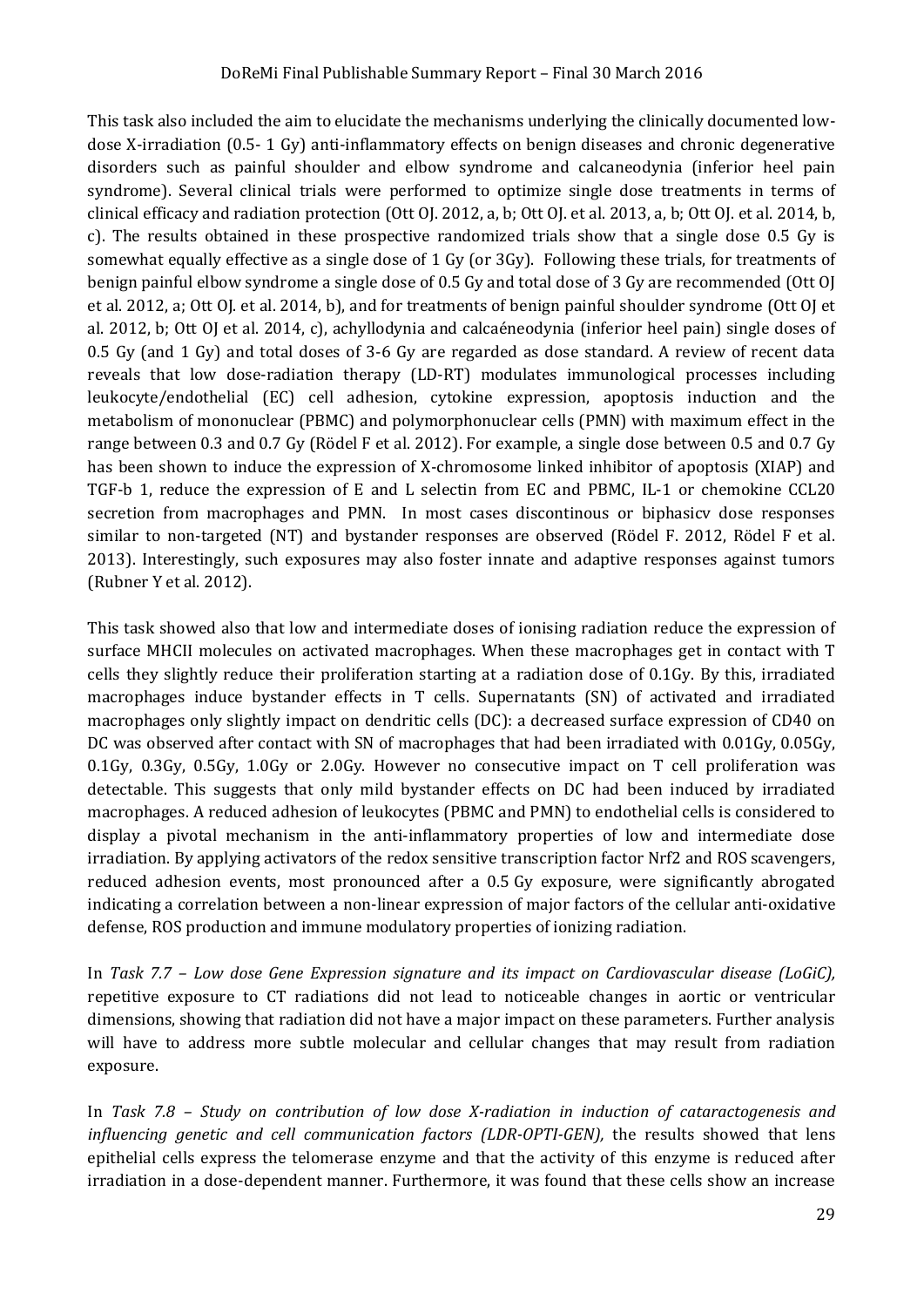in telomere length with age, a trend that gets reversed after exposure of cells to doses above 0.02 Gy. It has been found so far that telomerase activity is present in HLE cells, and that telomere length increases both dose dependently and after each passage. HLE cells have effective repair ability especially at lower doses of 0.02Gy and 0.2Gy.

In *Task 7.9 – Low and moderate dose radiation effects on brain microvascular pericytes: epigenetic mechanisms and functional consequences (PERIRAD),* it was shown that DNA damage of primary pericytes, as evaluated by the gamma-H2AX assay, was dose dependent in the dose range of 0.1-2 Gy and persisted even 24 hours after irradiation. In the dose range of 0.01-0.1 Gy, it was also shown the persistence of damage up to 168 hours after irradiation and that these late damages were not dosedependent any more, with low doses showing almost similar levels of DNA damage than high doses. The results obtained in this task could also prove in pericyte-endothelial cocultures that DNA damage levels were higher in pericytes compared to endothelial cells. Overall data suggest that although in terms of viability pericytes are radioresistant cells, due to persistent, unrepaired DNA damage they are prone to genetic instability.

Overall data from other experiments suggest that pericytes have important roles in brain inflammation both in acute (septic shock-like) and chronic, autoimmune-type inflammation and radiation exposure can modulate their response to inflammatory stimuli. It was also can concluded that radiation induced epigenetic changes (namely DNA methylation and differential expression of miRNA) are present in pericytes although not at a very pronounced level. Changes do not seem to be dose-dependent (Persa E et al. 2015).

In *Task 7.10 – Influence of a chronic LD and LDR exposure onto the development of Parkinson symptoms in genetically predisposed Pitx3-EYL/EYL Ogg1-/- mouse mutant (OSTINATO),* a significant impairment of motor coordination (Beam walk) in Pitx3Eyl/+;Ogg1+/- mice was observed after 0.2 Gy chronic neonatal LDR irradiation. This effect was less pronounced (reduction below significance threshold) in Pitx3Eyl/+;Ogg1-/- and at the same genotype but after pre-natal instead of post-natal irradiation. No effect onto mouse motor coordination was seen at the high dose (1 Gy cumulative dose). A reduction by 30% in the number of DA-neurons in SNC, but not in VTA was seen, but the effect has not reached significance yet. Additional samples are under investigation to test if the difference can be validated. At the moment it seems as if at the next time-point of follow up (12 months) no impairment of motor coordination was seen any more. Measurements of ROS-induced markers and miRNA-profiling are ongoing.

In *Task 7.11 Epidemiological pilot study on radiation-induced cataract in interventional cardiology: validation of methodology explored in Sub-Task 7.4.1 (EVAMET),* a pilot epidemiological study of lens opacities within a group of 89 Polish interventional cardiologists was performed (Domienik J et al. 2016, in press). Regarding the analysis of data from occupational questionnaire the results show clearly which kind of data are already available and which kind of data are still lacking to evaluate as precisely as possible cumulative eye lens doses. A reasonable data concerning the frequency of various procedures, access type, geometry of X-ray tube and the use of radiation protective devices were obtained. In view of the above, in order to provide the credible estimation of cumulative eye lens doses extra information is needed. It concerns the information, still lacking in the literature, about the dose per procedure for less common, but possibly contributing significantly to the eye lens dose, procedures and not included in the previous studies analyzing the cumulated eye lens doses. Also the correction factors for the use of various protective devices (lead glasses and ceiling lead glass) and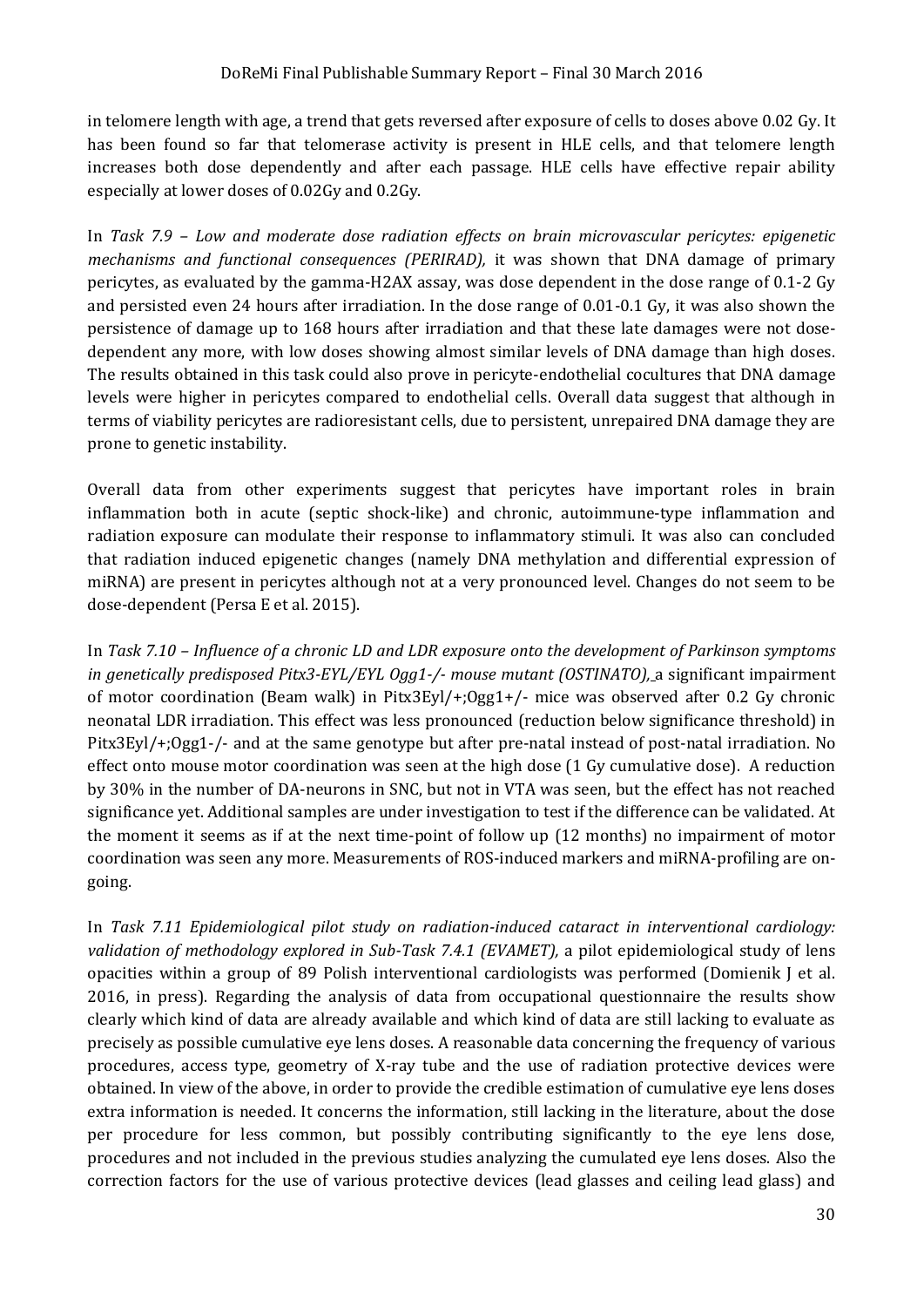different geometries (X-ray tube configuration, the use of bi-plane systems) are important and necessary when the direct doses on eyes are not at our disposal. All information presented above allows to plan an extra measurements which help, first, in assessing the eye lens doses for new scenarios (new procedures, geometries, etc. for which a little amount of data or no data at all are available) and, then, in estimating the cumulative eye lens dose.

This task aimed also to validate the two approaches developed in ELDO project for retrospective assessment of cumulative eye dose lens and evaluation of corresponding uncertainties. To achieve this objective, the thorough measurement program was set up in routine practice with recruited interventional cardiologists. Every physician was asked to wear two dosimeters during each procedure he/she has been performing for at least two months (one measurement period): one near the eye lens which is closer to the X-ray tube and another one on the chest also on the side which is closer to the X-ray tube.

Approach based on the whole body measurements: in total the data (Hp(10) and Hp(3) doses) from 33 measurement periods were collected. For individual data set the equivalent eye lens doses Hp(3) were calculated based on the reading from Hp(10) dosimeter and ELDO coefficients specific for the position of Hp(3) and Hp(10) dosimeter during the measurements. The results were then compared with the Hp(3) dose measured in the same time period. The relative differences (RF) calculated as the difference between the measured and calculated Hp(3) values changed from +50% up to -190% of the measured dose. In 70% measurements the calculated dose overestimated the measured one.

Approach based on the questionnaire and the dose data for single procedure: validation of the second method based on the data from the questionnaire was performed for 25 physicians who worn the EYE-D dosimeter. The cumulative annual eye lens dose was calculated on the basis of occupational data from the questionnaire (concerning the mean number of procedures performed annually, the percentage of procedures performed with the use of ceiling suspended shield, position of the X-ray tube (above or below) and in the case of coronary interventions the access type (radial or femoral)) and the input data. The latter included the doses per single procedure of different type collected by NIOM during ORAMED project and later and various correction factors derived in parallel project launched in Poland. In the first attempt the mean doses per procedure were used. In the next step the calculated doses were compared with the measured ones extrapolated to the same time period (one year). The maximum relative difference (the difference between the measured and calculated dose) were about -550% of the measured dose which means that in most extreme case the calculated dose overestimates the measured one about 6.5 times.

In *Task 7.12 – Effect of low doses of low-LET radiation on impaired vascular endothelium (ELDORENDO),* the objectives were to evaluate the effects of low doses of X-rays on the structure and function of vascular endothelium in mice before and during the development of hyperglycemia, presuming that endothelial effects of low doses of low-LET radiation will afford protection against atherothrombotic complications of diabetes. The results obtained in the ELDoREndo project suggest that:

- db/db mice display hyperglycemia associated with alterations in lipid profile (elevated total cholesterol and triglycerides), inflammation (elevated TNF-α, decreased IL-4), endothelial dysfunction (impaired NO-dependent function, elevated endothelin-1, reduced thrombomodulin).
- WBI at the tested low doses of X-rays does not induce significant and consistent effects of any of the measured parameters in db/db mice.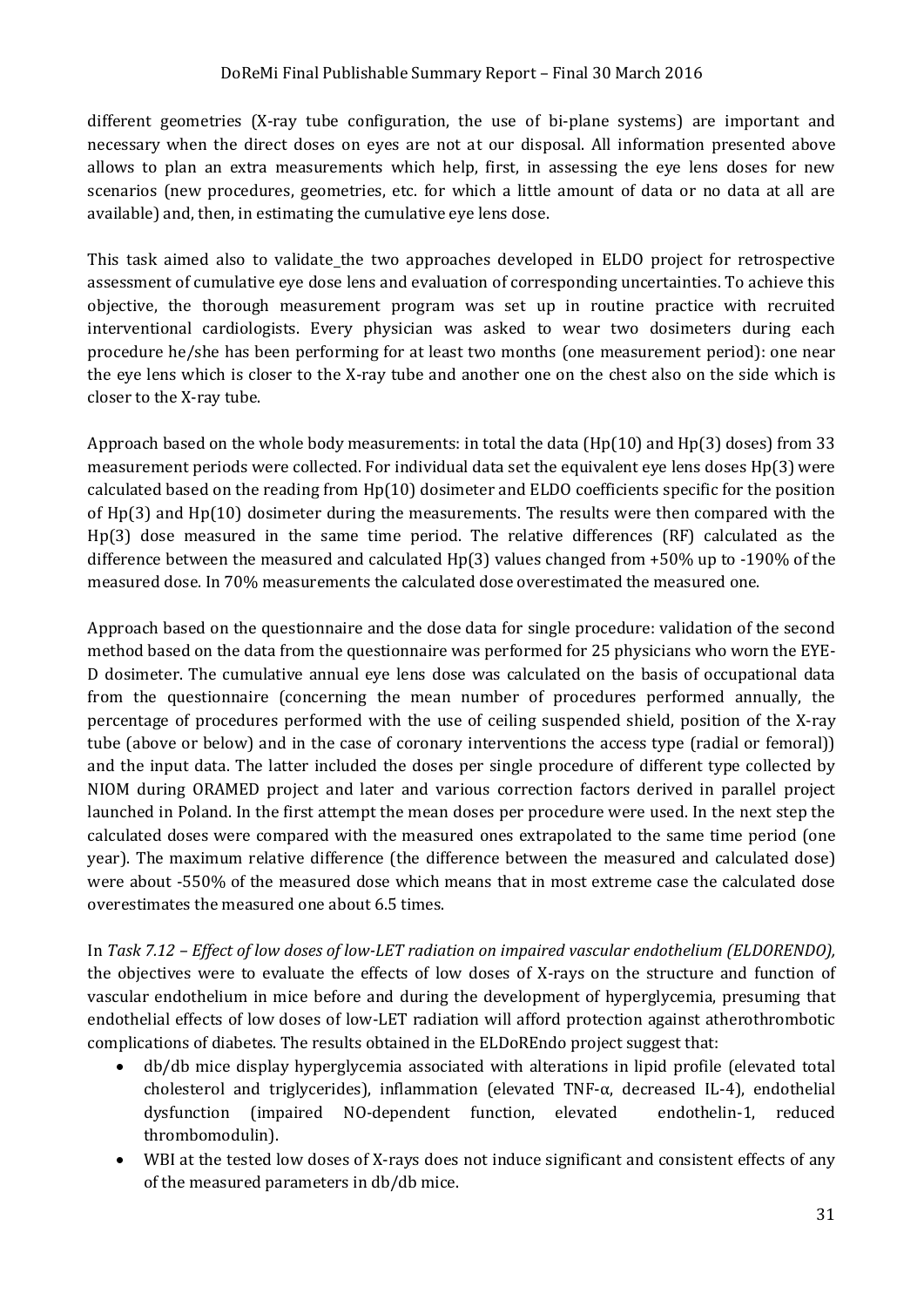If there is any beneficial effect of low doses of low-LET radiation, it can be related only to a total of 0.05 Gy and to the effects on early diabetes that showed some tendency for improvement that was, however, not consistent and in most cases not significant.

To confirm or exclude the possible beneficial effects of low doses of low-LET radiation on endothelial dysfunction in diabetes, further studies need to be conducted with a) considerably larger experimental groups (at least 25 animals per group) and b) different exposure schemes (including chronic irradiation for e.g., 4-8 weeks) performed at the facilities now available at some of the DoReMi partners' institutions.

In *Task 7.13 – Low-dose ionizing radiation-induced cataracts in the mouse: in vivo and in vitro studies (RadCat),* the objective of this task was to establish the dose-response curve of radiation-induced cataracts resulting from low-dose exposure (from 0 to 0.5 Gy) and to quantify incidence and mechanisms of cataract formation in a mouse model following a single low dose exposure. Also, taking advantage of the established dose-response curve, this task aimed to investigate for the lifetime of the mice the transparency of the eye lens by the most sensitive method (i.e. Scheimpflug imaging), to perform in a cohort of healthy heterozygous mutant mice suffering from a novel mutation in the *Ercc2* gene (also known as *Xpd*) cytogenetic analyses including telomere length determination in bone marrow samples from irradiated and non-irradiated samples, to evaluate the induction of chromosomal aberrations in a cohort of wild-type mice, and to perform micronuclei analysis in ex-vivo human lens epithelial cells put into culture.

Mice were sacrificed at the scheduled time points (4 hrs, 24 hrs, 12 months, 18 months & 24 months post-irradiation). The eyes were embedded in plastic for histological and immunohistochemical analysis. Individual bone marrow samples from the different time-points were distributed to two partners involved in this task for chromosomal analysis and telomere length measurement.

Even at the highest dose of 0.5 Gy no differences in lens density were observed among the groups (irradiated vs. non-irradiated, females vs. males or wild types vs heterozygous mutants). In contrast, the retinae of the irradiated (0.5 Gy) mutant mice were statistically significantly thinner than the nonirradiated controls; this effect was not seen in the wild-type mice.

To date the results of the chromosomal analysis has showed that a dose response was observed in the majority of samples (wild type and mutant mice) at 4 hrs following 0.5Gy irradiation. Moreover, the mutants (male & female) irradiated by 0.063 Gy demonstrated a higher number of chromosomal aberrations than expected from a linear dose-response relationship. However by 24 hrs, damage levels had returned to near background levels in all groups with exception of female wild type. In contrast, at both 12 & 18 month time-points, the frequency of aberrations was again higher in all groups compared to the untreated control counterparts with exception of female wild type, with highest levels observed following 0.5 Gy irradiation. Analysis of the available 24-month samples is in progress. A more detailed statistical analysis will be performed when all samples have been analysed.

As of the average telomere length at 4 hours after radiation, it was showed that the male samples have shorter telomeres compared to female samples. It can be seen that the wildtype samples have longer telomeres. The same trend in telomere length as seen in 4 hours after irradiation can be seen in samples 24 hours after irradiation. Female samples have longer telomeres compared to male samples and wild-type samples have longer telomeres compared to mutant samples. Also, the samples showed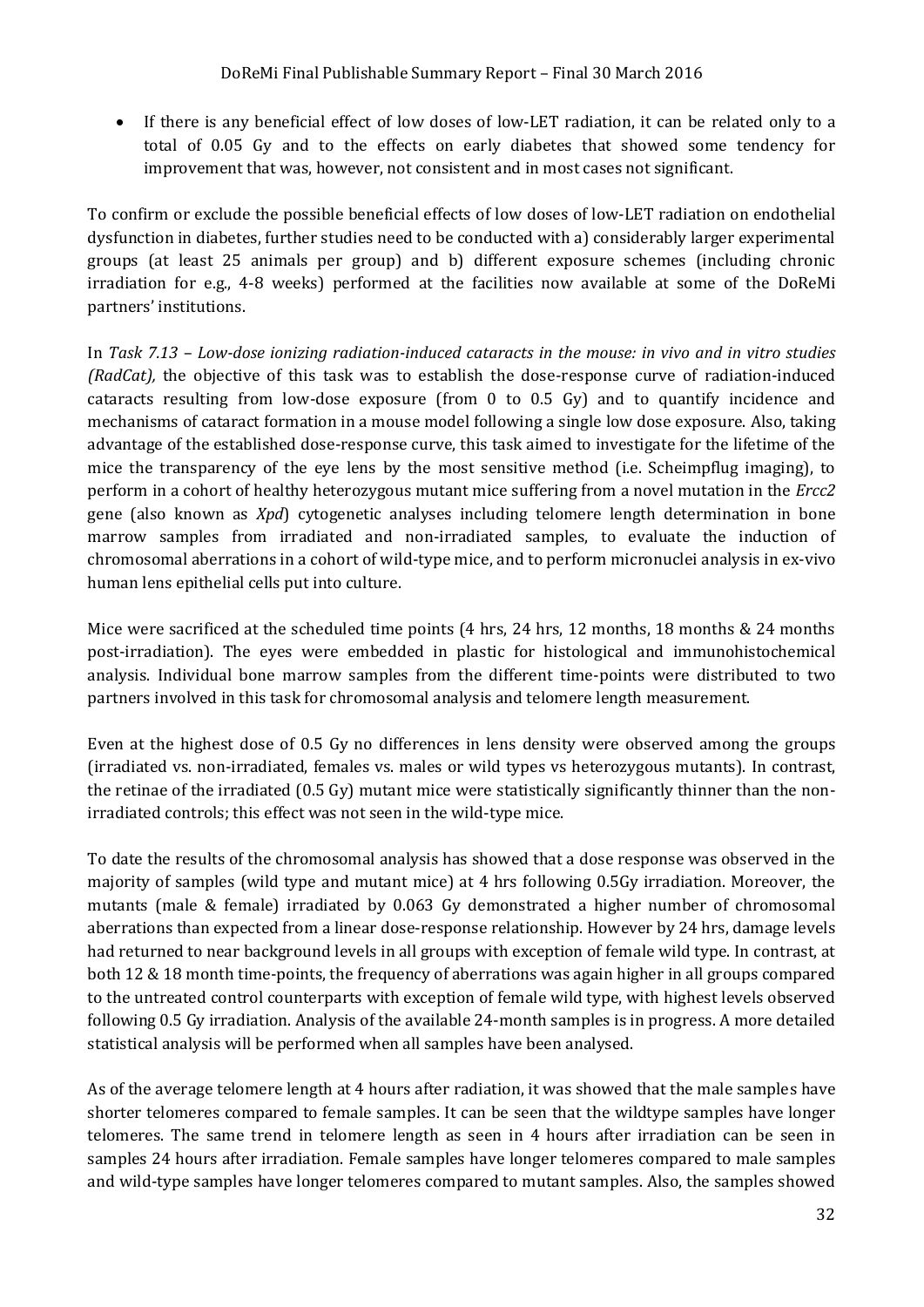that telomere length decreases after 24 hours of irradiation in both female and male samples. When comparing the mutant and wild-type samples a decrease in telomere length can be seen in samples 24 hours after irradiation.

#### <span id="page-32-0"></span>**3.7 WP1 Project management**

This work package has been led by Sisko Salomaa, STUK, Finland.

During the course of the project, the coordinator has performed various overall legal, contractual and administrative managerial duties, including being responsible of overall financial management and management of the flexibility funding, establishment and implementation of the Quality Assurance procedures, organising the periodic meetings as well as meetings of the General Assembly, Management Board and External Advisory Board, measuring the success of integration by using performance indicators, and preparing the contingency plans.

As part of Task 1.1 Overall legal, contractual and administrative management and Task 1.2 Overall financial management, the Coordinator has taken care of the day-to-day management of the project. This has included the preparation of the Consortium Agreement (original and two updates), scientific and financial reporting towards EC and also internally within project, administering the Community's financial contribution and processing payments to partners, administering the inclusion of new partners and the legal changes of existing partners as well as the preparation of altogether 8 amendments for the grant agreements. In addition, the Coordinator has continuously supported the partners in various ways, responding to their daily questions and assisting them in legal and administrative matters.

In order to support the project management, the Coordinator established the quality assurance (QA) procedures (Task 1.3). The function of the QA Handbook was to clarify and summarise the various legal rules as well as administrative and financial procedures established in the Grant Agreement and in the Consortium Agreement from more practical point of view, making them easier for the partners to follow and understand. The QA Handbook included descriptions of organisational structure of the project management, decision-making procedures, publication procedures, meeting arrangements and responsibilities, reporting guidelines, description of how non-compliance with the project procedures would be handled in practise as well as ethical guidance. During the course of the project, the QA handbook was updated regularly and new items added, when considered necessary.

Part of the managerial activities has also been the organisation of the periodic meetings and activities of the General Assembly (GA), Management Board (MB) and External Advisory Board (EAB) (Task 1.4). In the beginning of the project, there was the kick-off meeting and then there have been four periodic meetings scheduled in connection with the periodic reporting (app. every 18 months). The periodic meetings have gathered together the entire consortium, with the opportunity to share the results of the work and to interact with other fellow scientists. These events have also included the meetings of the General Assembly, where all partners were represented, and allowing the discussion of issues that affect the entire project. This has been more strategic tool meanwhile the Management Board (MB) has been the principal decision-making body, convening for meetings or teleconferences several times per year and making decisions also by e-mail. In addition, DoReMi has been supported by the External Advisory Board EAB, consisting of five prominent scientists external to the consortium member organisations. The EAB followed the progress of the project and gave impartial view on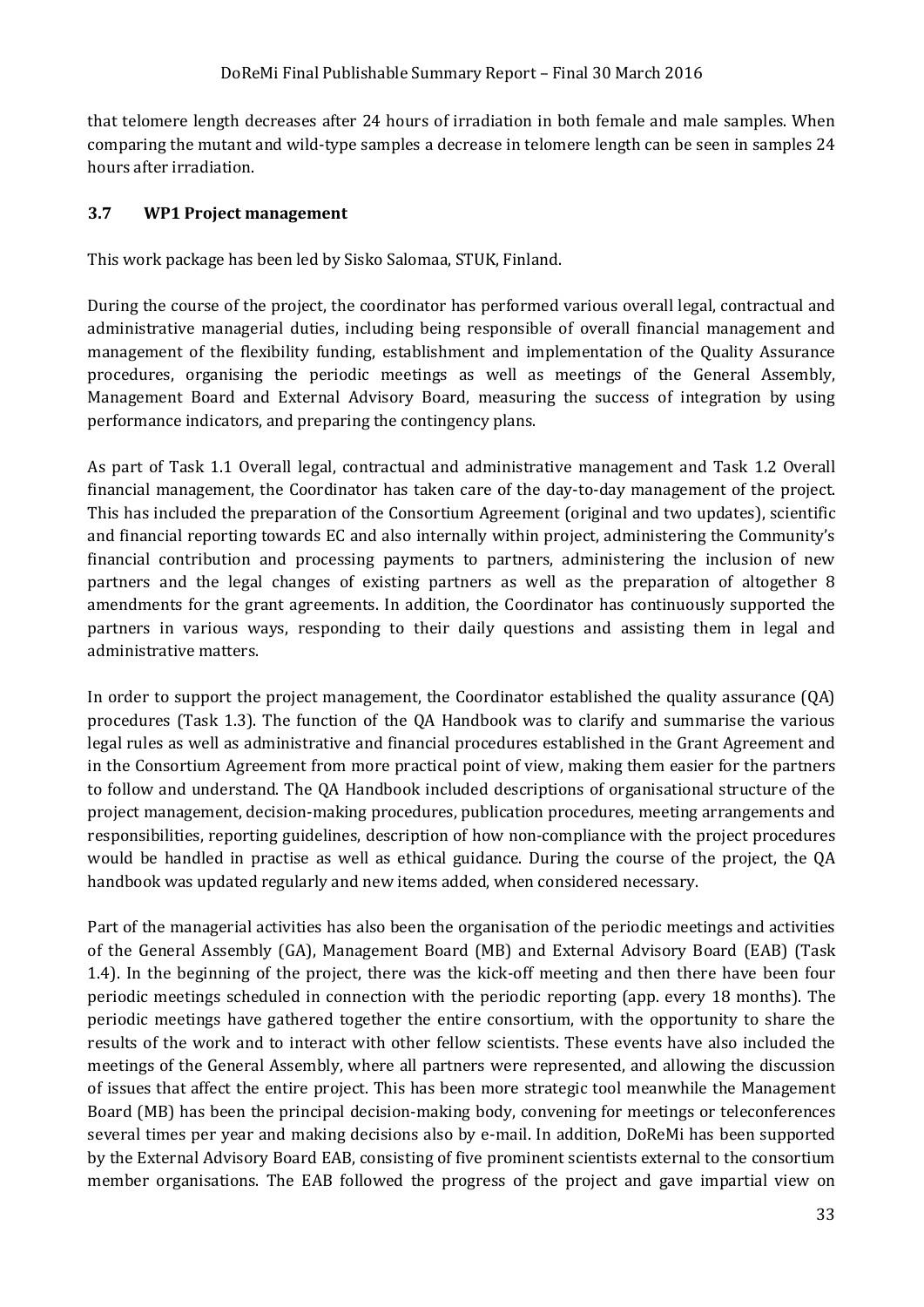project's scientific issues. A major duty of the EAB was to evaluate the proposals of the three competitive calls and internal calls organised during the course of the project.

To measure the success of integration, DoReMi established performance indicators (Task 1.5). The performance indicators characterized the quality and success of the project and provided a systematic approach to follow the success of the project and to support managerial decisions. The success factors and performance indicators derived from them were organised according to the Balanced Score Card structure. To be successful, all four main areas of Effectiveness, Processes and Structures, Development and Work Capacity and Resources and Financing had to be in balance. The performance indicators were analysed in connection with the periodic reporting. At the mid-term of the project, the DoReMi MB organised a self-review and assessment meeting discussing in details the results of the analysis based on the performance indicators, and various corrective measures to develop the project were taken.

The most demanding part of the coordination work has surely been the management of the large flexibility funding budget (Task 1.6), with the allocation of more than 5,6 million euros. Most of the flexibility budget was used in competitive calls for new partners. Altogether three calls were organised and as a result, 24 new partners joined the consortium and the DoReMi work plan expanded to cover new fields. The first and second call were open to organisations all over the world and while most or the applicants were from Europe, one of the new partners selected was from Japan so this further expanded the scope of DoReMi. On the other hand, the 3rd competitive call was directed only to organisations from new EU member states, in order to strongly support their further integration.

The flexibility budget also allowed the organisation of three internal calls directed to existing DoReMi partners, in order to again expand the DoReMi work plan with topical issues identified in the TRA and TRA Statements, and to enhance the collaboration of the partners. In addition, there was always the possibility for the partners to apply for ad hoc funding, in case there was a need to extend an existing task or even establish a new one, bearing in mind the overall objectives of the task/work package/project as a whole. DoReMi also provided travel grants in order to support the dissemination of the results and attending training. Specific travel grants were directed to young scientists. Finally, DoReMi also established student projects where students from EU-based universities could be hired by the partners. The work plans of the students were to be relevant to low dose risk research and DoReMi objectives.

DoReMi started in year 2010 with 12 original partners, and it was clear from the beginning of the project that consortium will grow with new partners and the work plan will be widely expanded. Due to the size of the project and various updates to the work plan, it was considered important to make sure that potential problems are detected and tackled in advance. Therefore, a contingency plan was prepared as an early managerial deliverable and it was since updated on a regular basis (Task 1.7). The contingency plans identified the following items for continuous follow-up: recruitment issues, use of person-months, access to infrastructures, status of deliverables and milestones, status of Transitional Research Agenda (TRA), violations of the good scientific practise and evolution of the consortium: competitive calls. The contingency plan also handled any other major issues identified as potentially endangering the progress of the project, and sought solutions in case of possible problems.

The various activities of the DoReMi WP1 Network Coordination have ensured the effective administrative and financial management of the project, and supported partners in their scientific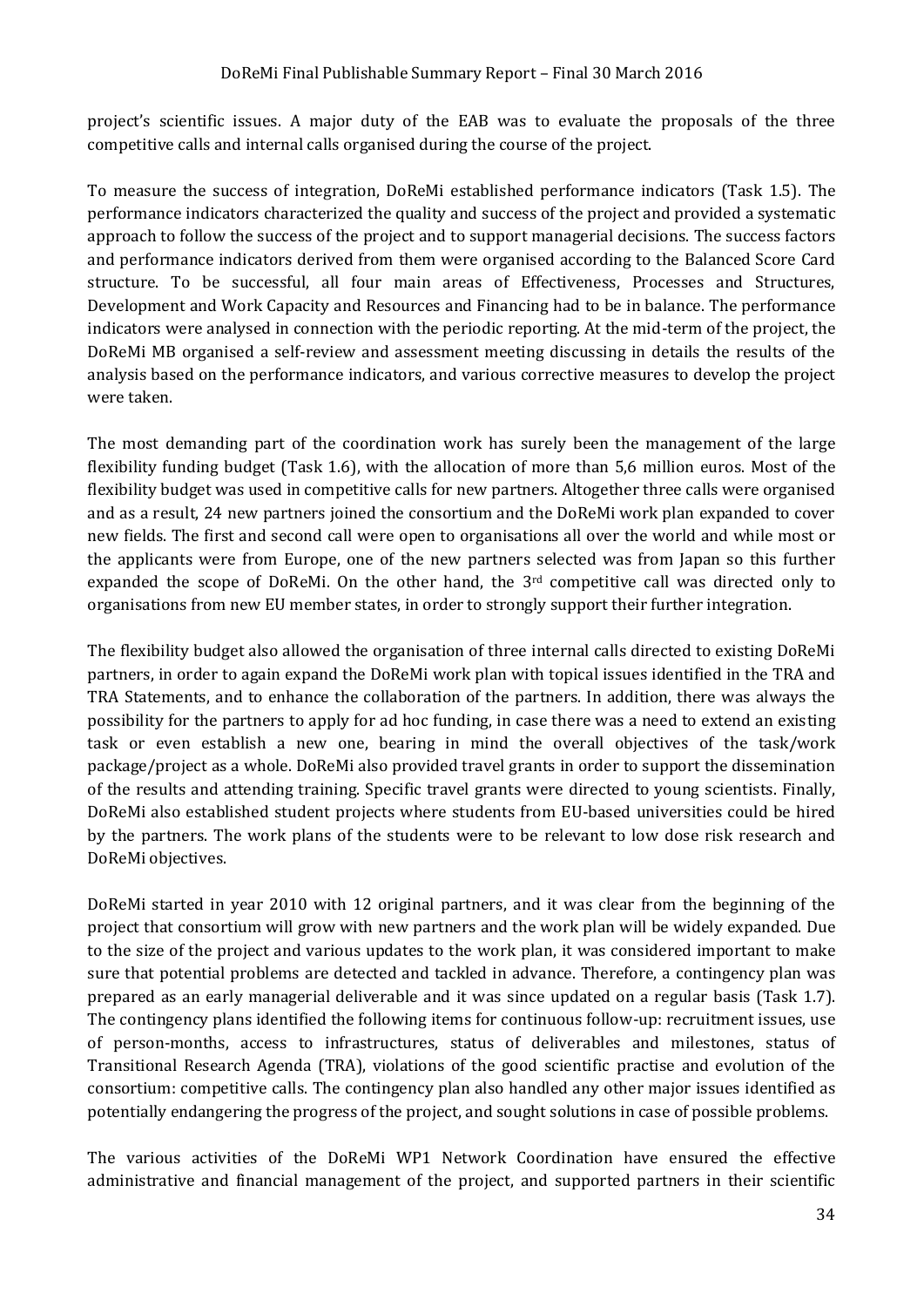work, providing the structures for efficient and participatory decision-making and flow of information, reporting, financing, knowledge management, fluent day-to-day management and guidance on project activities.

### <span id="page-34-0"></span>**4 The expected final results and their potential impact**

Humankind is exposed to low levels of ionising radiation from natural sources. Other low dose exposures can be received from medical and industrial uses of radiation, as well as from high altitude air travel. For the general public natural background and medical sources predominate. As even these low doses can be potentially damaging to health it is important to understand the risks radiation poses at all exposure levels but especially at the low levels that predominate, and where direct evidence of health effects are masked by the high incidence of sporadic diseases. An improved understanding of the risk at low doses is important for the further development of an effective and transparent system of radiation protection.

Although much is known about the quantitative effects of exposure to ionising radiation, considerable uncertainties and divergent views remain about the health effects at low doses. In 2009, the European High Level and Expert Group (HLEG) identified a series of key policy questions to be addressed by a strategic European research agenda. This resulted in the establishment of the MELODI European Research Platform, Multidisciplinary European Low Dose Research Initiative) to sustain the impetus and continue evolution of the research programme via the SRA. DoReMi acted as an operational tool for the sustained development of the MELODI platform during the years 2010-2015, creating sustainable integration of European research on low dose risk and providing answers to key policy questions. The DoReMi joint programme for research focused on the areas identified by the HLEG and MELODI as being the most promising in terms of addressing and resolving the key policy questions. By addressing the scientific basis underlying the system of radiation protection DoReMi, contributed directly to strengthening the credibility of scientific evidence relevant to the development of radiation protection policy. Ultimately DoReMi can be expected to contribute more widely to radiation protection through engagement with International Commission on Radiological Protection and other national and international bodies. The High Level and Expert Group pointed out that many EU member states have lost key competences and are no longer capable of independently retaining their current research activities in radiation sciences, with implications for effectively fulfilling operational and policy needs and obligations. Up-to-date research and education and training activities carried out by DoReMi and MELODI are urgently needed to ensure the European competence in radiation sciences and radiation protection.

In the final DoReMi TRA, the main achievements of DoReMi in low dose health risk research have been stated and the most urgent research needs and priorities in this domain emphasized for the benefit of improved radiation protection. Now, it will rely on the new wider-ranging European initiatives launched within Horizon 2020 to follow up the low dose research lines. The experiences on integration of research gained by MELODI and DoReMi have been exploited when preparing for the Horizon 2020. By now, Strategic Research Agendas have been prepared not only for low dose risk research but also for radioecology, emergency preparedness and dosimetry. Furthermore, an additional strategic research agenda is currently developed for the use of radiation in medicine. There is hope that low dose research can be further extended and consolidated by MELODI within the European Joint Programme (EJP) for the Integration of Radiation Protection Research (CONCERT). Further improvement of Radiation Protection in Europe remains an important goal.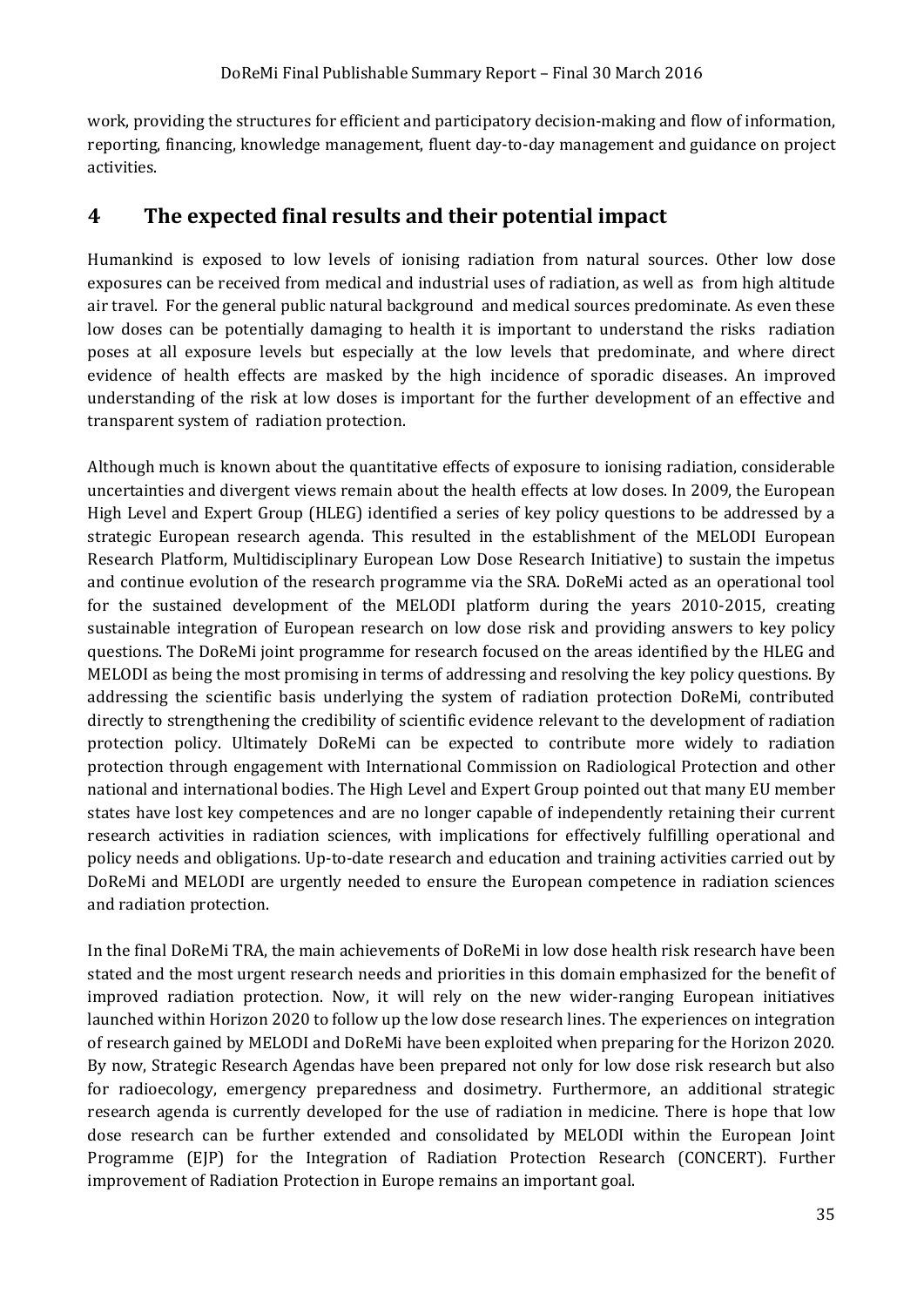Quantification of biological and health effects (cancer, other diseases and cell damage) associated with exposure to ionizing radiation has been a major issue for the ICRP since its foundation in 1928. While there is plenty of information on the human health for whole body doses above approximately 100 mGy, the effects associated with doses below 100 mGy are still being investigated and debated intensively. The current radiological protection approach, proposed by ICRP for workers and the public, is largely based on risks obtained from high-dose and high-dose-rate studies, such as Japanese Life Span Study on atomic bomb survivors. The risk coefficients obtained from these studies can be reduced by the dose and dose rate effectiveness factor (DDREF) to account for the assumed lower effectiveness of low dose and low dose rate exposures. The 2007 ICRP Recommendations continue to propose a value of 2 for DDREF, while other international organisations suggest either application of different values or abandonment of the factor.

To complement the traditional line of radiation research addressing DNA damage and response that typically follow the linear dose response pattern, DoReMi has focused its investigations on various non-linear cellular and tissue responses and underlying mechanisms. DoReMi results call for some caution in applying linear extrapolation from high dose results to estimates of low dose risk as nonlinearities in cell/ tissue responses exist. Cellular responses to low doses are complex. DoReMi has shown that they include a mixture of simple cellular transcriptional, proteomic and metabolic responses and more complex regulatory responses integrated across tissues (including stress responses, damage responses, and immunological responses and other non-targeted effects). Neither the simple nor complex responses can be assumed to follow linear dose response kinetics. In fact, cells may respond differently to high and low doses and to dose-rate changes in the manner and scale by which different response pathways and distinct regulatory pathways are activated.

Dose limits applied in radiation protection have been set to protect an "average person", based on studies of risks (mostly cancer) seen in large populations such as the A-bomb survivors in Japan. For cancer induction, it is well established that there are differences in radiation sensitivity between individuals and population subgroups, depending on their gender, age, genetic make-up lifestyle such as smoking, and exposures to other agents. In general, however, even though these differences are recognized, they are not specifically accounted for in the setting of dose limits for planning purposes in radiation protection practice apart from very few situations. At present, there is insufficient information to establish how large these various differences in sensitivity may be between individuals or between groups of individuals and their consequent influence on risk estimates at low dose. Differences in radiation sensitivity between individuals, or groups, raise the ethical and policy question as to whether some individuals, or groups, are adequately protected by the present system and regulations. In order to address these policy questions, it is necessary to obtain better scientific information on the extent of variations in the sensitivity of the population, both in the sizes of the variations and also in the proportions of the population that are affected. Therefore, research is needed to identify the factors that affect individual sensitivity to radiation risk and to obtain realistic estimates of how large the differences may be in extreme cases and also on the spread of sensitivities in average population groups.

DoReMi has contributed to the knowledge basis on individual susceptibility. Research in DoReMi reveals that quite a number of specific genetic and epigenetic factors are involved in the observed high variability between individuals (patients). A genetic basis for differences in individual sensitivity to cancer induced by radiation has been demonstrated. This unequivocally establishes that genetic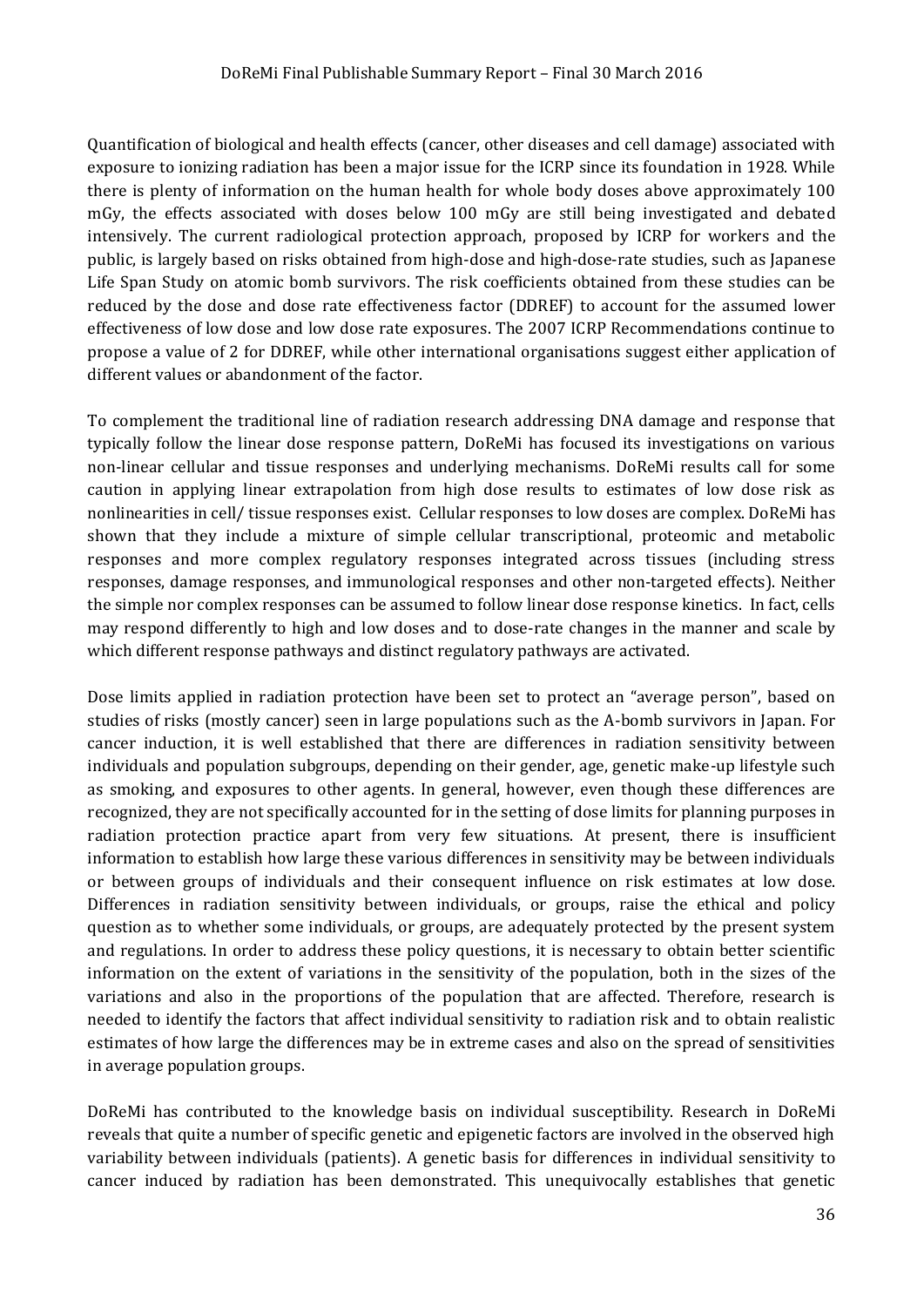differences between exposed individuals contribute to differences in risk.

With the view of better understanding non-cancer radiation-induced effects, the DoReMi project has permitted the implementation of a number of pilot experimental and epidemiological studies addressing vascular effects, lens opacities, neurological and cognitive defects, and anti-inflammatory reactions. These studies have offered the opportunity to establish strong, close and productive collaborations amongst European teams and have opened new routes for future research activities. The results obtained so far have shown clearly that studying the non-cancer effects resulting from exposure to ionizing radiation is highly relevant, even at doses below 100 mGy. As an achievement of the project DoReMi, a new dynamic research on non-cancer effects is in place. DoReMi has stimulated new teams, including scientists from new Member States, to take interest in this topic that was up to present an issue for a small number of research organizations only. While the study of non-cancer effects of exposure to low doses of ionizing radiation has long been considered too risky because that cannot lead to high-level publications due to the potential lack of significant results, research conducted on this topic in the context of DoReMi have shown that they could allow scientists to publish their results, recognizing that even the results showing no notable effects deserve to be published. Indeed, beyond the scientific value of the results is the benefit that these studies are likely to provide for the future development of doctrines in radiation protection by considering, not only cancerous diseases, but also non-cancer effects, with the final objective of a better evaluation of the radiation-induced detriment and a better understanding by the public of future new recommendations governing radiation protection.

By early 2016, there have been 105 publications by DoReMi consortium reporting the scientific progress in low dose risk research. These publications will be available for the international scientific community and risk assessment bodies, contributing to the knowledge base and reducing uncertainties related to the estimation of low dose risk. A long-term research agenda has now been established for the European research community to continue on the work on lines of research that are essential for the resolution of the uncertainties related to low dose risk. More than 30 European research organisations and funding bodies have now expressed their commitment in continued efforts to work along the lines of the MELODI Strategic Research Agenda and this vision is supported by coordination of research infrastructures and education and training activities.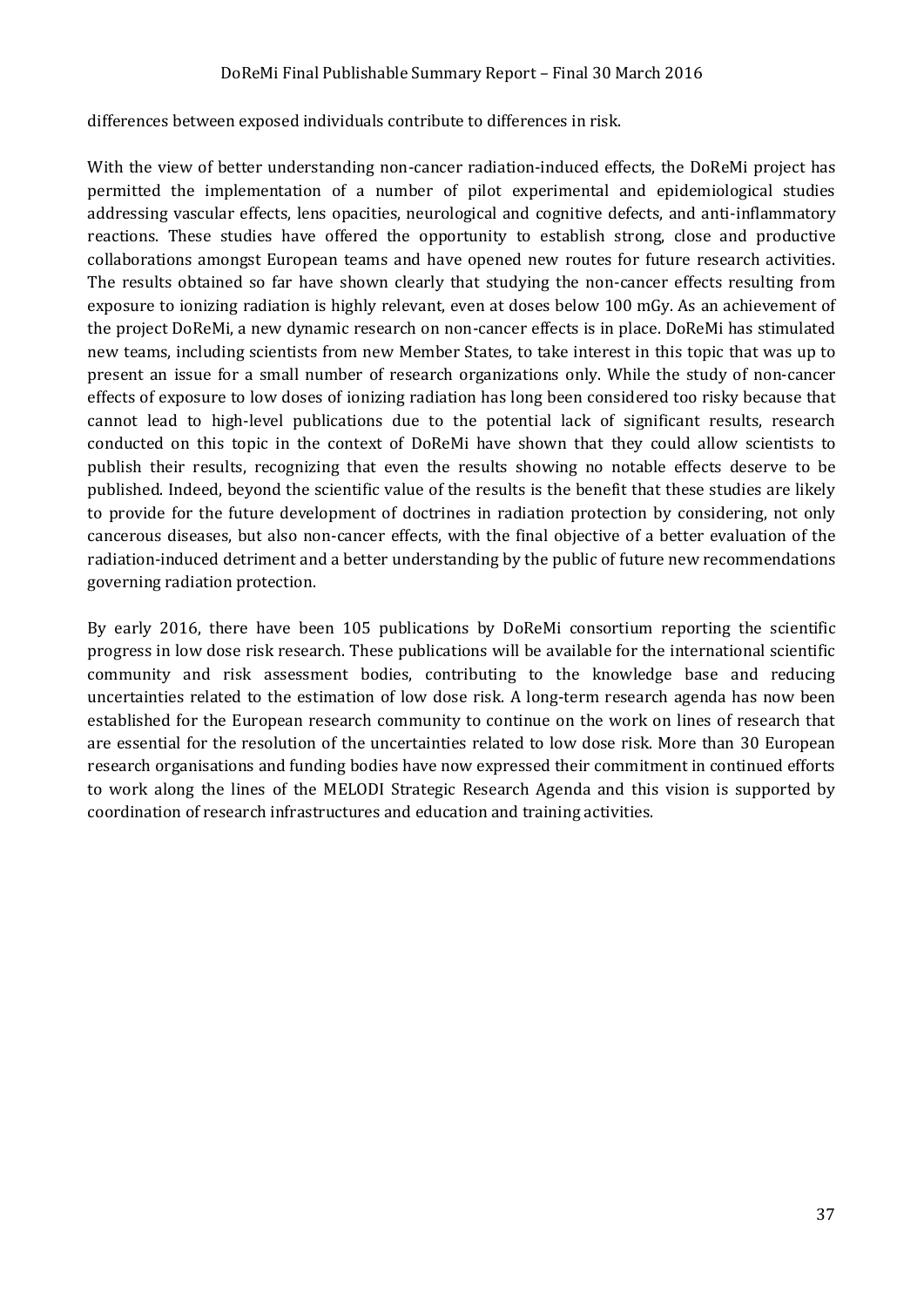#### <span id="page-37-0"></span>**Annex I: Evolution of the consortium and expansion of the work plan**

It was recognized already in the beginning of the project, that the scientific challenges related to the low dose risk research are substantial and require a multidisciplinary approach and new competencies and capacities. Even though the DoReMi Annex I (Description of Work) included some research work to be started in the beginning of the project, it was already foreseen that research needs will be more clearly identified and justified only after the initial pilot and feasibility studies and surveys have been carried out. Therefore it was planned to launch competitive calls for proposals to deal with the emerging needs for research. A large proportion of the flexibility budget was reserved for this purpose.

The enlargement of the consortium was expected to benefit the consortium, as the additional competencies provided by new beneficiaries supplement the initial field of know-how. It would also benefit the wider research community, offering open and transparent process for additional beneficiaries to join the project and take part in the actual research.

The DoReMi consortium started its work in January 2010 with 12 original partners. The first ten new partners joined after the first competitive call, starting their work in the beginning of the  $2<sup>nd</sup>$  project period in July 2011, and another ten new partners joined after the 2nd competitive call, starting their work in the beginning of the 3rd project period in January 2013. The third competitive call, directed to new member states, brought in four more new partners, starting their work in the beginning of fourth and last project period, in July 2014. In addition, the partial transfer of rights and obligations from partner 5 Health Protection Agency HPA to Department of Health, Public Health England DH-PHE gave DH-PHE the partner number 37. From initial 12 partners, the consortium has grown threefold.

The DoReMi work plan has been amended several times, mainly via three competitive calls for new partners, as well as via three internal calls, providing opportunities to existing partners. Also many tasks that started in the beginning of the project have been extended via internal ad hoc mechanism that has allowed the DoReMi programme to develop further and to respond to current and topical needs.

The four tables below show the enlargement of the WP's:

| <b>Task</b> | <b>Work</b>                                                            | <b>Starting</b> |
|-------------|------------------------------------------------------------------------|-----------------|
| 4.1         | Survey of existing facilities for low dose risk research               | 2010            |
| 4.2         | Characterization of infrastructure needs and roadmap of implementation | 2010            |
| 4.3         | Implementation of DoReMi support activities for shared infrastructures | 2010            |
| 4.4         | Development and implementation of access to Infrastructure             | 2010            |
| 4.5         | Open Access to the UMB low dose irradiation facility (FIGARO)          | 2011            |
| 4.6         | Dose/Dose-rate Radiation Effects in Brain Cancer Risk (DDRE-           | 2011            |

*Table 1: WP4 Infrastructures programme enlargement*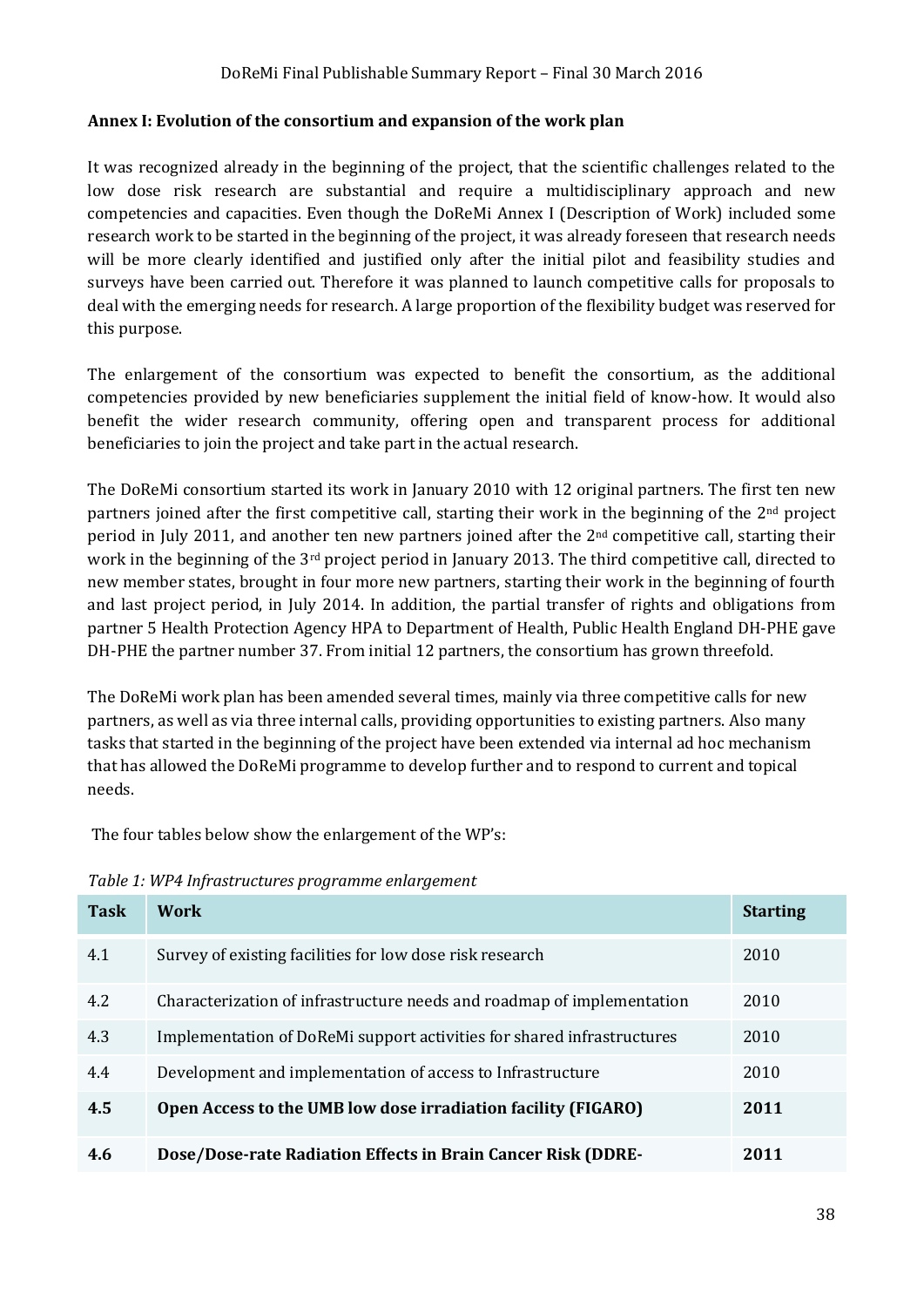|      | <b>BrainCancer</b> )                                                                                                           |      |
|------|--------------------------------------------------------------------------------------------------------------------------------|------|
| 4.7  | Low dose/dose rate gamma irradiation facility for in vitro biological<br>systems (LIBIS)                                       | 2012 |
| 4.8  | Integration of STORE into DoReMi as a trustable and viable database<br>and/or pointer to biobanks and ascertain sustainability | 2012 |
| 4.9  | <b>Provision of ion microbeam irradiation facility SNAKE (MicroRAD)</b>                                                        | 2013 |
| 4.10 | Laboratory infrastructure for retrospective radon and thoron<br>dosimetry (RETRODOS)                                           | 2014 |

*Table 2: WP5 Shape of dose response program enlargement*

| <b>Task</b> | <b>Work</b>                                                                                                                            | <b>Starting</b> |
|-------------|----------------------------------------------------------------------------------------------------------------------------------------|-----------------|
| 5.1         | Phase – shifts in responses and processes at high/low doses and dose rates                                                             | 2010            |
| 5.1.1       | Low dose Gene Expression signature (LoGiC)                                                                                             | 2011            |
| 5.2         | Assessing the relative contribution of targeted (DNA), non-targeted and<br>systemic processes to radiation carcinogenesis              | 2010            |
| 5.2.1       | Modulation of Inflammation by low and moderate dose Ionising<br><b>Radiation (ModInIR)</b>                                             | 2011            |
| 5.3         | The dynamics of pre-neoplastic change and clonal development                                                                           | 2010            |
| 5.4         | Mathematical models to link experimental findings and epidemiological data                                                             | 2010            |
| 5.5         | Assessing the risk from internal exposures                                                                                             | 2010            |
| 5.5.1       | <b>Internal Emitters in Uranium Miners (INTEMITUM)</b>                                                                                 | 2013            |
| 5.5.2       | Assembly of internal radiation dose for UKAEA and AWE epidemiology<br>cohorts (AIRDoseUK)                                              | 2013            |
| 5.6         | Track structures and initial events: an integrated approach to assess<br>the issue of radiation quality dependence (INITIUM)           | 2012            |
| 5.7         | Induction and facilitation of chromothripsis by low dose ionizing<br>radiation (In-FaCT-IR)                                            | 2013            |
| 5.8         | Concerted Action for an Integrated (biology-dosimetry-epidemiology)<br><b>Research project on Occupational Uranium Exposure (CURE)</b> | 2013            |
| 5.9         | Low dose radiation-induced non-targeter effects in vivo: the role of<br>microvesicles in signal transduction (Rad-Mvivo)               | 2014            |
| 5.10        | Effects of Chronic LOw-dose Gamma Irradiation on GAstrointestinal<br><b>Tumorigenesis (CLOGICAT)</b>                                   | 2014            |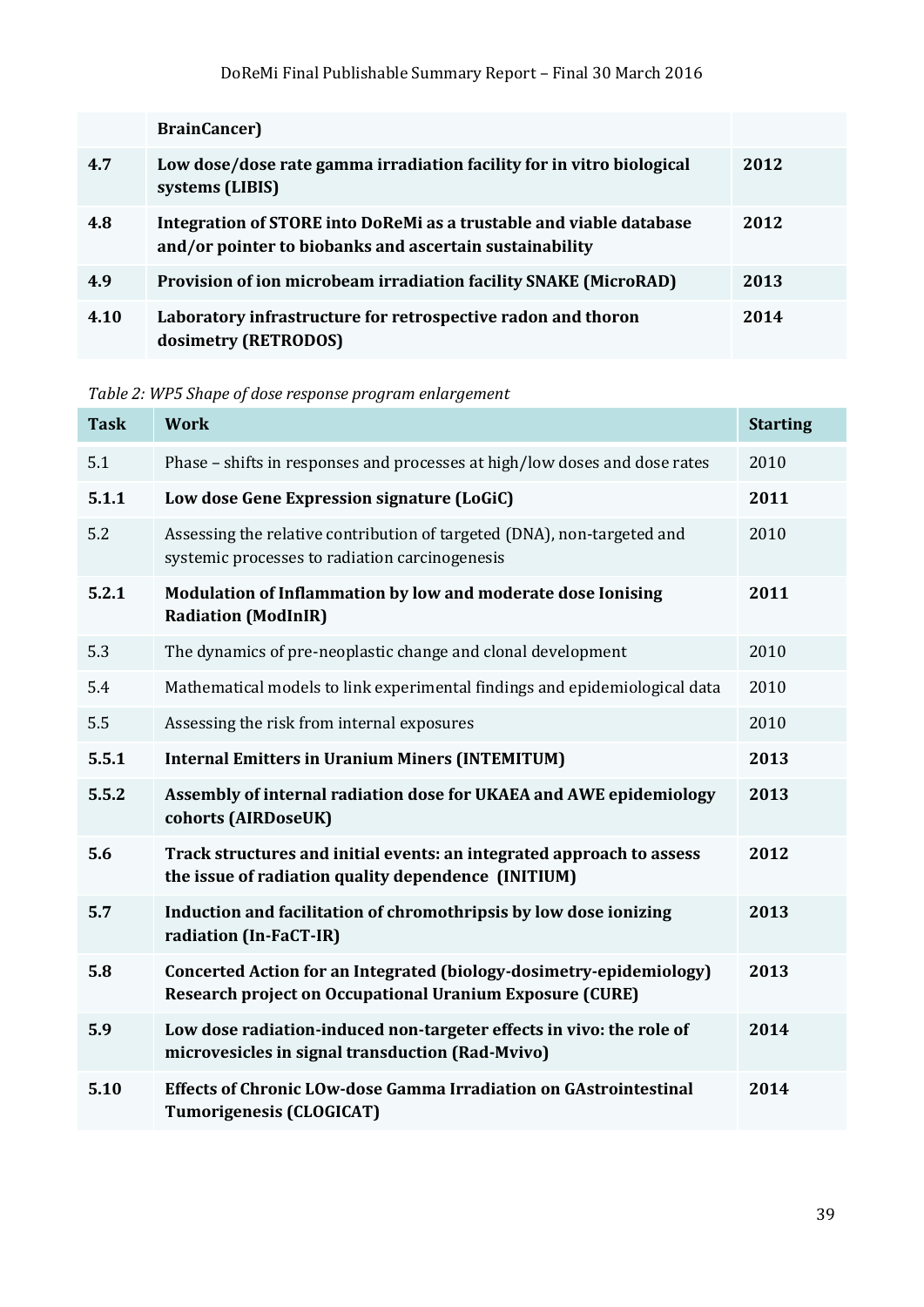*Table 3: WP6 Individual sensitivities program enlargement*

| <b>Task</b> | <b>Work</b>                                                                                                                                                        | <b>Starting</b> |
|-------------|--------------------------------------------------------------------------------------------------------------------------------------------------------------------|-----------------|
| 6.1         | Molecular epidemiological studies to address the role of individual genetic<br>variation in determining susceptibility to low doses                                | 2010            |
| 6.2         | Identification of genetic modifiers of individual cancer susceptibility and their<br>mechanisms of action                                                          | 2010            |
| 6.3         | Modelling of the effects on risk prediction models due to changes in biological<br>processes influenced by genetic variability                                     | 2010            |
| 6.4         | The effect of genetic modifiers on carcinogenesis following low dose rate<br>exposure                                                                              | 2010            |
| 6.5         | Contribution of genetic and epigenetic mechanisms that indirectly influence<br>susceptibility to radiation-induced cancer                                          | 2010            |
| 6.6         | Implementation of the DoReMi strategy for a large scale molecular<br>epidemiological study to quantify genetic contribution to individual<br>susceptibility        | 2010            |
| 6.7         | Planning expansion of research portfolio                                                                                                                           | 2010            |
| 6.8         | Predicting individual radiation sensitivity with Raman<br>microspectroscopy (PRISM)                                                                                | 2011            |
| 6.9         | Integrating radiation biomarker into epidemiology of post-Chernobyl<br>thyroid cancer from Belarus (INT-Thyr)                                                      | 2012            |
| 6.10        | Characterization of DNA lesions in the nuclear ultrastructure of<br>differentiated and tissue-specific stem cells after protracted low-dose<br>radiation (Zif-TEM) | 2013            |
| 6.11        | Mechanism of low dose response to ionizing radiation and its significance<br>in radiation protection (RADSENS)                                                     | 2013            |

*Table 4: WP7 Non-cancer effects program enlargement*

| <b>Task</b> | Work                                                                                                                                                                              | <b>Starting</b> |
|-------------|-----------------------------------------------------------------------------------------------------------------------------------------------------------------------------------|-----------------|
| 7.1         | Structuring the research effort on non-cancer effects according to the HLEG<br>roadmap: organisation of consultation/exploratory meetings and funding<br>integrative RTD projects | 2010            |
| 7.2         | Preparation of a pilot study to conduct molecular epidemiology studies in<br>vascular radiation damage                                                                            | 2010            |
| 7.3         | Feasibility study towards a systems biology approach of radiation response of<br>the endothelium                                                                                  | 2010            |
| 7.4         | Pilot epidemiological study of lens opacities among a cohort of interventional<br>radiologists and cardiologists                                                                  | 2010            |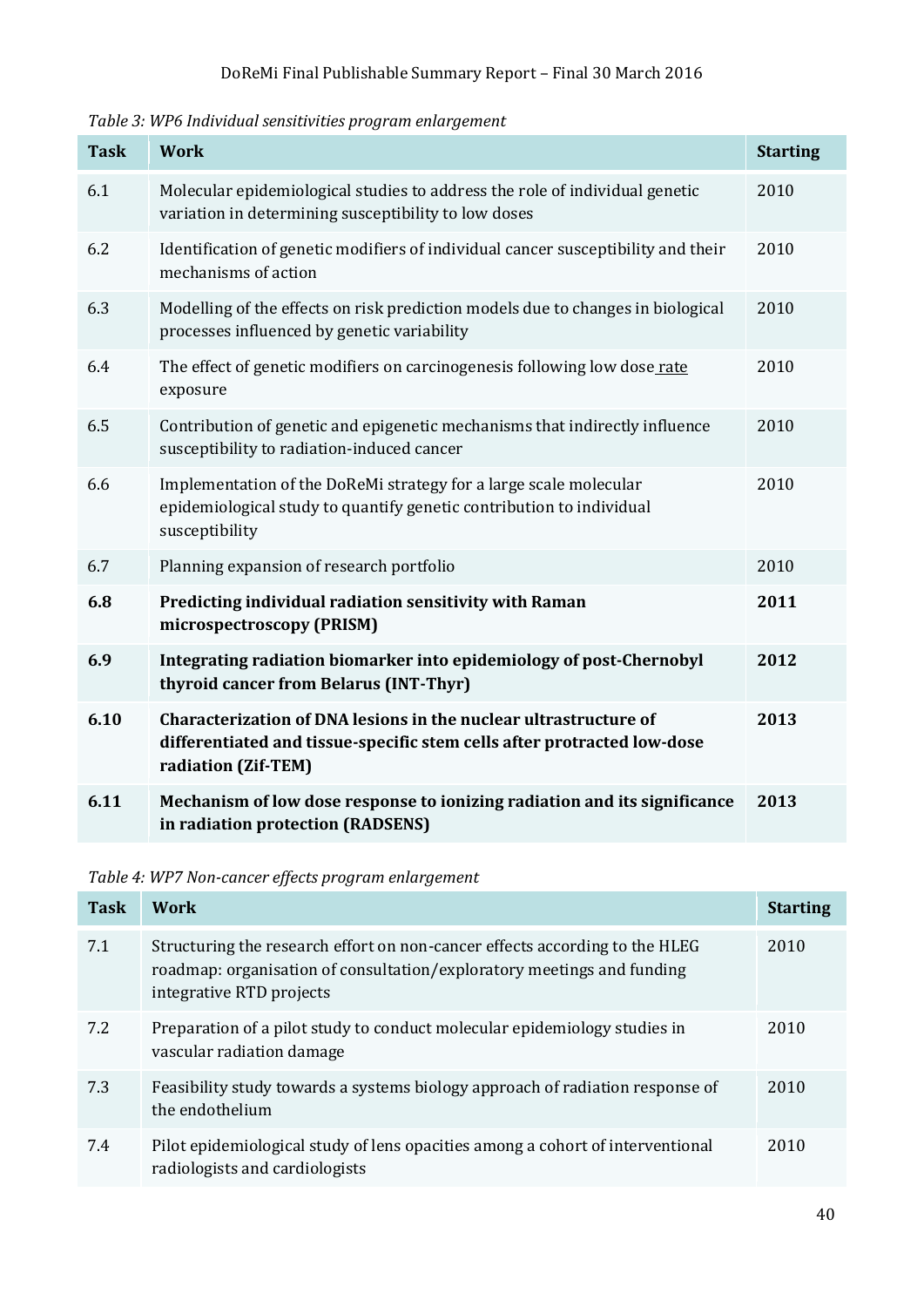| 7.4.1 | Lens opacities: Methodology implementation (ELDO)                                                                                                                    | 2012 |
|-------|----------------------------------------------------------------------------------------------------------------------------------------------------------------------|------|
| 7.5   | Pilot study of external irradiation versus internal contamination effects on<br>neurogenesis                                                                         | 2010 |
| 7.6   | Study on contribution of low dose X-radiation in induction of anti-<br>inflammation                                                                                  | 2011 |
| 7.7   | Low dose Gene Expression signature and its impact on Cardiovascular<br>disease (LoGiC)                                                                               | 2011 |
| 7.8   | Study on contribution of low dose X-radiation in induction of<br>cataractogenesis and influencing genetic and cell communication factors<br>(LDR-OPTI-GEN)           | 2013 |
| 7.9   | Low and moderate dose radiation effects on brain microvascular pericytes:<br>epigenetic mechanisms and functional consequences (PERIRAD)                             | 2013 |
| 7.10  | Influence of a chronic LD and LDR exposure onto the development of<br>Parkinson symptoms in genetically predisposed Pitx3-EYL/EYL Ogg1-/-<br>mouse mutant (OSTINATO) | 2013 |
| 7.11  | Epidemiological pilot study on radiation-induced cataract in interventional<br>cardiology (EVAMET)                                                                   | 2014 |
| 7.12  | Effect of low doses of low-LET radiation on impaired vascular endothelium<br>(ELDORENDO)                                                                             | 2014 |
| 7.13  | Low-dose ionizing radiation-induced cataracts in the mouse: invivo and<br>invitro studies (RadCat)                                                                   | 2014 |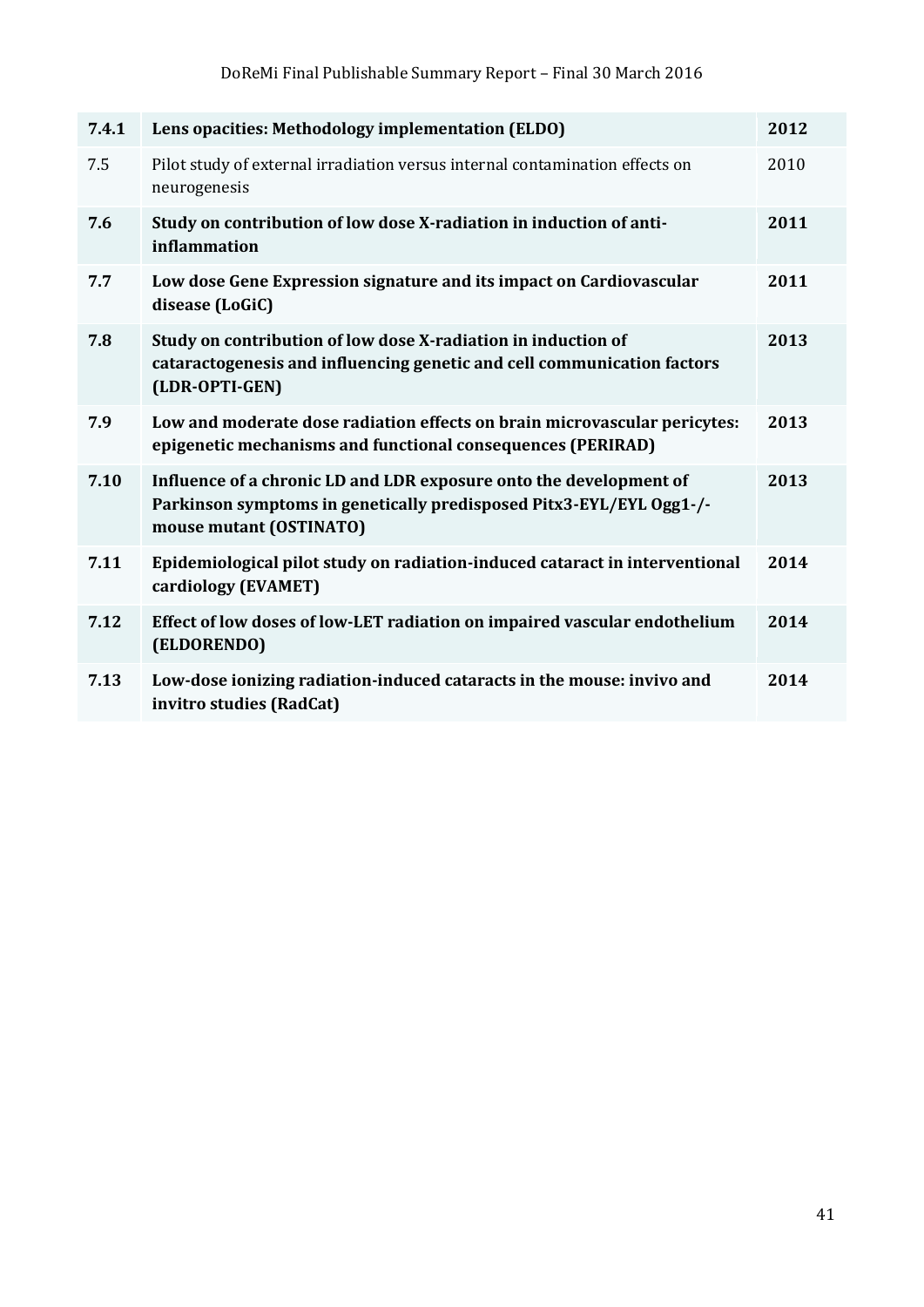## <span id="page-41-0"></span>**Annex II: List of partners**

| <b>Beneficiary</b><br>no.     | <b>Beneficiary name</b>                                                                                                | <b>Beneficiary</b><br>short name | Country    | <b>Date</b><br>enter<br>project | <b>Date</b><br>exit<br>project |
|-------------------------------|------------------------------------------------------------------------------------------------------------------------|----------------------------------|------------|---------------------------------|--------------------------------|
| $\mathbf{1}$<br>(Coordinator) | Nuclear<br>Radiation<br>and<br>Safety<br>Authority                                                                     | <b>STUK</b>                      | Finland    | $\mathbf{1}$                    | 72                             |
| $\overline{2}$                | Institut de Radioprotection et de<br>Sûreté Nucléaire                                                                  | <b>IRSN</b>                      | France     | $\mathbf{1}$                    | 72                             |
| 3                             | Helmholz Zentrum München                                                                                               | <b>HMGU</b>                      | Germany    | $\mathbf{1}$                    | 72                             |
| 4                             | Commissariat<br>à<br>l'Energie<br>Atomique                                                                             | <b>CEA</b>                       | France     | $\mathbf{1}$                    | 72                             |
| 5                             | <b>Health Protection Agency</b>                                                                                        | <b>HPA</b>                       | <b>UK</b>  | $\mathbf{1}$                    | 72                             |
| 6                             | University of Pavia                                                                                                    | <b>UNIPV</b>                     | Italy      | $\mathbf{1}$                    | 72                             |
| $\overline{7}$                | Istituto Superiore di Sanitá                                                                                           | <b>ISS</b>                       | Italy      | $\mathbf{1}$                    | 72                             |
| 8                             | Belgian Nuclear Research Centre                                                                                        | <b>SCK-CEN</b>                   | Belgium    | $\mathbf{1}$                    | 72                             |
| 9                             | Bundesamt für Strahlenschutz                                                                                           | <b>BfS</b>                       | Germany    | $\mathbf{1}$                    | 72                             |
| 10                            | University of Stockholm                                                                                                | SU                               | Sweden     | $\mathbf{1}$                    | 72                             |
| 11                            | for<br>Research<br>Centre<br>in<br><b>Environmental Epidemiology</b>                                                   | <b>CREAL</b>                     | Spain      | $\mathbf{1}$                    | 72                             |
| 12                            | <b>Institut Curie</b>                                                                                                  | IC                               | France     | $\mathbf{1}$                    | 72                             |
| Third<br>party                | The Institut national de la santé et<br>de la recherche médicale                                                       | Inserm                           | France     | $\mathbf{1}$                    | 72                             |
| 13                            | Universitaetsklinikum Erlangen                                                                                         | <b>UKER</b>                      | Germany    | 19                              | 72                             |
| 14                            | Johann<br>Wolfgang<br>Goethe<br>Universitaet, Frankfurt am Main                                                        | <b>GUF</b>                       | Germany    | 19                              | 72                             |
| 15                            | Universitaet Rostock                                                                                                   | <b>UROS</b>                      | Germany    | 19                              | 72                             |
| 16                            | Norges miljo- og biovitenskapliga<br>universitetet                                                                     | <b>NMBU</b>                      | Norway     | 19                              | 72                             |
| 17                            | Norwegian Radiation Protection<br>Authority                                                                            | <b>NRPA</b>                      | Norway     | 19                              | 72                             |
| 18                            | Nasjonalt Folkehelseinstitutt                                                                                          | <b>NIPH</b>                      | Norway     | 19                              | 72                             |
| 19                            | Agenzia Nazionale per le Nuove<br>Tecnologie,<br>l'Energia<br>$\mathbf{e}$<br>$\log$<br>Sviluppo Economico Sostenibile | <b>ENEA</b>                      | Italy      | 19                              | 72                             |
| 20                            | Institute<br>Environmental<br>for<br>Sciences                                                                          | <b>IES</b>                       | Japan      | 19                              | 72                             |
| 21                            | Dublin Institute of Technology                                                                                         | <b>DIT</b>                       | Ireland    | 19                              | 72                             |
| 22                            | Universitair<br>Medisch<br>Erasmus<br>Centrum Rotterdam                                                                | Erasmus<br>MC                    | Netherland | 19                              | 72                             |
| 23                            | <b>Oxford Brookes University</b>                                                                                       | <b>OBU</b>                       | <b>UK</b>  | 37                              | 72                             |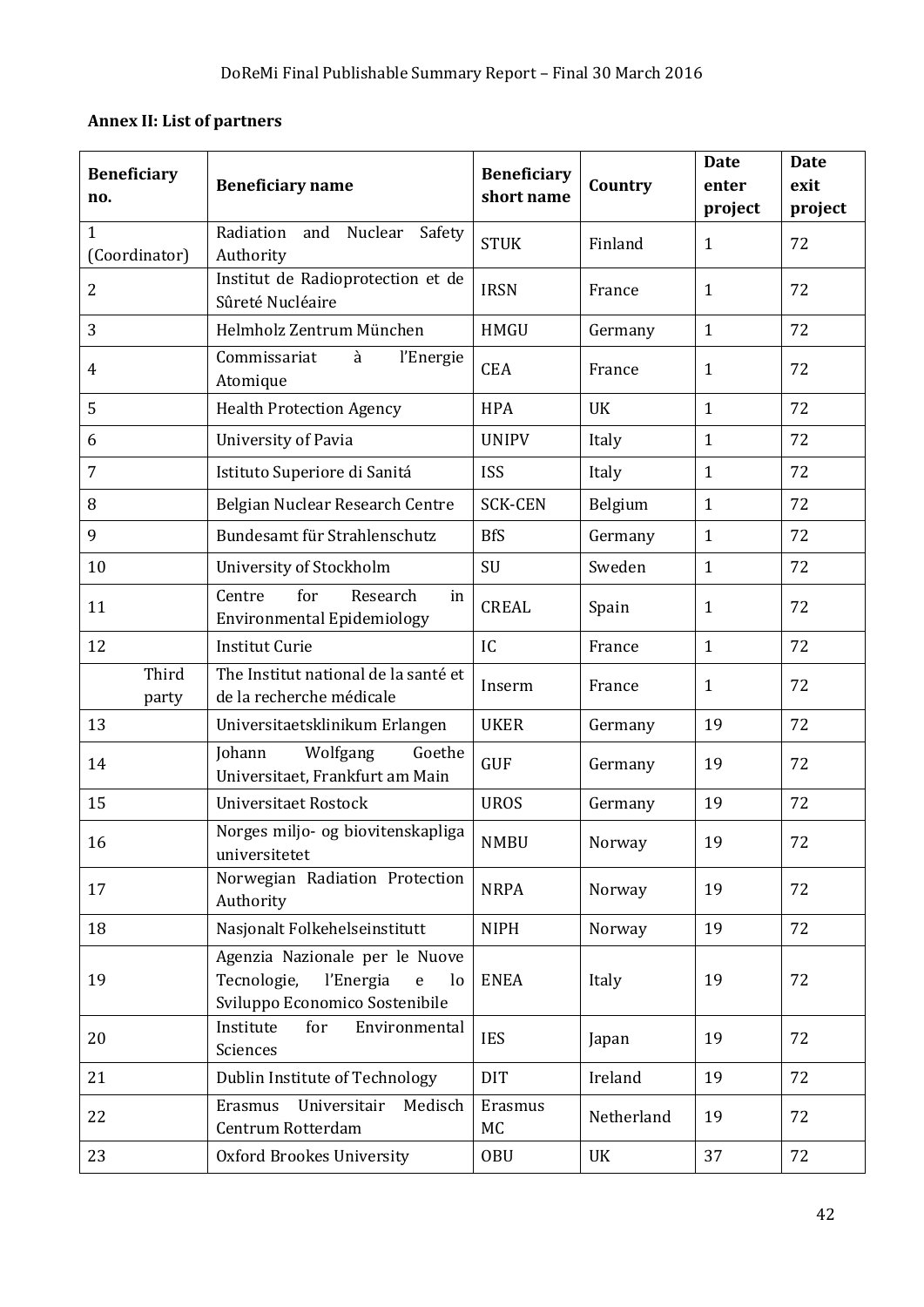| 24                                                                                                        | <b>Brunel University</b>                                                                                                                                                 | <b>UBRUN</b> | <b>UK</b>         | 37 | 72 |
|-----------------------------------------------------------------------------------------------------------|--------------------------------------------------------------------------------------------------------------------------------------------------------------------------|--------------|-------------------|----|----|
| 25                                                                                                        | National Public Health Center -<br>National Research Directorate for<br>Radiobiology and Radiohygiene                                                                    | <b>NRIRR</b> | Hungary           | 37 | 72 |
|                                                                                                           | Universal transfer of rights and obligations from "Frédéric Joliot Curie" National Research Institute for                                                                |              |                   |    |    |
|                                                                                                           | Radiobiology and Radiohygiene to National Public Health Center - National Research Directorate for<br>Radiobiology and Radiohygiene validated in August 2015 (month 68). |              |                   |    |    |
| 26                                                                                                        | National<br>Radiation<br>Protection<br>Institute                                                                                                                         | <b>SURO</b>  | Czech<br>Republic | 37 | 72 |
| 27                                                                                                        | <b>NUVIA Limited</b>                                                                                                                                                     | <b>NUVIA</b> | <b>UK</b>         | 37 | 72 |
| 28                                                                                                        | Atomic Weapons Establishment                                                                                                                                             | <b>AWE</b>   | <b>UK</b>         | 37 | 72 |
| 29                                                                                                        | Universitaet des Saarlandes                                                                                                                                              | <b>USAAR</b> | Germany           | 37 | 72 |
| 30                                                                                                        | Leiden University Medical Center                                                                                                                                         | <b>LUMC</b>  | Netherlands       | 37 | 72 |
| 31                                                                                                        | Universität<br>der<br>Bundeswehr<br>München                                                                                                                              | <b>UBWM</b>  | Germany           | 37 | 72 |
| 32                                                                                                        | Ludwig-Maximilians- Universität<br>München                                                                                                                               | LMU          | Germany           | 37 | 72 |
| 33                                                                                                        | Sofia University "St.<br>Kliment<br>Ohridski"                                                                                                                            | <b>SUN</b>   | <b>Bulgaria</b>   | 55 | 72 |
| 34                                                                                                        | Nofer Institute of Occupational<br>Medicine                                                                                                                              | <b>NIOM</b>  | Poland            | 55 | 72 |
| 35                                                                                                        | Military Institute of Hygiene and<br>Epidemiology                                                                                                                        | <b>MIHE</b>  | Poland            | 55 | 72 |
| 36                                                                                                        | Jagiellonian University                                                                                                                                                  | UI           | Poland            | 55 | 72 |
| 37                                                                                                        | Department of Health                                                                                                                                                     | DH-PHE       | <b>UK</b>         | 40 | 72 |
| (Partial transfer of rights and obligations from beneficiary 5 HPA to Department of Health, Public Health |                                                                                                                                                                          |              |                   |    |    |
| England)                                                                                                  |                                                                                                                                                                          |              |                   |    |    |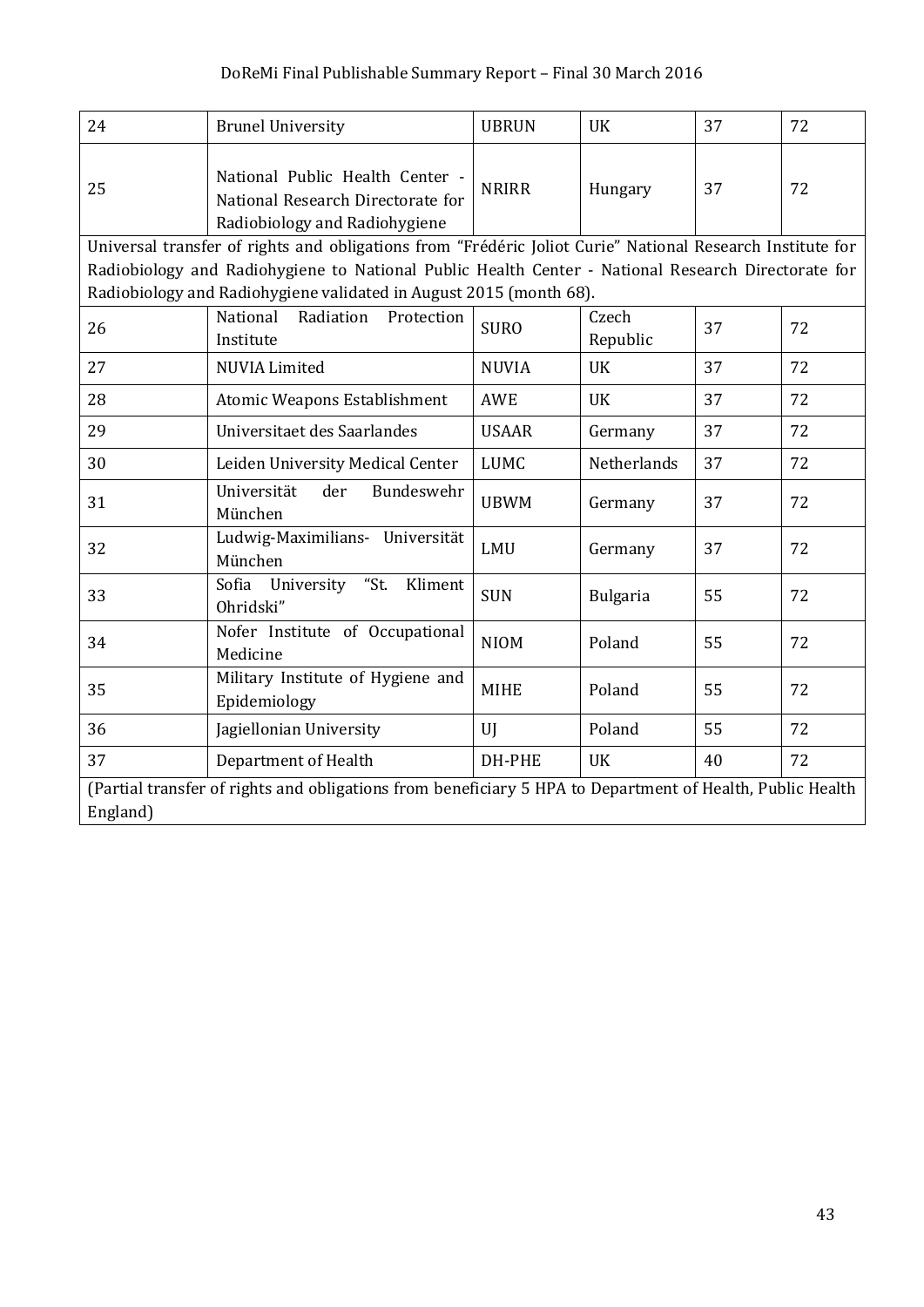#### <span id="page-43-0"></span>**Annex III : Illustrative pictures**

*Picture 1: Joint programme of research*

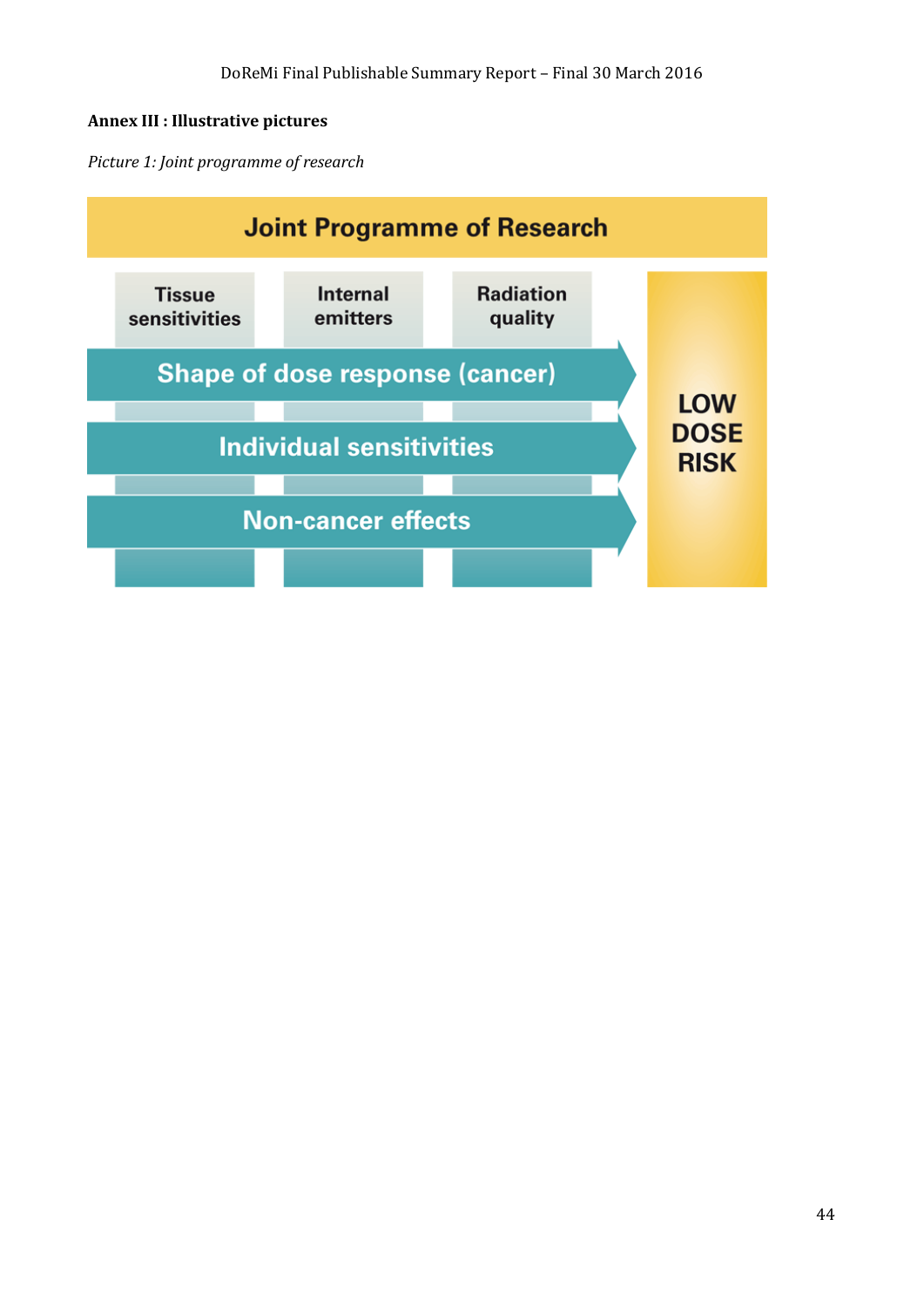#### *Picture 2: How robust is the system of radiation protection and risk assessment?*

The current system of radiation protection makes judgements in several important areas: the four blue boxes indicate judgements that fall directly within the system of protection against the low dose radiation effects as recommended by ICRP, whereas the boxes on the right identify issues that are, at present, included only to a minor degree.